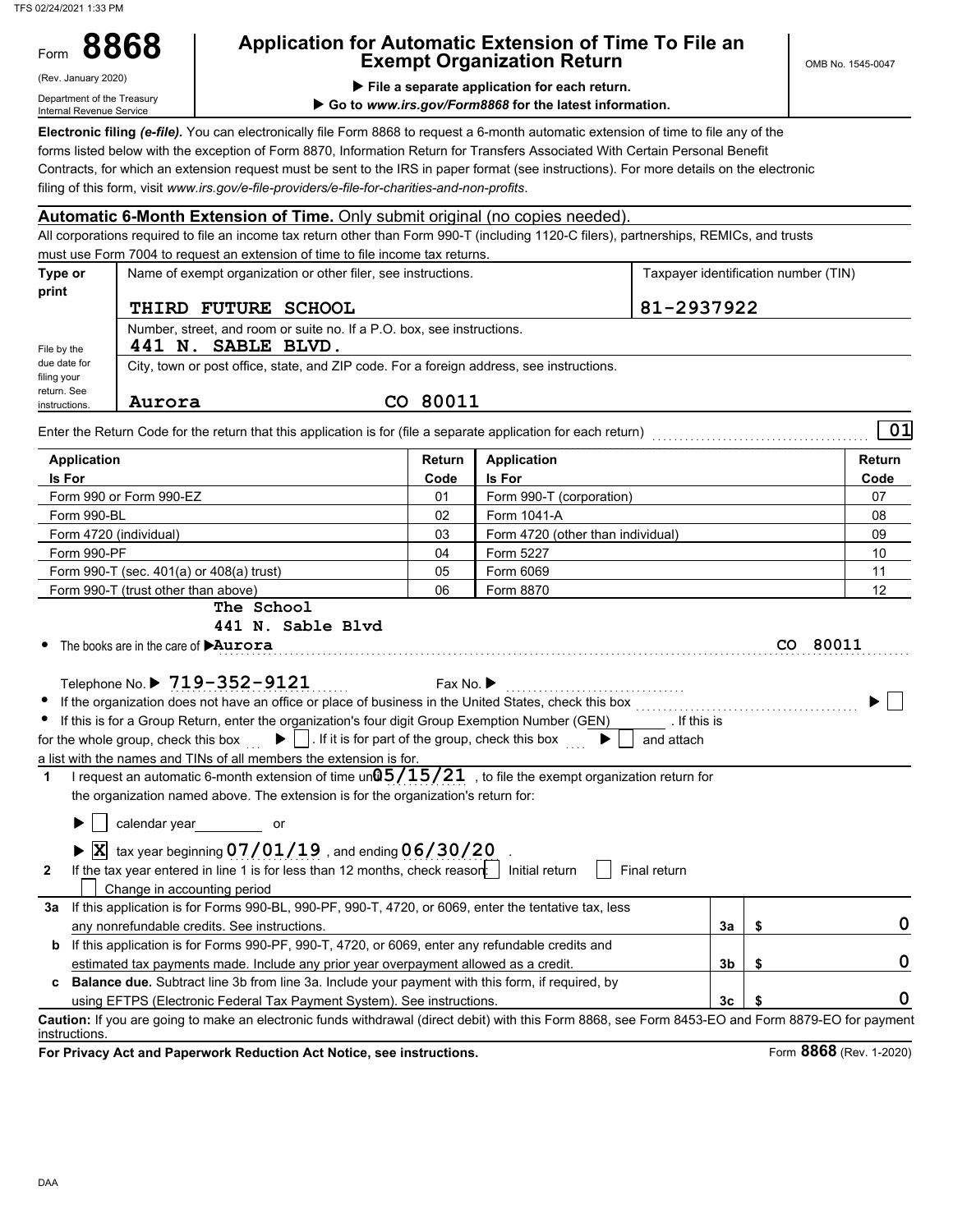# **John L Cutler & Associates 600 17th St S Ste 2800 Denver, CO 80202-5428 303-634-2259**

March 1, 2021

## **CONFIDENTIAL**

THIRD FUTURE SCHOOLS 441 N. SABLE BLVD. Aurora, CO 80011

Dear:

We have prepared the following returns from information provided by you without verification or audit.

Return of Organization Exempt From Income Tax (Form 990)

We suggest that you examine these returns carefully to fully acquaint yourself with all items contained therein to ensure that there are no omissions or misstatements. Attached are instructions for signing and filing each return. Please follow those instructions carefully.

Enclosed is any material you furnished for use in preparing the returns. If the returns are examined, requests may be made for supporting documentation. Therefore, we recommend that you retain all pertinent records for at least seven years.

In order that we may properly advise you of tax considerations, please keep us informed of any significant changes in your financial affairs or of any correspondence received from taxing authorities.

If you have any questions, or if we can be of assistance in any way, please call.

Sincerely,

John L Cutler & Associates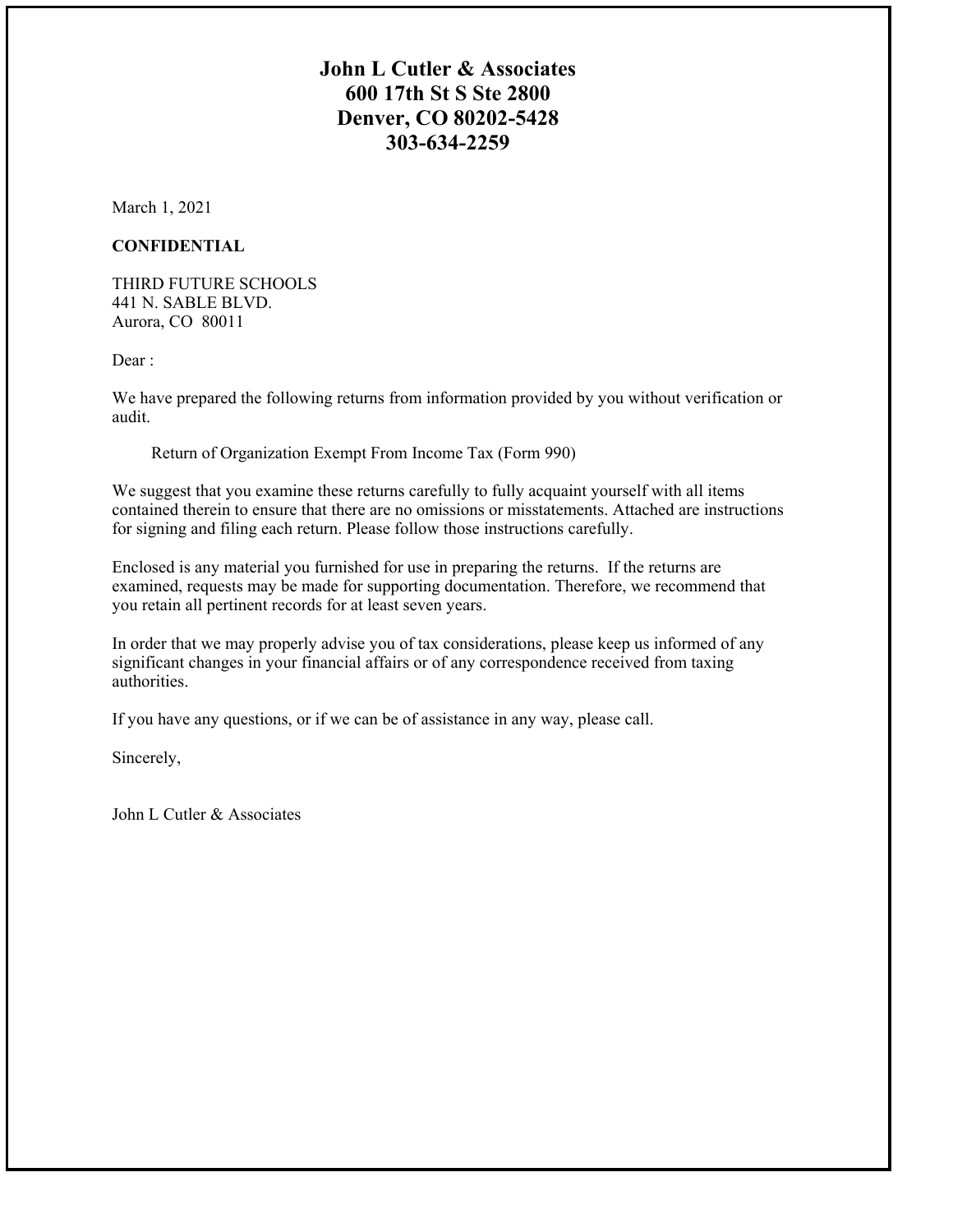# **Filing Instructions**

# **THIRD FUTURE SCHOOLS**

# **Exempt Organization Tax Return**

# **Taxable Year Ended June 30, 2020**

**Date Due:** May 17, 2021 **Remittance:** None is required. Your Form 990 for the tax year ended 6/30/20 shows no balance due. **Mail To:** Department of the Treasury Internal Revenue Service Center Ogden, UT 84201-0027 If a private delivery service is used, mail to: OSPC 1973 Rulon White Blvd. Ogden, UT 84201-1000 **Signature:** The return should be signed and dated on Page 1 by an officer representing the organization.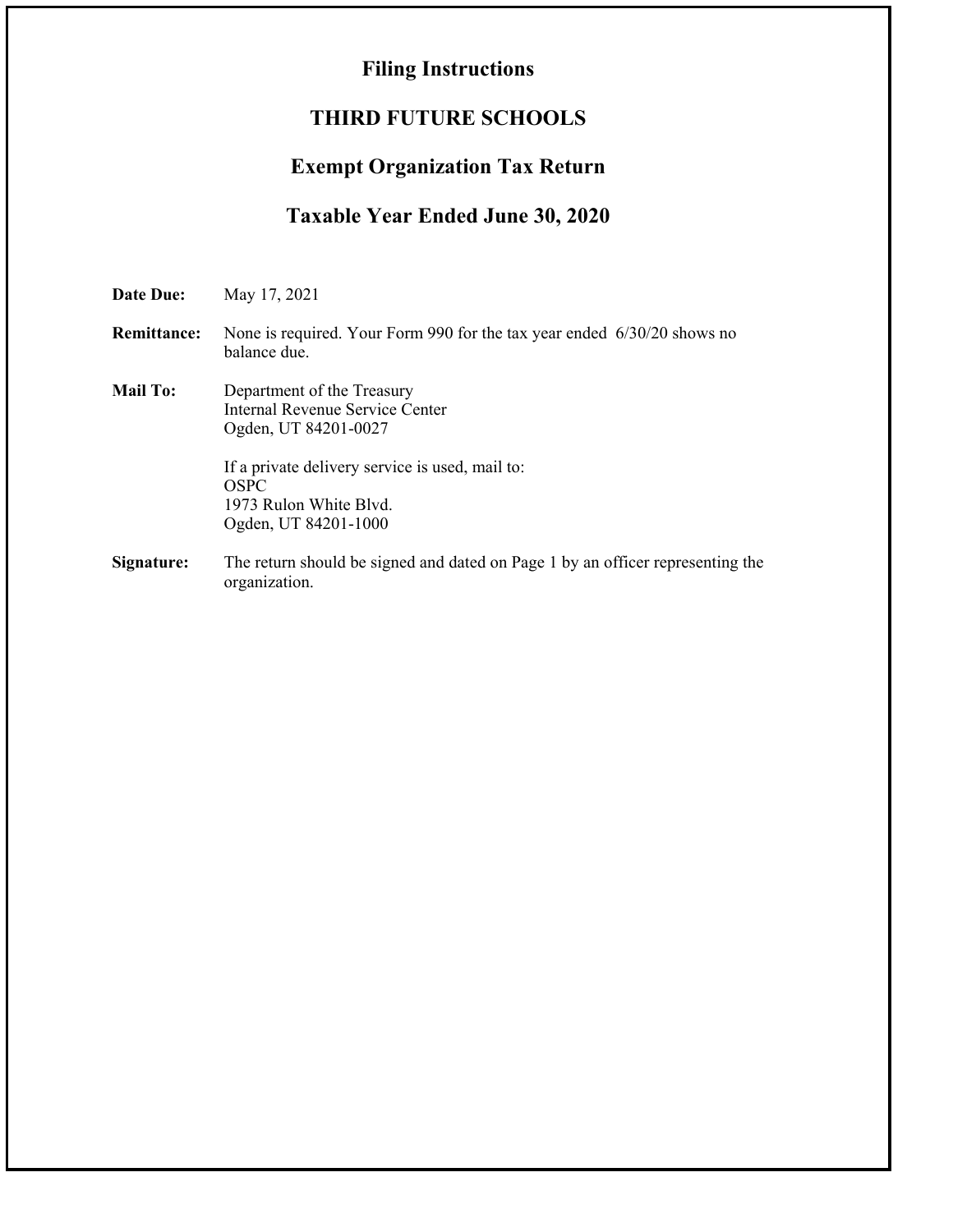THIRD FUTURE SCHOOLS 441 N. SABLE BLVD. Aurora, CO 80011

**Department of the Treasury Internal Revenue Service Center Ogden, UT 84201-0027**HalalalaldHamilHadhamldIaddlad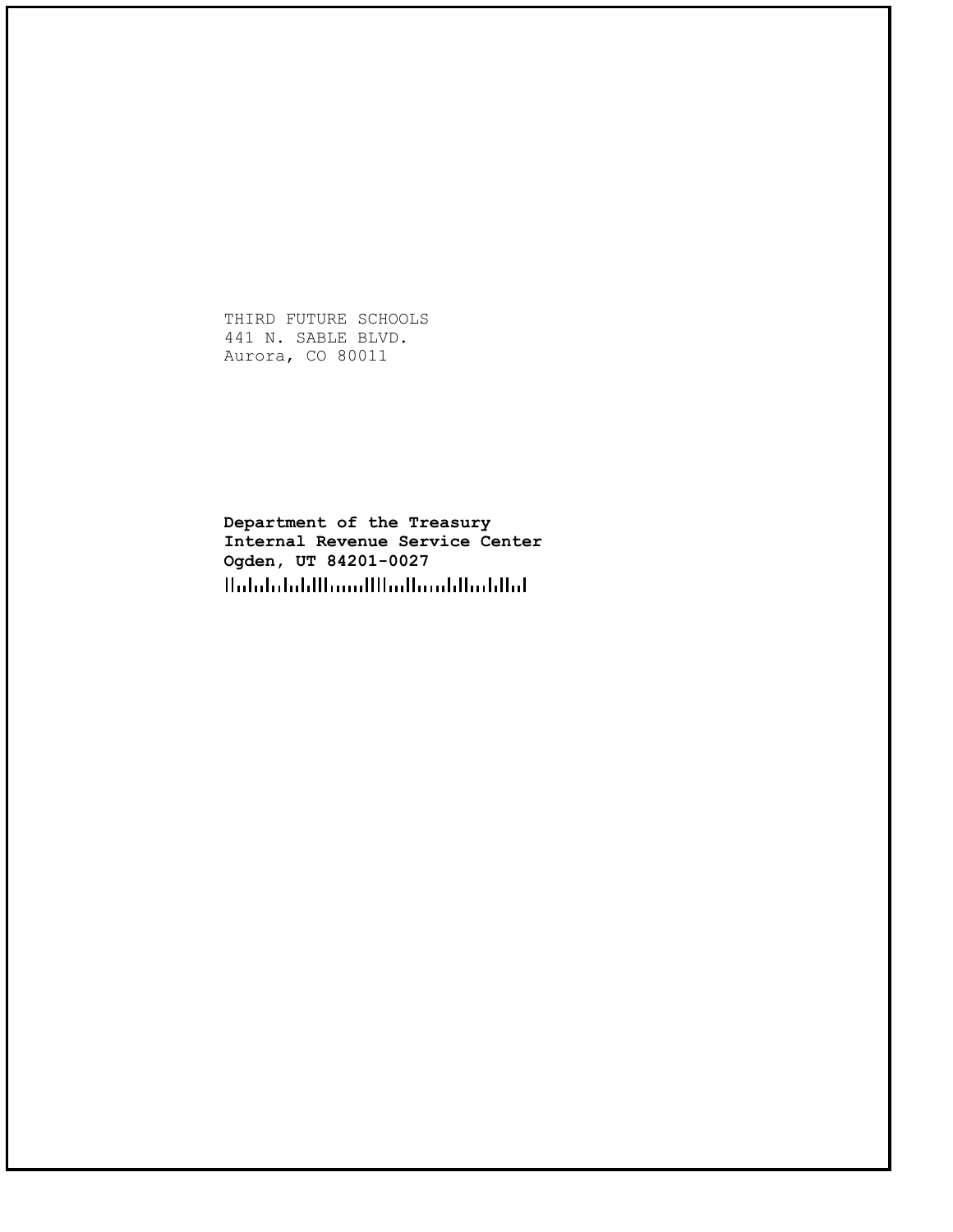Form

| 990         | <b>Return of Organization Exempt From Income Tax</b>                                               | OMB No. 1545-0 |
|-------------|----------------------------------------------------------------------------------------------------|----------------|
|             | Under section 501(c), 527, or 4947(a)(1) of the Internal Revenue Code (except private foundations) | 2019           |
| iary 2020). |                                                                                                    |                |

|                                | Under section 501(c), 527, or 4947(a)(1) of the internal Revenue Code (except private foundations)<br>(Rev. January 2020)<br>Do not enter social security numbers on this form as it may be made public.<br>Department of the Treasury |                       |                                                                                                                                                                                                                                                                                                                          |                                                           |                           |                                            |  |  |  |
|--------------------------------|----------------------------------------------------------------------------------------------------------------------------------------------------------------------------------------------------------------------------------------|-----------------------|--------------------------------------------------------------------------------------------------------------------------------------------------------------------------------------------------------------------------------------------------------------------------------------------------------------------------|-----------------------------------------------------------|---------------------------|--------------------------------------------|--|--|--|
|                                | Go to www.irs.gov/Form990 for instructions and the latest information.<br>Internal Revenue Service<br>A For the 2019 calendar year, or tax year beginnin $\mathfrak{g}7/01/19\,$ , and ending $\,06/30/20\,$                           |                       |                                                                                                                                                                                                                                                                                                                          |                                                           |                           |                                            |  |  |  |
|                                |                                                                                                                                                                                                                                        |                       |                                                                                                                                                                                                                                                                                                                          |                                                           |                           |                                            |  |  |  |
|                                | <b>B</b> Check if applicable:                                                                                                                                                                                                          |                       | C Name of organization                                                                                                                                                                                                                                                                                                   |                                                           |                           | D Employer identification number           |  |  |  |
|                                | Address change                                                                                                                                                                                                                         |                       | <b>THIRD FUTURE SCHOOLS</b>                                                                                                                                                                                                                                                                                              |                                                           |                           |                                            |  |  |  |
|                                | Name change                                                                                                                                                                                                                            |                       | Doing business as                                                                                                                                                                                                                                                                                                        |                                                           |                           | 81-2937922                                 |  |  |  |
|                                | Initial return                                                                                                                                                                                                                         |                       | Number and street (or P.O. box if mail is not delivered to street address)<br>Room/suite<br><b>441 N. SABLE BLVD.</b>                                                                                                                                                                                                    |                                                           | <b>E</b> Telephone number | 720-500-5252                               |  |  |  |
|                                | Final return/                                                                                                                                                                                                                          |                       | City or town, state or province, country, and ZIP or foreign postal code                                                                                                                                                                                                                                                 |                                                           |                           |                                            |  |  |  |
|                                | terminated                                                                                                                                                                                                                             |                       | CO 80011                                                                                                                                                                                                                                                                                                                 |                                                           |                           |                                            |  |  |  |
|                                | Amended return                                                                                                                                                                                                                         |                       | Aurora<br>F Name and address of principal officer:                                                                                                                                                                                                                                                                       |                                                           | G Gross receipts\$        | 15,071,081                                 |  |  |  |
|                                |                                                                                                                                                                                                                                        | Application pending   |                                                                                                                                                                                                                                                                                                                          | H(a) Is this a group return for subordinates <sup>1</sup> |                           | $ \mathbf{X} $ No<br>Yes                   |  |  |  |
|                                |                                                                                                                                                                                                                                        |                       | Rachel Ngola-Trice                                                                                                                                                                                                                                                                                                       |                                                           |                           | No<br>Yes                                  |  |  |  |
|                                |                                                                                                                                                                                                                                        |                       |                                                                                                                                                                                                                                                                                                                          | H(b) Are all subordinates included?                       |                           | If "No," attach a list. (see instructions) |  |  |  |
|                                |                                                                                                                                                                                                                                        |                       |                                                                                                                                                                                                                                                                                                                          |                                                           |                           |                                            |  |  |  |
|                                |                                                                                                                                                                                                                                        | Tax-exempt status:    | $ \mathbf{x} $<br>501(c)(3)<br>501(c)<br>$\triangleleft$ (insert no.)<br>4947(a)(1) or<br>527                                                                                                                                                                                                                            |                                                           |                           |                                            |  |  |  |
|                                | Website: $\blacktriangleright$                                                                                                                                                                                                         |                       | www.aalk8.org                                                                                                                                                                                                                                                                                                            | $H(c)$ Group exemption number                             |                           |                                            |  |  |  |
| κ                              |                                                                                                                                                                                                                                        | Form of organization: | Association $\boxed{\mathbf{X}}$ Other $\blacktriangleright$ School<br>Corporation<br>Trust                                                                                                                                                                                                                              | L Year of formation: $2016$                               |                           | M State of legal domicile:                 |  |  |  |
|                                | Part I                                                                                                                                                                                                                                 |                       | <b>Summary</b>                                                                                                                                                                                                                                                                                                           |                                                           |                           |                                            |  |  |  |
|                                |                                                                                                                                                                                                                                        |                       | 1 Briefly describe the organization's mission or most significant activities:                                                                                                                                                                                                                                            |                                                           |                           |                                            |  |  |  |
| Governance                     |                                                                                                                                                                                                                                        |                       | Charter School that is a model for the next generation of schools, working                                                                                                                                                                                                                                               |                                                           |                           |                                            |  |  |  |
|                                |                                                                                                                                                                                                                                        |                       | to prepare students, especially poor and minority students for the                                                                                                                                                                                                                                                       |                                                           |                           |                                            |  |  |  |
|                                |                                                                                                                                                                                                                                        |                       | workplace and college.                                                                                                                                                                                                                                                                                                   |                                                           |                           |                                            |  |  |  |
|                                |                                                                                                                                                                                                                                        |                       | 2 Check this box $\blacktriangleright$ if the organization discontinued its operations or disposed of more than 25% of its net assets.                                                                                                                                                                                   |                                                           |                           |                                            |  |  |  |
| ×                              |                                                                                                                                                                                                                                        |                       | 3 Number of voting members of the governing body (Part VI, line 1a)                                                                                                                                                                                                                                                      |                                                           | 3                         | 6                                          |  |  |  |
|                                |                                                                                                                                                                                                                                        |                       | 4 Number of independent voting members of the governing body (Part VI, line 1b) [11] [11] Number of independent voting                                                                                                                                                                                                   |                                                           | $\overline{\mathbf{4}}$   | $\overline{6}$                             |  |  |  |
| <b>Activities</b>              |                                                                                                                                                                                                                                        |                       | 5 Total number of individuals employed in calendar year 2019 (Part V, line 2a) [100] (100] [100] [100] [100] [100] [100] [100] [100] [100] [100] [100] [100] [100] [100] [100] [100] [100] [100] [100] [100] [100] [100] [100]                                                                                           |                                                           | 5                         | $\overline{171}$                           |  |  |  |
|                                |                                                                                                                                                                                                                                        |                       | 6 Total number of volunteers (estimate if necessary)                                                                                                                                                                                                                                                                     |                                                           | 6                         | 0                                          |  |  |  |
|                                |                                                                                                                                                                                                                                        |                       |                                                                                                                                                                                                                                                                                                                          |                                                           | 7a                        | 0                                          |  |  |  |
|                                |                                                                                                                                                                                                                                        |                       |                                                                                                                                                                                                                                                                                                                          |                                                           | 7b                        |                                            |  |  |  |
|                                |                                                                                                                                                                                                                                        |                       |                                                                                                                                                                                                                                                                                                                          | <b>Prior Year</b>                                         |                           | <b>Current Year</b>                        |  |  |  |
|                                |                                                                                                                                                                                                                                        |                       | 8 Contributions and grants (Part VIII, line 1h)                                                                                                                                                                                                                                                                          | 2,189,335                                                 |                           | 2,577,663                                  |  |  |  |
| Revenue                        |                                                                                                                                                                                                                                        |                       | 9 Program service revenue (Part VIII, line 2g)                                                                                                                                                                                                                                                                           | 8,880,860                                                 |                           | $\overline{1}$ 2,367,141                   |  |  |  |
|                                |                                                                                                                                                                                                                                        |                       | 10 Investment income (Part VIII, column (A), lines 3, 4, and 7d)<br><u> 1999 - Johann Stoff, amerikansk fotograf i s</u>                                                                                                                                                                                                 |                                                           |                           |                                            |  |  |  |
|                                |                                                                                                                                                                                                                                        |                       | 11 Other revenue (Part VIII, column (A), lines 5, 6d, 8c, 9c, 10c, and 11e)                                                                                                                                                                                                                                              |                                                           | 21,505                    | 126,277                                    |  |  |  |
|                                |                                                                                                                                                                                                                                        |                       | 12 Total revenue - add lines 8 through 11 (must equal Part VIII, column (A), line 12)                                                                                                                                                                                                                                    | 11,091,700                                                |                           | 15,071,081                                 |  |  |  |
|                                |                                                                                                                                                                                                                                        |                       | 13 Grants and similar amounts paid (Part IX, column (A), lines 1-3)                                                                                                                                                                                                                                                      |                                                           |                           |                                            |  |  |  |
|                                |                                                                                                                                                                                                                                        |                       | 14 Benefits paid to or for members (Part IX, column (A), line 4)                                                                                                                                                                                                                                                         |                                                           |                           |                                            |  |  |  |
|                                |                                                                                                                                                                                                                                        |                       | 15 Salaries, other compensation, employee benefits (Part IX, column (A), lines 5-10)                                                                                                                                                                                                                                     | 7,736,443                                                 |                           | 15, 352, 314                               |  |  |  |
|                                |                                                                                                                                                                                                                                        |                       | 16aProfessional fundraising fees (Part IX, column (A), line 11e)                                                                                                                                                                                                                                                         |                                                           |                           | 0                                          |  |  |  |
| Expenses                       |                                                                                                                                                                                                                                        |                       | .<br>0                                                                                                                                                                                                                                                                                                                   |                                                           |                           |                                            |  |  |  |
|                                |                                                                                                                                                                                                                                        |                       | <b>b</b> Total fundraising expenses (Part IX, column (D), line 25) ▶                                                                                                                                                                                                                                                     |                                                           |                           |                                            |  |  |  |
|                                |                                                                                                                                                                                                                                        |                       | 17 Other expenses (Part IX, column (A), lines 11a-11d, 11f-24e)                                                                                                                                                                                                                                                          | 3,823,769                                                 |                           | 5,264,484                                  |  |  |  |
|                                |                                                                                                                                                                                                                                        |                       | 18 Total expenses. Add lines 13-17 (must equal Part IX, column (A), line 25)                                                                                                                                                                                                                                             | 11,560,212                                                |                           | 20,616,798                                 |  |  |  |
|                                |                                                                                                                                                                                                                                        |                       | 19 Revenue less expenses. Subtract line 18 from line 12                                                                                                                                                                                                                                                                  | $-468,512$<br><b>Beginning of Current Year</b>            |                           | $-5, 545, 717$<br><b>End of Year</b>       |  |  |  |
| Net Assets or<br>Fund Balances |                                                                                                                                                                                                                                        |                       | 20 Total assets (Part X, line 16)                                                                                                                                                                                                                                                                                        | 19,560,964                                                |                           | 19,689,319                                 |  |  |  |
|                                |                                                                                                                                                                                                                                        |                       |                                                                                                                                                                                                                                                                                                                          | 24,151,012                                                |                           | 29,825,084                                 |  |  |  |
|                                |                                                                                                                                                                                                                                        |                       | 21 Total liabilities (Part X, line 26)<br>22 Net assets or fund balances. Subtract line 21 from line 20                                                                                                                                                                                                                  | -4,590,048                                                |                           | -10,135,765                                |  |  |  |
|                                |                                                                                                                                                                                                                                        |                       | <b>Signature Block</b>                                                                                                                                                                                                                                                                                                   |                                                           |                           |                                            |  |  |  |
|                                | Part II                                                                                                                                                                                                                                |                       |                                                                                                                                                                                                                                                                                                                          |                                                           |                           |                                            |  |  |  |
|                                |                                                                                                                                                                                                                                        |                       | Under penalties of perjury, I declare that I have examined this return, including accompanying schedules and statements, and to the best of my knowledge and belief, it is<br>true, correct, and complete. Declaration of preparer (other than officer) is based on all information of which preparer has any knowledge. |                                                           |                           |                                            |  |  |  |
|                                |                                                                                                                                                                                                                                        |                       |                                                                                                                                                                                                                                                                                                                          |                                                           |                           |                                            |  |  |  |
|                                |                                                                                                                                                                                                                                        |                       | Signature of officer                                                                                                                                                                                                                                                                                                     |                                                           | Date                      |                                            |  |  |  |
| Sign                           |                                                                                                                                                                                                                                        |                       |                                                                                                                                                                                                                                                                                                                          |                                                           |                           |                                            |  |  |  |
| <b>Here</b>                    |                                                                                                                                                                                                                                        |                       | President<br>Rachel Ngola-Trice                                                                                                                                                                                                                                                                                          |                                                           |                           |                                            |  |  |  |
|                                |                                                                                                                                                                                                                                        |                       | Type or print name and title                                                                                                                                                                                                                                                                                             |                                                           |                           |                                            |  |  |  |
|                                |                                                                                                                                                                                                                                        |                       | Print/Type preparer's name<br>Prepare signature<br>Kuth                                                                                                                                                                                                                                                                  | Date                                                      | Check                     | PTIN                                       |  |  |  |
| Paid                           |                                                                                                                                                                                                                                        | John Cutler           | om                                                                                                                                                                                                                                                                                                                       | $03/01/21$ self-employed                                  |                           | P00879543                                  |  |  |  |
|                                | <b>Preparer</b>                                                                                                                                                                                                                        | Firm's name           | John L Cutler & <b>Associates</b>                                                                                                                                                                                                                                                                                        |                                                           | Firm's EIN ▶              | 20-2011689                                 |  |  |  |
|                                | <b>Use Only</b>                                                                                                                                                                                                                        |                       | 600 17th St S Ste 2800                                                                                                                                                                                                                                                                                                   |                                                           |                           |                                            |  |  |  |
|                                |                                                                                                                                                                                                                                        | Firm's address        | 80202-5428<br>Denver,<br>CO                                                                                                                                                                                                                                                                                              |                                                           | Phone no.                 | $303 - 634 - 2259$                         |  |  |  |
|                                |                                                                                                                                                                                                                                        |                       | May the IRS discuss this return with the preparer shown above? (see instructions)                                                                                                                                                                                                                                        |                                                           |                           | Yes<br>No                                  |  |  |  |

| Sign<br><b>Here</b> |                                                          | Signature of officer<br>Type or print name and title | Rachel Ngola-Trice                                                                                                                                      |                      | President |      |           | Date                                                    |                                        |                              |
|---------------------|----------------------------------------------------------|------------------------------------------------------|---------------------------------------------------------------------------------------------------------------------------------------------------------|----------------------|-----------|------|-----------|---------------------------------------------------------|----------------------------------------|------------------------------|
| Paid<br>Preparer    | Print/Type preparer's name<br>John Cutler<br>Firm's name |                                                      | John L Cutler & Associates                                                                                                                              | Preparer's signature | Cuth      | Date |           | if<br>Check<br>$03/01/21$ self-employed<br>Firm's $EIN$ | <b>PTIN</b><br>P00879543<br>20-2011689 |                              |
| <b>Use Only</b>     | Firm's address                                           |                                                      | 600 17th St S Ste 2800<br>CO.<br>Denver,                                                                                                                | 80202-5428           |           |      | Phone no. |                                                         | $303 - 634 - 2259$                     |                              |
| <b>DAA</b>          |                                                          |                                                      | May the IRS discuss this return with the preparer shown above? (see instructions)<br>For Paperwork Reduction Act Notice, see the separate instructions. |                      |           |      |           |                                                         | <b>Yes</b>                             | <b>No</b><br>Form 990 (2019) |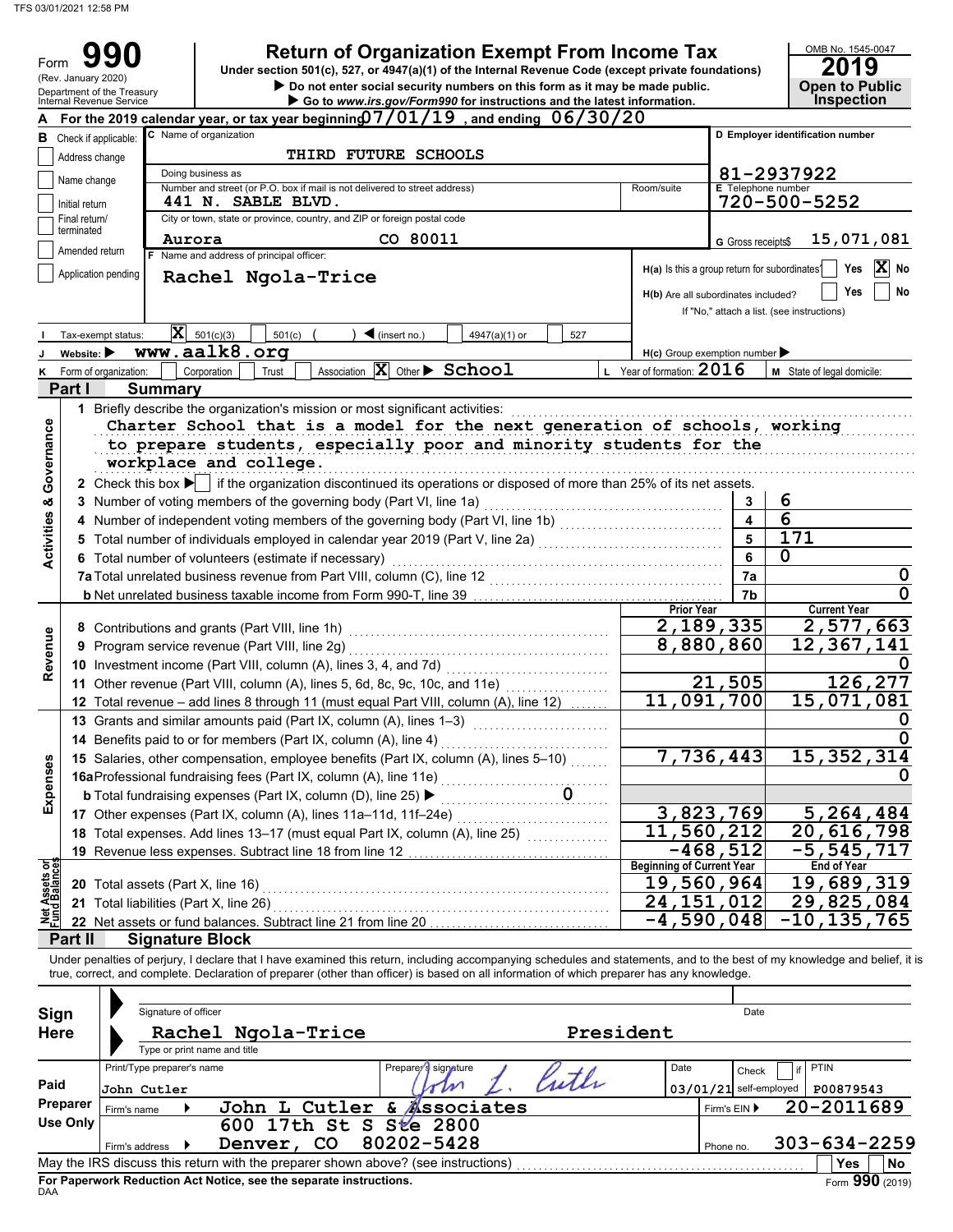| <b>Statement of Program Service Accomplishments</b><br>Part III<br>$\mathbf{x}$<br>Check if Schedule O contains a response or note to any line in this Part III<br>Briefly describe the organization's mission:<br>1<br>See Schedule O<br>Did the organization undertake any significant program services during the year which were not listed on the<br>$\mathbf{2}$<br>$\overline{\phantom{a}}$ Yes $\overline{\mathbf{X}}$ No<br>prior Form 990 or 990-EZ?<br>If "Yes," describe these new services on Schedule O.<br>Did the organization cease conducting, or make significant changes in how it conducts, any program<br>3<br>$\overline{\phantom{a}}$ Yes $\overline{\mathbf{X}}$ No<br>services?<br>If "Yes," describe these changes on Schedule O.<br>Describe the organization's program service accomplishments for each of its three largest program services, as measured by<br>4<br>expenses. Section 501(c)(3) and 501(c)(4) organizations are required to report the amount of grants and allocations to others,<br>the total expenses, and revenue, if any, for each program service reported.<br>$(12, 431, 330)$ including grants of \$<br>4a (Code:<br>) (Revenue $\frac{1}{2}$<br>A Kindergarten through 8th grade charter school that is a model for the<br>next generation of schools, working to prepare students, especially poor<br>and minority students for the workplace and college.<br>N/A<br>$($ Revenue \$<br>4c (Code:<br>) (Expenses \$<br>N/A<br>4d Other program services (Describe on Schedule O.)<br>(Expenses \$<br>including grants of\$<br>(Revenue \$<br>12,431,330<br>4e Total program service expenses ▶ | Form 990 (2019) THIRD FUTURE SCHOOLS |  | 81-2937922 | Page 2 |
|--------------------------------------------------------------------------------------------------------------------------------------------------------------------------------------------------------------------------------------------------------------------------------------------------------------------------------------------------------------------------------------------------------------------------------------------------------------------------------------------------------------------------------------------------------------------------------------------------------------------------------------------------------------------------------------------------------------------------------------------------------------------------------------------------------------------------------------------------------------------------------------------------------------------------------------------------------------------------------------------------------------------------------------------------------------------------------------------------------------------------------------------------------------------------------------------------------------------------------------------------------------------------------------------------------------------------------------------------------------------------------------------------------------------------------------------------------------------------------------------------------------------------------------------------------------------------------------------------------------------------------------------------------|--------------------------------------|--|------------|--------|
|                                                                                                                                                                                                                                                                                                                                                                                                                                                                                                                                                                                                                                                                                                                                                                                                                                                                                                                                                                                                                                                                                                                                                                                                                                                                                                                                                                                                                                                                                                                                                                                                                                                        |                                      |  |            |        |
|                                                                                                                                                                                                                                                                                                                                                                                                                                                                                                                                                                                                                                                                                                                                                                                                                                                                                                                                                                                                                                                                                                                                                                                                                                                                                                                                                                                                                                                                                                                                                                                                                                                        |                                      |  |            |        |
|                                                                                                                                                                                                                                                                                                                                                                                                                                                                                                                                                                                                                                                                                                                                                                                                                                                                                                                                                                                                                                                                                                                                                                                                                                                                                                                                                                                                                                                                                                                                                                                                                                                        |                                      |  |            |        |
|                                                                                                                                                                                                                                                                                                                                                                                                                                                                                                                                                                                                                                                                                                                                                                                                                                                                                                                                                                                                                                                                                                                                                                                                                                                                                                                                                                                                                                                                                                                                                                                                                                                        |                                      |  |            |        |
|                                                                                                                                                                                                                                                                                                                                                                                                                                                                                                                                                                                                                                                                                                                                                                                                                                                                                                                                                                                                                                                                                                                                                                                                                                                                                                                                                                                                                                                                                                                                                                                                                                                        |                                      |  |            |        |
|                                                                                                                                                                                                                                                                                                                                                                                                                                                                                                                                                                                                                                                                                                                                                                                                                                                                                                                                                                                                                                                                                                                                                                                                                                                                                                                                                                                                                                                                                                                                                                                                                                                        |                                      |  |            |        |
|                                                                                                                                                                                                                                                                                                                                                                                                                                                                                                                                                                                                                                                                                                                                                                                                                                                                                                                                                                                                                                                                                                                                                                                                                                                                                                                                                                                                                                                                                                                                                                                                                                                        |                                      |  |            |        |
|                                                                                                                                                                                                                                                                                                                                                                                                                                                                                                                                                                                                                                                                                                                                                                                                                                                                                                                                                                                                                                                                                                                                                                                                                                                                                                                                                                                                                                                                                                                                                                                                                                                        |                                      |  |            |        |
|                                                                                                                                                                                                                                                                                                                                                                                                                                                                                                                                                                                                                                                                                                                                                                                                                                                                                                                                                                                                                                                                                                                                                                                                                                                                                                                                                                                                                                                                                                                                                                                                                                                        |                                      |  |            |        |
|                                                                                                                                                                                                                                                                                                                                                                                                                                                                                                                                                                                                                                                                                                                                                                                                                                                                                                                                                                                                                                                                                                                                                                                                                                                                                                                                                                                                                                                                                                                                                                                                                                                        |                                      |  |            |        |
|                                                                                                                                                                                                                                                                                                                                                                                                                                                                                                                                                                                                                                                                                                                                                                                                                                                                                                                                                                                                                                                                                                                                                                                                                                                                                                                                                                                                                                                                                                                                                                                                                                                        |                                      |  |            |        |
|                                                                                                                                                                                                                                                                                                                                                                                                                                                                                                                                                                                                                                                                                                                                                                                                                                                                                                                                                                                                                                                                                                                                                                                                                                                                                                                                                                                                                                                                                                                                                                                                                                                        |                                      |  |            |        |
|                                                                                                                                                                                                                                                                                                                                                                                                                                                                                                                                                                                                                                                                                                                                                                                                                                                                                                                                                                                                                                                                                                                                                                                                                                                                                                                                                                                                                                                                                                                                                                                                                                                        |                                      |  |            |        |
|                                                                                                                                                                                                                                                                                                                                                                                                                                                                                                                                                                                                                                                                                                                                                                                                                                                                                                                                                                                                                                                                                                                                                                                                                                                                                                                                                                                                                                                                                                                                                                                                                                                        |                                      |  |            |        |
|                                                                                                                                                                                                                                                                                                                                                                                                                                                                                                                                                                                                                                                                                                                                                                                                                                                                                                                                                                                                                                                                                                                                                                                                                                                                                                                                                                                                                                                                                                                                                                                                                                                        |                                      |  |            |        |
|                                                                                                                                                                                                                                                                                                                                                                                                                                                                                                                                                                                                                                                                                                                                                                                                                                                                                                                                                                                                                                                                                                                                                                                                                                                                                                                                                                                                                                                                                                                                                                                                                                                        |                                      |  |            |        |
|                                                                                                                                                                                                                                                                                                                                                                                                                                                                                                                                                                                                                                                                                                                                                                                                                                                                                                                                                                                                                                                                                                                                                                                                                                                                                                                                                                                                                                                                                                                                                                                                                                                        |                                      |  |            |        |
|                                                                                                                                                                                                                                                                                                                                                                                                                                                                                                                                                                                                                                                                                                                                                                                                                                                                                                                                                                                                                                                                                                                                                                                                                                                                                                                                                                                                                                                                                                                                                                                                                                                        |                                      |  |            |        |
|                                                                                                                                                                                                                                                                                                                                                                                                                                                                                                                                                                                                                                                                                                                                                                                                                                                                                                                                                                                                                                                                                                                                                                                                                                                                                                                                                                                                                                                                                                                                                                                                                                                        |                                      |  |            |        |
|                                                                                                                                                                                                                                                                                                                                                                                                                                                                                                                                                                                                                                                                                                                                                                                                                                                                                                                                                                                                                                                                                                                                                                                                                                                                                                                                                                                                                                                                                                                                                                                                                                                        |                                      |  |            |        |
|                                                                                                                                                                                                                                                                                                                                                                                                                                                                                                                                                                                                                                                                                                                                                                                                                                                                                                                                                                                                                                                                                                                                                                                                                                                                                                                                                                                                                                                                                                                                                                                                                                                        |                                      |  |            |        |
|                                                                                                                                                                                                                                                                                                                                                                                                                                                                                                                                                                                                                                                                                                                                                                                                                                                                                                                                                                                                                                                                                                                                                                                                                                                                                                                                                                                                                                                                                                                                                                                                                                                        |                                      |  |            |        |
|                                                                                                                                                                                                                                                                                                                                                                                                                                                                                                                                                                                                                                                                                                                                                                                                                                                                                                                                                                                                                                                                                                                                                                                                                                                                                                                                                                                                                                                                                                                                                                                                                                                        |                                      |  |            |        |
|                                                                                                                                                                                                                                                                                                                                                                                                                                                                                                                                                                                                                                                                                                                                                                                                                                                                                                                                                                                                                                                                                                                                                                                                                                                                                                                                                                                                                                                                                                                                                                                                                                                        |                                      |  |            |        |
|                                                                                                                                                                                                                                                                                                                                                                                                                                                                                                                                                                                                                                                                                                                                                                                                                                                                                                                                                                                                                                                                                                                                                                                                                                                                                                                                                                                                                                                                                                                                                                                                                                                        |                                      |  |            |        |
|                                                                                                                                                                                                                                                                                                                                                                                                                                                                                                                                                                                                                                                                                                                                                                                                                                                                                                                                                                                                                                                                                                                                                                                                                                                                                                                                                                                                                                                                                                                                                                                                                                                        |                                      |  |            |        |
|                                                                                                                                                                                                                                                                                                                                                                                                                                                                                                                                                                                                                                                                                                                                                                                                                                                                                                                                                                                                                                                                                                                                                                                                                                                                                                                                                                                                                                                                                                                                                                                                                                                        |                                      |  |            |        |
|                                                                                                                                                                                                                                                                                                                                                                                                                                                                                                                                                                                                                                                                                                                                                                                                                                                                                                                                                                                                                                                                                                                                                                                                                                                                                                                                                                                                                                                                                                                                                                                                                                                        |                                      |  |            |        |
|                                                                                                                                                                                                                                                                                                                                                                                                                                                                                                                                                                                                                                                                                                                                                                                                                                                                                                                                                                                                                                                                                                                                                                                                                                                                                                                                                                                                                                                                                                                                                                                                                                                        |                                      |  |            |        |
|                                                                                                                                                                                                                                                                                                                                                                                                                                                                                                                                                                                                                                                                                                                                                                                                                                                                                                                                                                                                                                                                                                                                                                                                                                                                                                                                                                                                                                                                                                                                                                                                                                                        |                                      |  |            |        |
|                                                                                                                                                                                                                                                                                                                                                                                                                                                                                                                                                                                                                                                                                                                                                                                                                                                                                                                                                                                                                                                                                                                                                                                                                                                                                                                                                                                                                                                                                                                                                                                                                                                        |                                      |  |            |        |
|                                                                                                                                                                                                                                                                                                                                                                                                                                                                                                                                                                                                                                                                                                                                                                                                                                                                                                                                                                                                                                                                                                                                                                                                                                                                                                                                                                                                                                                                                                                                                                                                                                                        |                                      |  |            |        |
|                                                                                                                                                                                                                                                                                                                                                                                                                                                                                                                                                                                                                                                                                                                                                                                                                                                                                                                                                                                                                                                                                                                                                                                                                                                                                                                                                                                                                                                                                                                                                                                                                                                        |                                      |  |            |        |
|                                                                                                                                                                                                                                                                                                                                                                                                                                                                                                                                                                                                                                                                                                                                                                                                                                                                                                                                                                                                                                                                                                                                                                                                                                                                                                                                                                                                                                                                                                                                                                                                                                                        |                                      |  |            |        |
|                                                                                                                                                                                                                                                                                                                                                                                                                                                                                                                                                                                                                                                                                                                                                                                                                                                                                                                                                                                                                                                                                                                                                                                                                                                                                                                                                                                                                                                                                                                                                                                                                                                        |                                      |  |            |        |
|                                                                                                                                                                                                                                                                                                                                                                                                                                                                                                                                                                                                                                                                                                                                                                                                                                                                                                                                                                                                                                                                                                                                                                                                                                                                                                                                                                                                                                                                                                                                                                                                                                                        |                                      |  |            |        |
|                                                                                                                                                                                                                                                                                                                                                                                                                                                                                                                                                                                                                                                                                                                                                                                                                                                                                                                                                                                                                                                                                                                                                                                                                                                                                                                                                                                                                                                                                                                                                                                                                                                        |                                      |  |            |        |
|                                                                                                                                                                                                                                                                                                                                                                                                                                                                                                                                                                                                                                                                                                                                                                                                                                                                                                                                                                                                                                                                                                                                                                                                                                                                                                                                                                                                                                                                                                                                                                                                                                                        |                                      |  |            |        |
|                                                                                                                                                                                                                                                                                                                                                                                                                                                                                                                                                                                                                                                                                                                                                                                                                                                                                                                                                                                                                                                                                                                                                                                                                                                                                                                                                                                                                                                                                                                                                                                                                                                        |                                      |  |            |        |
|                                                                                                                                                                                                                                                                                                                                                                                                                                                                                                                                                                                                                                                                                                                                                                                                                                                                                                                                                                                                                                                                                                                                                                                                                                                                                                                                                                                                                                                                                                                                                                                                                                                        |                                      |  |            |        |
|                                                                                                                                                                                                                                                                                                                                                                                                                                                                                                                                                                                                                                                                                                                                                                                                                                                                                                                                                                                                                                                                                                                                                                                                                                                                                                                                                                                                                                                                                                                                                                                                                                                        |                                      |  |            |        |
|                                                                                                                                                                                                                                                                                                                                                                                                                                                                                                                                                                                                                                                                                                                                                                                                                                                                                                                                                                                                                                                                                                                                                                                                                                                                                                                                                                                                                                                                                                                                                                                                                                                        |                                      |  |            |        |
|                                                                                                                                                                                                                                                                                                                                                                                                                                                                                                                                                                                                                                                                                                                                                                                                                                                                                                                                                                                                                                                                                                                                                                                                                                                                                                                                                                                                                                                                                                                                                                                                                                                        |                                      |  |            |        |
|                                                                                                                                                                                                                                                                                                                                                                                                                                                                                                                                                                                                                                                                                                                                                                                                                                                                                                                                                                                                                                                                                                                                                                                                                                                                                                                                                                                                                                                                                                                                                                                                                                                        |                                      |  |            |        |
|                                                                                                                                                                                                                                                                                                                                                                                                                                                                                                                                                                                                                                                                                                                                                                                                                                                                                                                                                                                                                                                                                                                                                                                                                                                                                                                                                                                                                                                                                                                                                                                                                                                        |                                      |  |            |        |
|                                                                                                                                                                                                                                                                                                                                                                                                                                                                                                                                                                                                                                                                                                                                                                                                                                                                                                                                                                                                                                                                                                                                                                                                                                                                                                                                                                                                                                                                                                                                                                                                                                                        |                                      |  |            |        |
|                                                                                                                                                                                                                                                                                                                                                                                                                                                                                                                                                                                                                                                                                                                                                                                                                                                                                                                                                                                                                                                                                                                                                                                                                                                                                                                                                                                                                                                                                                                                                                                                                                                        |                                      |  |            |        |
|                                                                                                                                                                                                                                                                                                                                                                                                                                                                                                                                                                                                                                                                                                                                                                                                                                                                                                                                                                                                                                                                                                                                                                                                                                                                                                                                                                                                                                                                                                                                                                                                                                                        |                                      |  |            |        |
|                                                                                                                                                                                                                                                                                                                                                                                                                                                                                                                                                                                                                                                                                                                                                                                                                                                                                                                                                                                                                                                                                                                                                                                                                                                                                                                                                                                                                                                                                                                                                                                                                                                        |                                      |  |            |        |
|                                                                                                                                                                                                                                                                                                                                                                                                                                                                                                                                                                                                                                                                                                                                                                                                                                                                                                                                                                                                                                                                                                                                                                                                                                                                                                                                                                                                                                                                                                                                                                                                                                                        |                                      |  |            |        |
|                                                                                                                                                                                                                                                                                                                                                                                                                                                                                                                                                                                                                                                                                                                                                                                                                                                                                                                                                                                                                                                                                                                                                                                                                                                                                                                                                                                                                                                                                                                                                                                                                                                        |                                      |  |            |        |
|                                                                                                                                                                                                                                                                                                                                                                                                                                                                                                                                                                                                                                                                                                                                                                                                                                                                                                                                                                                                                                                                                                                                                                                                                                                                                                                                                                                                                                                                                                                                                                                                                                                        |                                      |  |            |        |
|                                                                                                                                                                                                                                                                                                                                                                                                                                                                                                                                                                                                                                                                                                                                                                                                                                                                                                                                                                                                                                                                                                                                                                                                                                                                                                                                                                                                                                                                                                                                                                                                                                                        |                                      |  |            |        |
|                                                                                                                                                                                                                                                                                                                                                                                                                                                                                                                                                                                                                                                                                                                                                                                                                                                                                                                                                                                                                                                                                                                                                                                                                                                                                                                                                                                                                                                                                                                                                                                                                                                        |                                      |  |            |        |
|                                                                                                                                                                                                                                                                                                                                                                                                                                                                                                                                                                                                                                                                                                                                                                                                                                                                                                                                                                                                                                                                                                                                                                                                                                                                                                                                                                                                                                                                                                                                                                                                                                                        |                                      |  |            |        |
|                                                                                                                                                                                                                                                                                                                                                                                                                                                                                                                                                                                                                                                                                                                                                                                                                                                                                                                                                                                                                                                                                                                                                                                                                                                                                                                                                                                                                                                                                                                                                                                                                                                        |                                      |  |            |        |
|                                                                                                                                                                                                                                                                                                                                                                                                                                                                                                                                                                                                                                                                                                                                                                                                                                                                                                                                                                                                                                                                                                                                                                                                                                                                                                                                                                                                                                                                                                                                                                                                                                                        |                                      |  |            |        |
|                                                                                                                                                                                                                                                                                                                                                                                                                                                                                                                                                                                                                                                                                                                                                                                                                                                                                                                                                                                                                                                                                                                                                                                                                                                                                                                                                                                                                                                                                                                                                                                                                                                        |                                      |  |            |        |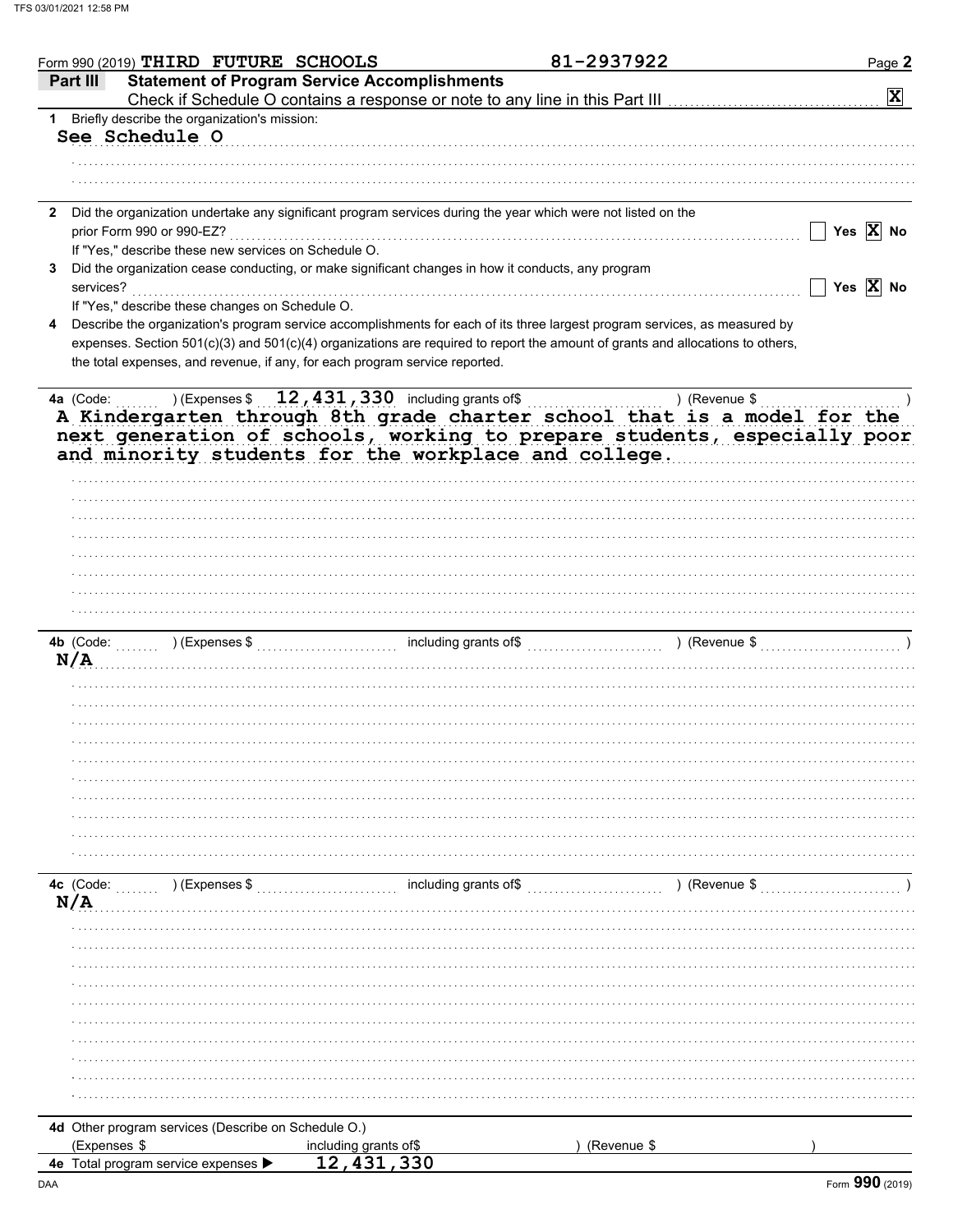|                | Form 990 (2019) $THIRD$ $FUTURE$ $SCHOOLS$ | 81-2937922 | Page $3$ |
|----------------|--------------------------------------------|------------|----------|
| <b>Part IV</b> | <b>Checklist of Required Schedules</b>     |            |          |

|     |                                                                                                                                                                                                                                 |                 | <b>Yes</b>  | No |
|-----|---------------------------------------------------------------------------------------------------------------------------------------------------------------------------------------------------------------------------------|-----------------|-------------|----|
| 1   | Is the organization described in section $501(c)(3)$ or $4947(a)(1)$ (other than a private foundation)? If "Yes,"                                                                                                               |                 |             |    |
|     | complete Schedule A                                                                                                                                                                                                             | 1               | X           |    |
| 2   | Is the organization required to complete Schedule B, Schedule of Contributors (see instructions)?                                                                                                                               | $\overline{2}$  | $\mathbf X$ |    |
| 3   | Did the organization engage in direct or indirect political campaign activities on behalf of or in opposition to                                                                                                                |                 |             |    |
|     | candidates for public office? If "Yes," complete Schedule C, Part I                                                                                                                                                             | 3               |             | X  |
| 4   | Section 501(c)(3) organizations. Did the organization engage in lobbying activities, or have a section 501(h)                                                                                                                   |                 |             |    |
|     | election in effect during the tax year? If "Yes," complete Schedule C, Part II                                                                                                                                                  | 4               |             | X  |
| 5   | Is the organization a section $501(c)(4)$ , $501(c)(5)$ , or $501(c)(6)$ organization that receives membership dues,                                                                                                            |                 |             |    |
|     | assessments, or similar amounts as defined in Revenue Procedure 98-19? If "Yes," complete Schedule C, Part III                                                                                                                  | 5               |             | X  |
| 6   | Did the organization maintain any donor advised funds or any similar funds or accounts for which donors                                                                                                                         |                 |             |    |
|     | have the right to provide advice on the distribution or investment of amounts in such funds or accounts? If                                                                                                                     |                 |             |    |
|     | "Yes," complete Schedule D, Part I                                                                                                                                                                                              | 6               |             | X  |
| 7   | Did the organization receive or hold a conservation easement, including easements to preserve open space,                                                                                                                       |                 |             |    |
|     | the environment, historic land areas, or historic structures? If "Yes," complete Schedule D, Part II                                                                                                                            | 7               |             | X  |
| 8   | Did the organization maintain collections of works of art, historical treasures, or other similar assets? If "Yes,"                                                                                                             |                 |             | X  |
|     | complete Schedule D, Part III                                                                                                                                                                                                   | 8               |             |    |
| 9   | Did the organization report an amount in Part X, line 21, for escrow or custodial account liability, serve as a<br>custodian for amounts not listed in Part X; or provide credit counseling, debt management, credit repair, or |                 |             |    |
|     | debt negotiation services? If "Yes," complete Schedule D, Part IV                                                                                                                                                               | 9               |             | X  |
| 10  | Did the organization, directly or through a related organization, hold assets in donor-restricted endowments                                                                                                                    |                 |             |    |
|     | or in quasi endowments? If "Yes," complete Schedule D, Part V                                                                                                                                                                   | 10              |             | X  |
| 11  | If the organization's answer to any of the following questions is "Yes," then complete Schedule D, Parts VI,                                                                                                                    |                 |             |    |
|     | VII, VIII, IX, or X as applicable.                                                                                                                                                                                              |                 |             |    |
|     | a Did the organization report an amount for land, buildings, and equipment in Part X, line 10? If "Yes,"                                                                                                                        |                 |             |    |
|     | complete Schedule D, Part VI                                                                                                                                                                                                    | 11a             | X           |    |
|     | <b>b</b> Did the organization report an amount for investments-other securities in Part X, line 12, that is 5% or more                                                                                                          |                 |             |    |
|     | of its total assets reported in Part X, line 16? If "Yes," complete Schedule D, Part VII                                                                                                                                        | 11b             |             | X  |
|     | c Did the organization report an amount for investments—program related in Part X, line 13, that is 5% or more                                                                                                                  |                 |             |    |
|     | of its total assets reported in Part X, line 16? If "Yes," complete Schedule D, Part VIII                                                                                                                                       | 11c             |             | X  |
|     | d Did the organization report an amount for other assets in Part X, line 15, that is 5% or more of its total assets                                                                                                             |                 |             |    |
|     | reported in Part X, line 16? If "Yes," complete Schedule D, Part IX                                                                                                                                                             | 11d             | X           |    |
|     | e Did the organization report an amount for other liabilities in Part X, line 25? If "Yes," complete Schedule D, Part X                                                                                                         | 11e             | $\mathbf x$ |    |
| f   | Did the organization's separate or consolidated financial statements for the tax year include a footnote that addresses                                                                                                         |                 |             |    |
|     | the organization's liability for uncertain tax positions under FIN 48 (ASC 740)? If "Yes," complete Schedule D, Part X                                                                                                          | 11f             |             | X  |
|     | 12a Did the organization obtain separate, independent audited financial statements for the tax year? If "Yes," complete                                                                                                         |                 |             |    |
|     |                                                                                                                                                                                                                                 | 12a             |             | X  |
|     | <b>b</b> Was the organization included in consolidated, independent audited financial statements for the tax year? If                                                                                                           |                 |             |    |
|     | "Yes," and if the organization answered "No" to line 12a, then completing Schedule D, Parts XI and XII is optional                                                                                                              | 12 <sub>b</sub> |             | X  |
| 13  |                                                                                                                                                                                                                                 | 13              |             | X  |
| 14a | Did the organization maintain an office, employees, or agents outside of the United States?                                                                                                                                     | 14a             |             | X  |
| b   | Did the organization have aggregate revenues or expenses of more than \$10,000 from grantmaking,                                                                                                                                |                 |             |    |
|     | fundraising, business, investment, and program service activities outside the United States, or aggregate                                                                                                                       |                 |             |    |
|     | foreign investments valued at \$100,000 or more? If "Yes," complete Schedule F, Parts I and IV                                                                                                                                  | 14b             |             | X  |
| 15  | Did the organization report on Part IX, column (A), line 3, more than \$5,000 of grants or other assistance to or                                                                                                               |                 |             |    |
|     | for any foreign organization? If "Yes," complete Schedule F, Parts II and IV                                                                                                                                                    | 15              |             | Χ  |
| 16  | Did the organization report on Part IX, column (A), line 3, more than \$5,000 of aggregate grants or other                                                                                                                      |                 |             |    |
|     | assistance to or for foreign individuals? If "Yes," complete Schedule F, Parts III and IV                                                                                                                                       | 16              |             | Χ  |
| 17  | Did the organization report a total of more than \$15,000 of expenses for professional fundraising services on                                                                                                                  |                 |             |    |
|     |                                                                                                                                                                                                                                 | 17              |             | Χ  |
| 18  | Did the organization report more than \$15,000 total of fundraising event gross income and contributions on<br>Part VIII, lines 1c and 8a? If "Yes," complete Schedule G, Part II                                               | 18              |             | Χ  |
| 19  |                                                                                                                                                                                                                                 |                 |             |    |
|     | Did the organization report more than \$15,000 of gross income from gaming activities on Part VIII, line 9a?                                                                                                                    | 19              |             | X  |
| 20a | Did the organization operate one or more hospital facilities? If "Yes," complete Schedule H                                                                                                                                     | 20a             |             | X  |
| b   |                                                                                                                                                                                                                                 | 20b             |             |    |
| 21  | Did the organization report more than \$5,000 of grants or other assistance to any domestic organization or                                                                                                                     |                 |             |    |
|     |                                                                                                                                                                                                                                 | 21              |             | X  |
|     |                                                                                                                                                                                                                                 |                 |             |    |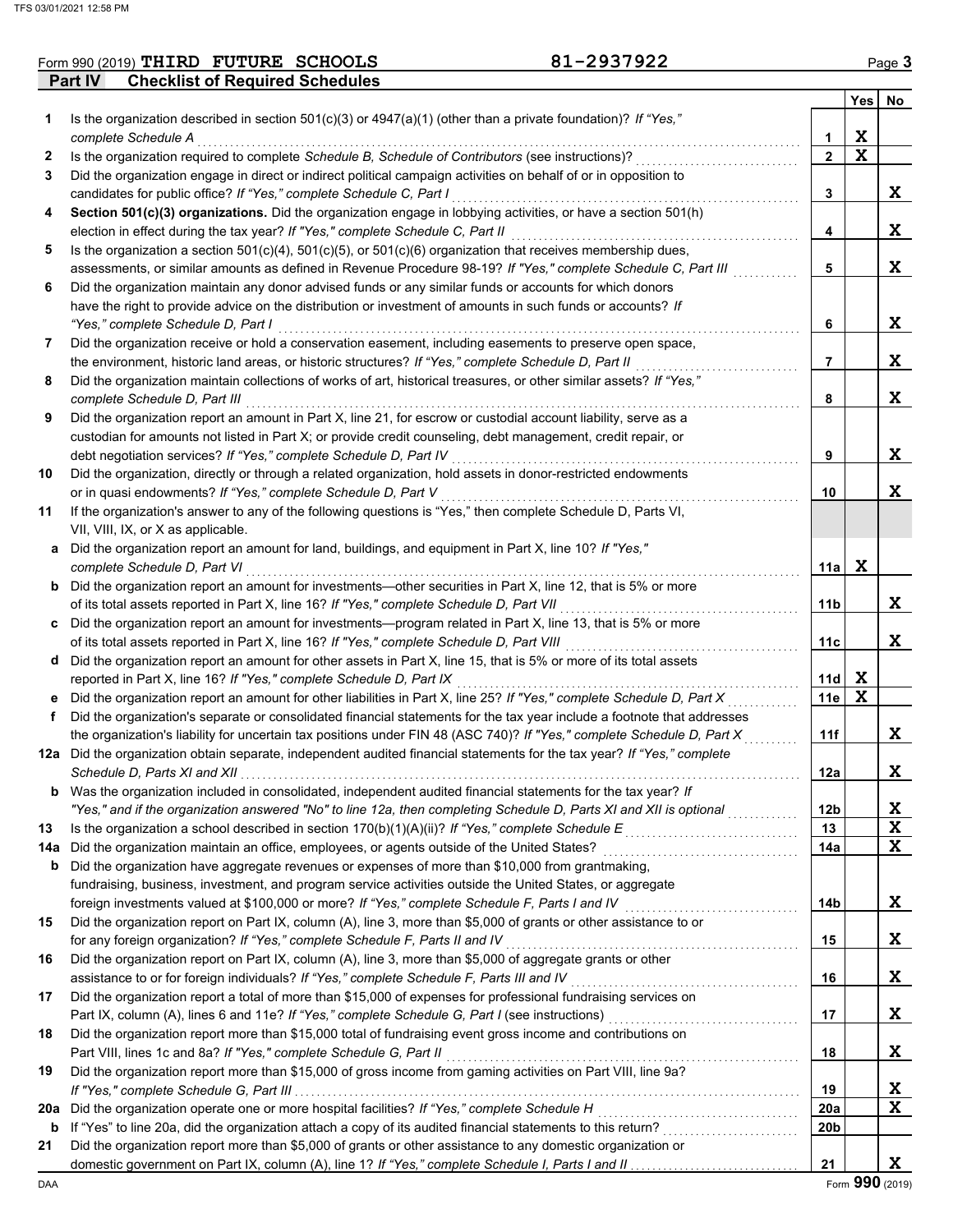|     | 81-2937922<br>Form 990 (2019) THIRD FUTURE SCHOOLS                                                                                                                                 |                 |             | Page 4                  |
|-----|------------------------------------------------------------------------------------------------------------------------------------------------------------------------------------|-----------------|-------------|-------------------------|
|     | <b>Checklist of Required Schedules (continued)</b><br><b>Part IV</b>                                                                                                               |                 |             |                         |
|     |                                                                                                                                                                                    |                 | Yes         | No                      |
| 22  | Did the organization report more than \$5,000 of grants or other assistance to or for domestic individuals on                                                                      | 22              |             | X                       |
| 23  | Part IX, column (A), line 2? If "Yes," complete Schedule I, Parts I and III<br>Did the organization answer "Yes" to Part VII, Section A, line 3, 4, or 5 about compensation of the |                 |             |                         |
|     | organization's current and former officers, directors, trustees, key employees, and highest compensated                                                                            |                 |             |                         |
|     | employees? If "Yes," complete Schedule J                                                                                                                                           | 23              |             | X                       |
|     | 24a Did the organization have a tax-exempt bond issue with an outstanding principal amount of more than                                                                            |                 |             |                         |
|     | \$100,000 as of the last day of the year, that was issued after December 31, 2002? If "Yes," answer lines 24b                                                                      |                 |             |                         |
|     | through 24d and complete Schedule K. If "No," go to line 25a                                                                                                                       | 24a             |             | X                       |
| b   | Did the organization invest any proceeds of tax-exempt bonds beyond a temporary period exception?                                                                                  | 24 <sub>b</sub> |             |                         |
|     | c Did the organization maintain an escrow account other than a refunding escrow at any time during the year                                                                        |                 |             |                         |
|     | to defease any tax-exempt bonds?                                                                                                                                                   | 24c             |             |                         |
|     | d Did the organization act as an "on behalf of" issuer for bonds outstanding at any time during the year?                                                                          | 24d             |             |                         |
|     | 25a Section 501(c)(3), 501(c)(4), and 501(c)(29) organizations. Did the organization engage in an excess benefit                                                                   |                 |             |                         |
|     | transaction with a disqualified person during the year? If "Yes," complete Schedule L, Part I                                                                                      | 25a             |             | X                       |
| b   | Is the organization aware that it engaged in an excess benefit transaction with a disqualified person in a prior                                                                   |                 |             |                         |
|     | year, and that the transaction has not been reported on any of the organization's prior Forms 990 or 990-EZ?                                                                       |                 |             |                         |
|     | If "Yes," complete Schedule L, Part I                                                                                                                                              | 25 <sub>b</sub> |             | X                       |
| 26  | Did the organization report any amount on Part X, line 5 or 22, for receivables from or payables to any current                                                                    |                 |             |                         |
|     | or former officer, director, trustee, key employee, creator or founder, substantial contributor, or 35%                                                                            |                 |             |                         |
|     | controlled entity or family member of any of these persons? If "Yes," complete Schedule L, Part II                                                                                 | 26              |             | X                       |
| 27  | Did the organization provide a grant or other assistance to any current or former officer, director, trustee, key                                                                  |                 |             |                         |
|     | employee, creator or founder, substantial contributor or employee thereof, a grant selection committee                                                                             |                 |             |                         |
|     | member, or to a 35% controlled entity (including an employee thereof) or family member of any of these                                                                             |                 |             |                         |
|     | persons? If "Yes," complete Schedule L, Part III                                                                                                                                   | 27              |             | X                       |
| 28  | Was the organization a party to a business transaction with one of the following parties (see Schedule L, Part                                                                     |                 |             |                         |
|     | IV instructions, for applicable filing thresholds, conditions, and exceptions):                                                                                                    |                 |             |                         |
| а   | A current or former officer, director, trustee, key employee, creator or founder, or substantial contributor? If                                                                   |                 |             |                         |
|     | "Yes," complete Schedule L, Part IV                                                                                                                                                | 28a             |             | X<br>$\mathbf x$        |
| b   | A family member of any individual described in line 28a? If "Yes," complete Schedule L, Part IV                                                                                    | 28 <sub>b</sub> |             |                         |
| c   | A 35% controlled entity of one or more individuals and/or organizations described in lines 28a or 28b? If<br>"Yes," complete Schedule L, Part IV                                   | 28c             |             | X                       |
| 29  | Did the organization receive more than \$25,000 in non-cash contributions? If "Yes," complete Schedule M                                                                           | 29              |             | $\mathbf{x}$            |
| 30  | Did the organization receive contributions of art, historical treasures, or other similar assets, or qualified                                                                     |                 |             |                         |
|     | conservation contributions? If "Yes," complete Schedule M                                                                                                                          | 30              |             | X                       |
| 31  | Did the organization liquidate, terminate, or dissolve and cease operations? If "Yes," complete Schedule N, Part I                                                                 | 31              |             | $\overline{\mathbf{x}}$ |
| 32  | Did the organization sell, exchange, dispose of, or transfer more than 25% of its net assets? If "Yes,"                                                                            |                 |             |                         |
|     | complete Schedule N, Part II                                                                                                                                                       | 32              |             | X                       |
| 33  | Did the organization own 100% of an entity disregarded as separate from the organization under Regulations                                                                         |                 |             |                         |
|     | sections 301.7701-2 and 301.7701-3? If "Yes," complete Schedule R, Part I                                                                                                          | 33              |             | X                       |
| 34  | Was the organization related to any tax-exempt or taxable entity? If "Yes," complete Schedule R, Part II, III,                                                                     |                 |             |                         |
|     | or IV, and Part V, line 1                                                                                                                                                          | 34              | X           |                         |
| 35а | Did the organization have a controlled entity within the meaning of section 512(b)(13)?                                                                                            | 35a             | $\mathbf x$ |                         |
| b   | If "Yes" to line 35a, did the organization receive any payment from or engage in any transaction with a                                                                            |                 |             |                         |
|     | controlled entity within the meaning of section 512(b)(13)? If "Yes," complete Schedule R, Part V, line 2                                                                          | 35b             | X           |                         |
| 36  | Section 501(c)(3) organizations. Did the organization make any transfers to an exempt non-charitable                                                                               |                 |             |                         |
|     | related organization? If "Yes," complete Schedule R, Part V, line 2                                                                                                                | 36              |             | X                       |
| 37  | Did the organization conduct more than 5% of its activities through an entity that is not a related organization                                                                   |                 |             |                         |
|     | and that is treated as a partnership for federal income tax purposes? If "Yes," complete Schedule R, Part VI                                                                       | 37              |             | X                       |
| 38  | Did the organization complete Schedule O and provide explanations in Schedule O for Part VI, lines 11b and                                                                         |                 |             |                         |
|     | 19? Note: All Form 990 filers are required to complete Schedule O.                                                                                                                 | 38              | X           |                         |
|     | <b>Statements Regarding Other IRS Filings and Tax Compliance</b><br>Part V                                                                                                         |                 |             |                         |
|     | Check if Schedule O contains a response or note to any line in this Part V                                                                                                         |                 |             |                         |
|     |                                                                                                                                                                                    |                 | Yes         | No                      |
| 1a  | 22<br>Enter the number reported in Box 3 of Form 1096. Enter -0- if not applicable<br>1a                                                                                           |                 |             |                         |
| b   | 1 <sub>b</sub><br>Enter the number of Forms W-2G included in line 1a. Enter -0- if not applicable                                                                                  |                 |             |                         |
| c   | Did the organization comply with backup withholding rules for reportable payments to vendors and                                                                                   |                 |             |                         |
|     |                                                                                                                                                                                    | 1c              |             | Form 990 (2019)         |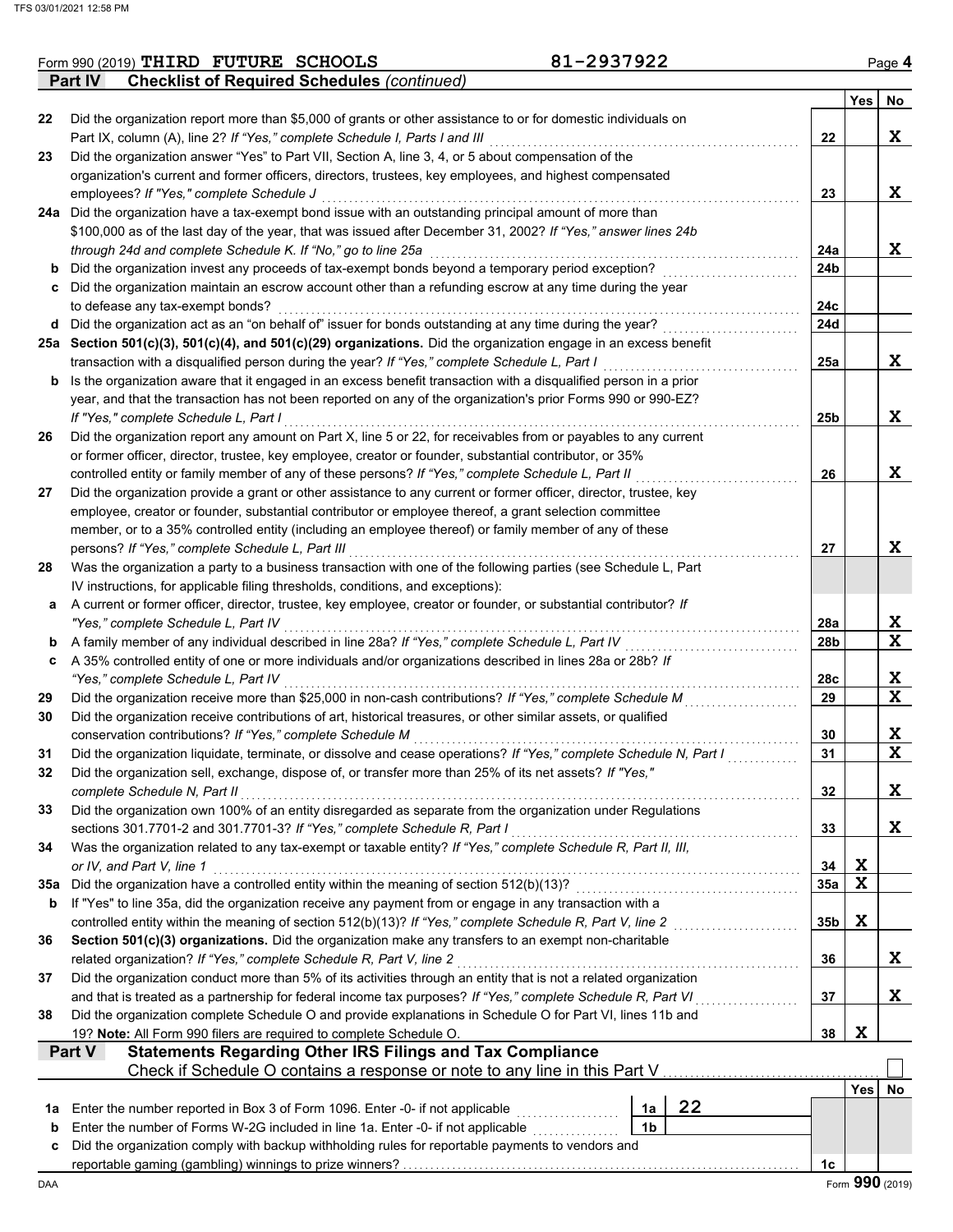|     | Form 990 (2019) THIRD FUTURE SCHOOLS                                                                                               | 81-2937922      |                 |             | Page 5       |
|-----|------------------------------------------------------------------------------------------------------------------------------------|-----------------|-----------------|-------------|--------------|
|     | <b>Statements Regarding Other IRS Filings and Tax Compliance (continued)</b><br>Part V                                             |                 |                 |             |              |
|     |                                                                                                                                    |                 |                 | Yes No      |              |
| 2a  | Enter the number of employees reported on Form W-3, Transmittal of Wage and Tax                                                    |                 |                 |             |              |
|     | Statements, filed for the calendar year ending with or within the year covered by this return                                      | 171<br>2a       |                 |             |              |
| b   | If at least one is reported on line 2a, did the organization file all required federal employment tax returns?                     |                 | 2 <sub>b</sub>  | $\mathbf x$ |              |
|     | Note: If the sum of lines 1a and 2a is greater than 250, you may be required to e-file (see instructions)                          |                 |                 |             |              |
| За  | Did the organization have unrelated business gross income of \$1,000 or more during the year?                                      |                 | За              |             | X            |
| b   | If "Yes," has it filed a Form 990-T for this year? If "No" to line 3b, provide an explanation on Schedule O                        |                 | 3 <sub>b</sub>  |             |              |
| 4a  | At any time during the calendar year, did the organization have an interest in, or a signature or other authority over,            |                 |                 |             |              |
|     | a financial account in a foreign country (such as a bank account, securities account, or other financial account)?                 |                 | 4a              |             | X            |
| b   | If "Yes," enter the name of the foreign country ▶                                                                                  |                 |                 |             |              |
|     | See instructions for filing requirements for FinCEN Form 114, Report of Foreign Bank and Financial Accounts (FBAR).                |                 |                 |             |              |
| 5a  | Was the organization a party to a prohibited tax shelter transaction at any time during the tax year?                              |                 | 5a              |             | <u>x</u>     |
| b   | Did any taxable party notify the organization that it was or is a party to a prohibited tax shelter transaction?                   |                 | 5 <sub>b</sub>  |             | $\mathbf{x}$ |
| с   | If "Yes" to line 5a or 5b, did the organization file Form 8886-T?                                                                  |                 | 5c              |             |              |
| 6a  | Does the organization have annual gross receipts that are normally greater than \$100,000, and did the                             |                 |                 |             |              |
|     | organization solicit any contributions that were not tax deductible as charitable contributions?                                   |                 | 6a              |             | X            |
| b   | If "Yes," did the organization include with every solicitation an express statement that such contributions or                     |                 |                 |             |              |
|     | gifts were not tax deductible?                                                                                                     |                 | 6b              |             |              |
| 7   | Organizations that may receive deductible contributions under section 170(c).                                                      |                 |                 |             |              |
| а   | Did the organization receive a payment in excess of \$75 made partly as a contribution and partly for goods                        |                 |                 |             |              |
|     | and services provided to the payor?                                                                                                |                 | 7а              |             |              |
| b   | If "Yes," did the organization notify the donor of the value of the goods or services provided?                                    |                 | 7b              |             |              |
| c   | Did the organization sell, exchange, or otherwise dispose of tangible personal property for which it was                           |                 |                 |             |              |
|     | required to file Form 8282?                                                                                                        |                 | 7c              |             |              |
| d   | If "Yes," indicate the number of Forms 8282 filed during the year                                                                  | 7d              |                 |             |              |
| е   | Did the organization receive any funds, directly or indirectly, to pay premiums on a personal benefit contract?                    |                 | 7e              |             |              |
| f   | Did the organization, during the year, pay premiums, directly or indirectly, on a personal benefit contract?                       |                 | 7f              |             |              |
| g   | If the organization received a contribution of qualified intellectual property, did the organization file Form 8899 as required?   |                 | 7g              |             |              |
| h   | If the organization received a contribution of cars, boats, airplanes, or other vehicles, did the organization file a Form 1098-C? |                 | 7h              |             |              |
| 8   | Sponsoring organizations maintaining donor advised funds. Did a donor advised fund maintained by the                               |                 |                 |             |              |
|     | sponsoring organization have excess business holdings at any time during the year?                                                 |                 | 8               |             |              |
| 9   | Sponsoring organizations maintaining donor advised funds.                                                                          |                 |                 |             |              |
| а   | Did the sponsoring organization make any taxable distributions under section 4966?                                                 |                 | 9а              |             |              |
| b   | Did the sponsoring organization make a distribution to a donor, donor advisor, or related person?                                  |                 | 9b              |             |              |
| 10  | Section 501(c)(7) organizations. Enter:                                                                                            |                 |                 |             |              |
|     | Initiation fees and capital contributions included on Part VIII, line 12                                                           | 10a             |                 |             |              |
| b   | Gross receipts, included on Form 990, Part VIII, line 12, for public use of club facilities                                        | 10 <sub>b</sub> |                 |             |              |
| 11  | Section 501(c)(12) organizations. Enter:                                                                                           |                 |                 |             |              |
| a   | Gross income from members or shareholders                                                                                          | 11a             |                 |             |              |
| b   | Gross income from other sources (Do not net amounts due or paid to other sources                                                   |                 |                 |             |              |
|     | against amounts due or received from them.)                                                                                        | 11 <sub>b</sub> |                 |             |              |
| 12a | Section 4947(a)(1) non-exempt charitable trusts. Is the organization filing Form 990 in lieu of Form 1041?                         |                 | 12a             |             |              |
| b   | If "Yes," enter the amount of tax-exempt interest received or accrued during the year                                              | 12 <sub>b</sub> |                 |             |              |
| 13  | Section 501(c)(29) qualified nonprofit health insurance issuers.                                                                   |                 |                 |             |              |
| а   | Is the organization licensed to issue qualified health plans in more than one state?                                               |                 | 13a             |             |              |
|     | Note: See the instructions for additional information the organization must report on Schedule O.                                  |                 |                 |             |              |
| b   | Enter the amount of reserves the organization is required to maintain by the states in which                                       |                 |                 |             |              |
|     | the organization is licensed to issue qualified health plans                                                                       | 13 <sub>b</sub> |                 |             |              |
| c   | Enter the amount of reserves on hand                                                                                               | 13 <sub>c</sub> |                 |             |              |
| 14a | Did the organization receive any payments for indoor tanning services during the tax year?                                         |                 | 14a             |             | X            |
| b   | If "Yes," has it filed a Form 720 to report these payments? If "No," provide an explanation on Schedule O                          |                 | 14 <sub>b</sub> |             |              |
| 15  | Is the organization subject to the section 4960 tax on payment(s) of more than \$1,000,000 in remuneration or                      |                 |                 |             |              |
|     | excess parachute payment(s) during the year?                                                                                       |                 | 15              |             | X            |
|     | If "Yes," see instructions and file Form 4720, Schedule N.                                                                         |                 |                 |             |              |
| 16  | Is the organization an educational institution subject to the section 4968 excise tax on net investment income?                    |                 | 16              |             | X            |
|     | If "Yes," complete Form 4720, Schedule O.                                                                                          |                 |                 |             |              |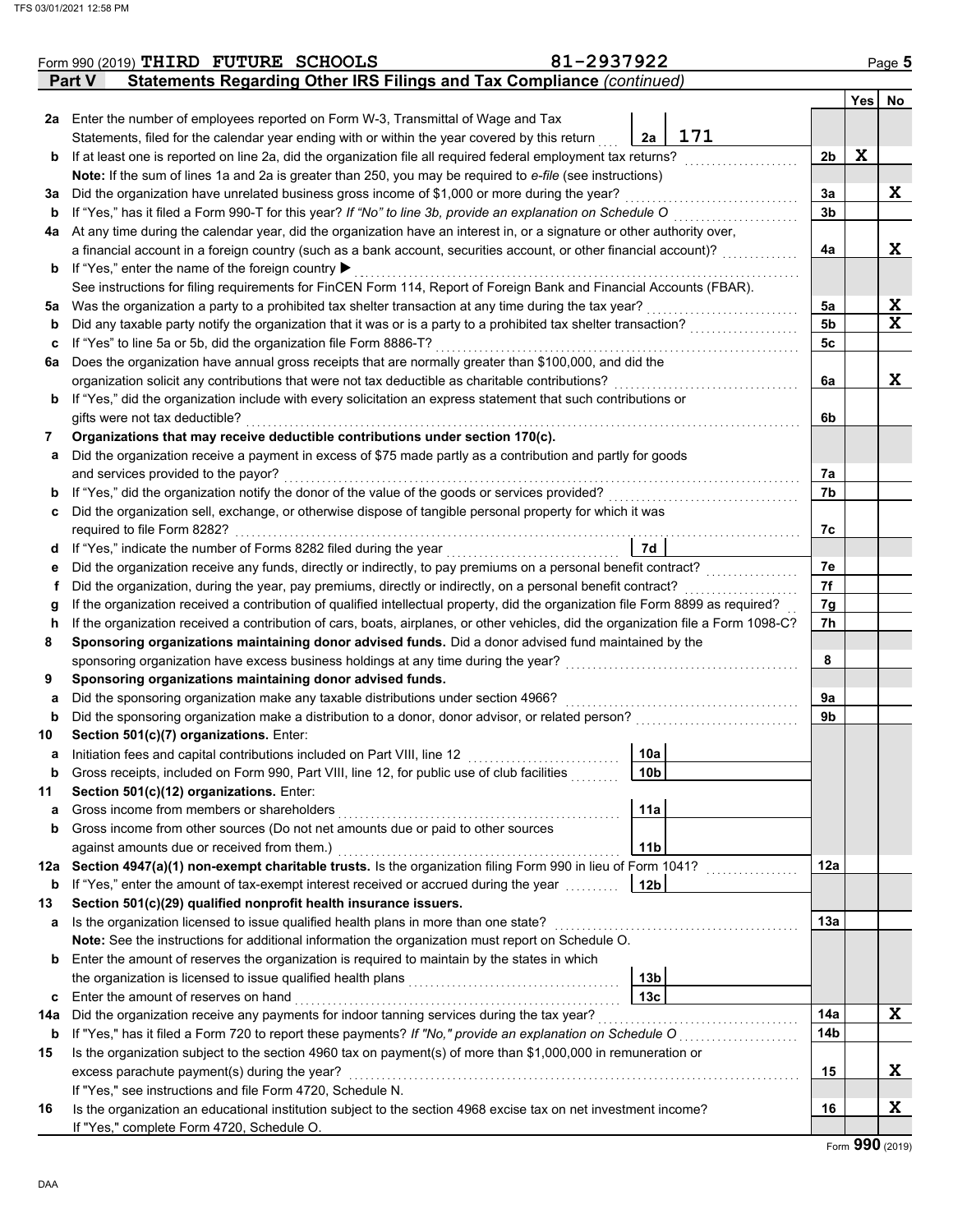|          | 81-2937922<br>Form 990 (2019) THIRD FUTURE SCHOOLS                                                                                                                                                                |              |                         |             | Page 6      |
|----------|-------------------------------------------------------------------------------------------------------------------------------------------------------------------------------------------------------------------|--------------|-------------------------|-------------|-------------|
|          | Governance, Management, and Disclosure For each "Yes" response to lines 2 through 7b below, and for a "No"<br><b>Part VI</b>                                                                                      |              |                         |             |             |
|          | response to line 8a, 8b, or 10b below, describe the circumstances, processes, or changes on Schedule O. See instructions.                                                                                         |              |                         |             |             |
|          | Check if Schedule O contains a response or note to any line in this Part VI                                                                                                                                       |              |                         |             | X           |
|          | <b>Section A. Governing Body and Management</b>                                                                                                                                                                   |              |                         |             |             |
|          |                                                                                                                                                                                                                   |              |                         | Yes         | No          |
|          | 1a Enter the number of voting members of the governing body at the end of the tax year<br>1a                                                                                                                      | 6            |                         |             |             |
|          | If there are material differences in voting rights among members of the governing body, or                                                                                                                        |              |                         |             |             |
|          | if the governing body delegated broad authority to an executive committee or similar                                                                                                                              |              |                         |             |             |
|          | committee, explain on Schedule O.                                                                                                                                                                                 |              |                         |             |             |
| b        | 1 <sub>b</sub><br>Enter the number of voting members included on line 1a, above, who are independent                                                                                                              | 6            |                         |             |             |
| 2        | Did any officer, director, trustee, or key employee have a family relationship or a business relationship with                                                                                                    |              |                         |             |             |
|          | any other officer, director, trustee, or key employee?                                                                                                                                                            |              | 2                       |             | X           |
| 3        | Did the organization delegate control over management duties customarily performed by or under the direct                                                                                                         |              |                         |             |             |
|          | supervision of officers, directors, trustees, or key employees to a management company or other person?                                                                                                           |              | 3                       |             | X           |
| 4        | Did the organization make any significant changes to its governing documents since the prior Form 990 was filed?                                                                                                  |              | $\overline{\mathbf{4}}$ |             | X           |
| 5        | Did the organization become aware during the year of a significant diversion of the organization's assets?                                                                                                        |              | 5                       |             | X           |
| 6        | Did the organization have members or stockholders?                                                                                                                                                                |              | 6                       |             | X           |
| 7a       | Did the organization have members, stockholders, or other persons who had the power to elect or appoint                                                                                                           |              |                         |             |             |
|          | one or more members of the governing body?                                                                                                                                                                        |              | 7a                      | X           |             |
|          | Are any governance decisions of the organization reserved to (or subject to approval by) members,                                                                                                                 |              |                         |             |             |
| b        | stockholders, or persons other than the governing body?                                                                                                                                                           |              | 7b                      |             | X           |
|          |                                                                                                                                                                                                                   |              |                         |             |             |
| 8        | Did the organization contemporaneously document the meetings held or written actions undertaken during the year by the following:                                                                                 |              |                         |             |             |
| а        | The governing body?                                                                                                                                                                                               |              | 8a                      | X<br>X      |             |
| b        | Each committee with authority to act on behalf of the governing body?                                                                                                                                             |              | 8b                      |             |             |
| 9        | Is there any officer, director, trustee, or key employee listed in Part VII, Section A, who cannot be reached at                                                                                                  |              |                         |             |             |
|          | the organization's mailing address? If "Yes," provide the names and addresses on Schedule O                                                                                                                       |              | 9                       |             | X           |
|          | Section B. Policies (This Section B requests information about policies not required by the Internal Revenue Code.                                                                                                |              |                         |             |             |
|          |                                                                                                                                                                                                                   |              |                         | Yes         | No          |
|          | 10a Did the organization have local chapters, branches, or affiliates?                                                                                                                                            |              | 10a                     |             | X           |
|          | <b>b</b> If "Yes," did the organization have written policies and procedures governing the activities of such chapters,                                                                                           |              |                         |             |             |
|          | affiliates, and branches to ensure their operations are consistent with the organization's exempt purposes?                                                                                                       |              | 10 <sub>b</sub>         |             |             |
|          | 11a Has the organization provided a complete copy of this Form 990 to all members of its governing body before filing the form?                                                                                   |              | 11a                     |             | X           |
| b        | Describe in Schedule O the process, if any, used by the organization to review this Form 990.                                                                                                                     |              |                         |             |             |
| 12a      | Did the organization have a written conflict of interest policy? If "No," go to line 13                                                                                                                           |              | 12a                     | X           |             |
| b        | Were officers, directors, or trustees, and key employees required to disclose annually interests that could give rise to conflicts?                                                                               |              | 12 <sub>b</sub>         |             | X           |
| c        | Did the organization regularly and consistently monitor and enforce compliance with the policy? If "Yes,"                                                                                                         |              |                         |             |             |
|          | describe in Schedule O how this was done                                                                                                                                                                          |              | 12c                     |             | 4           |
| 13       | Did the organization have a written whistleblower policy?                                                                                                                                                         |              | 13                      |             | $\mathbf x$ |
| 14       | Did the organization have a written document retention and destruction policy?                                                                                                                                    |              | 14                      | $\mathbf x$ |             |
| 15       | Did the process for determining compensation of the following persons include a review and approval by                                                                                                            |              |                         |             |             |
|          | independent persons, comparability data, and contemporaneous substantiation of the deliberation and decision?                                                                                                     |              |                         |             |             |
| a        | The organization's CEO, Executive Director, or top management official                                                                                                                                            |              | 15a                     |             | <u>x</u>    |
| b        | Other officers or key employees of the organization                                                                                                                                                               |              | 15 <sub>b</sub>         |             | $\mathbf x$ |
|          | If "Yes" to line 15a or 15b, describe the process in Schedule O (see instructions).                                                                                                                               |              |                         |             |             |
|          | 16a Did the organization invest in, contribute assets to, or participate in a joint venture or similar arrangement                                                                                                |              |                         |             |             |
|          | with a taxable entity during the year?                                                                                                                                                                            |              | 16a                     |             | X           |
|          | <b>b</b> If "Yes," did the organization follow a written policy or procedure requiring the organization to evaluate its                                                                                           |              |                         |             |             |
|          | participation in joint venture arrangements under applicable federal tax law, and take steps to safeguard the                                                                                                     |              |                         |             |             |
|          |                                                                                                                                                                                                                   |              | 16b                     |             |             |
|          | <b>Section C. Disclosure</b>                                                                                                                                                                                      |              |                         |             |             |
|          |                                                                                                                                                                                                                   |              |                         |             |             |
| 17<br>18 | List the states with which a copy of this Form 990 is required to be filed ▶ None<br>Section 6104 requires an organization to make its Forms 1023 (1024 or 1024-A, if applicable), 990, and 990-T (Section 501(c) |              |                         |             |             |
|          |                                                                                                                                                                                                                   |              |                         |             |             |
|          | (3)s only) available for public inspection. Indicate how you made these available. Check all that apply.                                                                                                          |              |                         |             |             |
|          | Another's website $ \mathbf{X} $ Upon request<br>Own website<br>Other (explain on Schedule O)                                                                                                                     |              |                         |             |             |
| 19       | Describe on Schedule O whether (and if so, how) the organization made its governing documents, conflict of interest policy, and                                                                                   |              |                         |             |             |
|          | financial statements available to the public during the tax year.                                                                                                                                                 |              |                         |             |             |
| 20       | State the name, address, and telephone number of the person who possesses the organization's books and records $\blacktriangleright$                                                                              |              |                         |             |             |
|          | 441 N. Sable Blvd<br>The School                                                                                                                                                                                   |              |                         |             |             |
|          | CO 80011<br>Aurora                                                                                                                                                                                                | 719-352-9121 |                         |             |             |

 $\blacksquare$   $\blacksquare$   $\blacksquare$   $\blacksquare$   $\blacksquare$   $\blacksquare$   $\blacksquare$   $\blacksquare$   $\blacksquare$   $\blacksquare$   $\blacksquare$   $\blacksquare$   $\blacksquare$   $\blacksquare$   $\blacksquare$   $\blacksquare$   $\blacksquare$   $\blacksquare$   $\blacksquare$   $\blacksquare$   $\blacksquare$   $\blacksquare$   $\blacksquare$   $\blacksquare$   $\blacksquare$   $\blacksquare$   $\blacksquare$   $\blacksquare$   $\blacksquare$   $\blacksquare$   $\blacksquare$   $\blacks$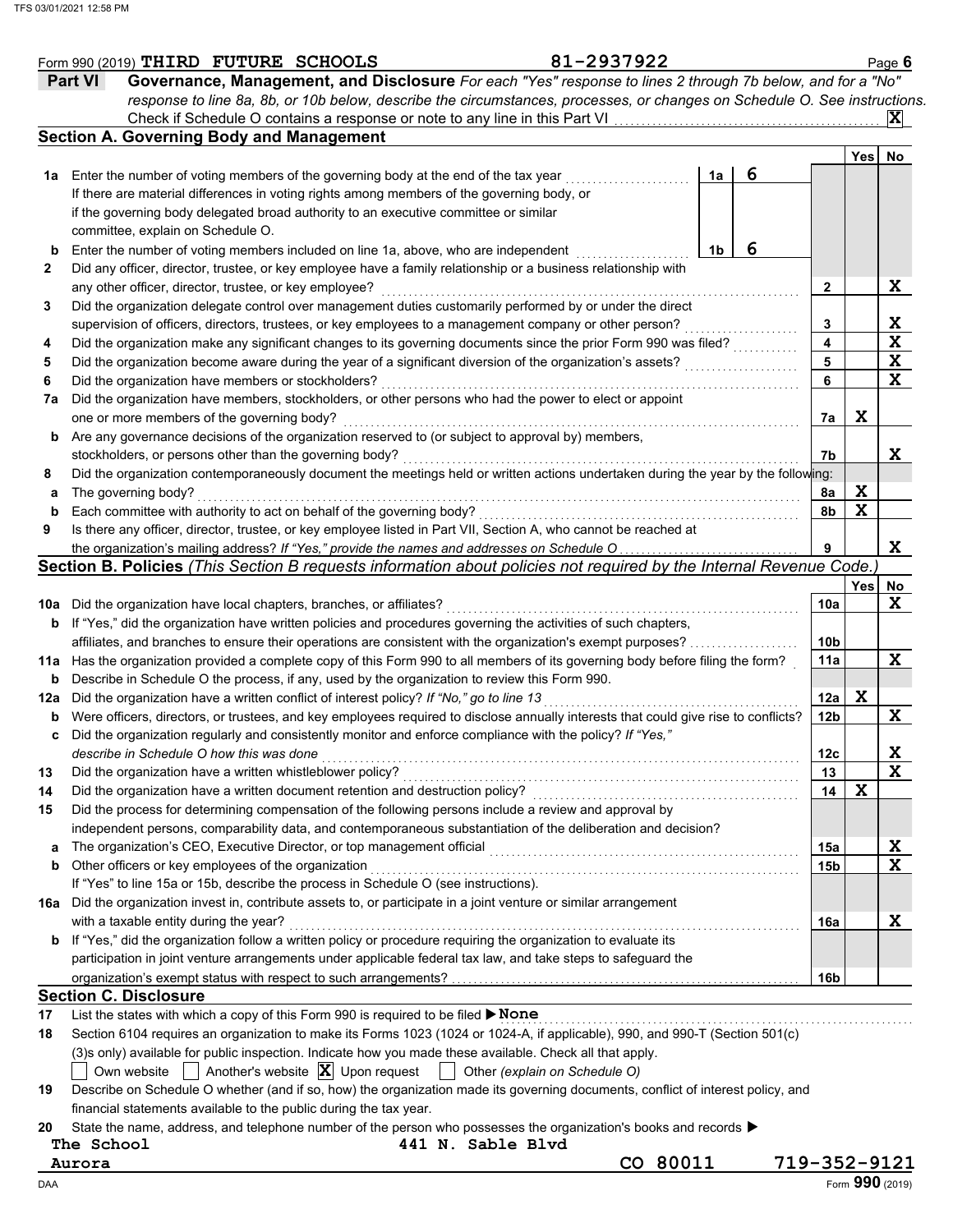| Form 990 (2019) | <b>THIRD</b> | <b>FUTURE</b> | <b>SCHOOLS</b> | <b>. .</b><br>JLL | Page |
|-----------------|--------------|---------------|----------------|-------------------|------|
|                 |              |               |                |                   |      |

| Part VII Compensation of Officers, Directors, Trustees, Key Employees, Highest Compensated Employees, and |
|-----------------------------------------------------------------------------------------------------------|
| <b>Independent Contractors</b>                                                                            |
| Check if Schedule O contains a response or note to any line in this Part VII                              |

**Section A. Officers, Directors, Trustees, Key Employees, and Highest Compensated Employees**

**1a** Complete this table for all persons required to be listed. Report compensation for the calendar year ending with or within the organization's tax year.

■ List all of the organization's **current** officers, directors, trustees (whether individuals or organizations), regardless of amount of compensation. Enter -0- in columns (D), (E), and (F) if no compensation was paid.

List all of the organization's **current** key employees, if any. See instructions for definition of "key employee."

■ List all of the organization's **current** key employees, if any. See instructions for definition of "key employee."<br>■ List the organization's five **current** highest compensated employees (other than an officer, director,

who received reportable compensation (Box 5 of Form W-2 and/or Box 7 of Form 1099-MISC) of more than \$100,000 from the organization and any related organizations.

• List all of the organization's **former** officers, key employees, and highest compensated employees who received more than<br>00,000 of reportable compensation from the organization and any related erganizations. \$100,000 of reportable compensation from the organization and any related organizations.

• List all of the organization's **former directors or trustees** that received, in the capacity as a former director or trustee of the anization more than \$10,000 of reportable compensation from the organization and any rel organization, more than \$10,000 of reportable compensation from the organization and any related organizations. See instructions for the order in which to list the persons above.

Check this box if neither the organization nor any related organization compensated any current officer, director, or trustee. **X**

| (A)<br>Name and title         | (B)<br>Average<br>hours<br>per week<br>(list any               | (C)<br>Position<br>(do not check more than one<br>box, unless person is both an<br>officer and a director/trustee) |                      |             |              |                                 |        | (D)<br>Reportable<br>compensation<br>from the<br>organization | (E)<br>Reportable<br>compensation<br>from related<br>organizations | (F)<br>Estimated amount<br>of other<br>compensation<br>from the |  |
|-------------------------------|----------------------------------------------------------------|--------------------------------------------------------------------------------------------------------------------|----------------------|-------------|--------------|---------------------------------|--------|---------------------------------------------------------------|--------------------------------------------------------------------|-----------------------------------------------------------------|--|
|                               | hours for<br>related<br>organizations<br>below<br>dotted line) | Individual trustee<br>or director                                                                                  | nstitutional trustee | Officer     | Key employee | Highest compensated<br>employee | Former | (W-2/1099-MISC)                                               | (W-2/1099-MISC)                                                    | organization and<br>related organizations                       |  |
| (1) Kenyetta Clark            |                                                                |                                                                                                                    |                      |             |              |                                 |        |                                                               |                                                                    |                                                                 |  |
| Parent Director               | 2.00<br>0.00                                                   | $\mathbf x$                                                                                                        |                      |             |              |                                 |        | 0                                                             | 0                                                                  | 0                                                               |  |
| (2) Mary Lindimore            |                                                                |                                                                                                                    |                      |             |              |                                 |        |                                                               |                                                                    |                                                                 |  |
| Director                      | 2.00<br>0.00                                                   | $\mathbf x$                                                                                                        |                      |             |              |                                 |        | 0                                                             | 0                                                                  | $\mathbf 0$                                                     |  |
| (3) Patrick Mills             |                                                                |                                                                                                                    |                      |             |              |                                 |        |                                                               |                                                                    |                                                                 |  |
| Secretary/Treasurer           | 2.00<br>0.00                                                   | $\mathbf x$                                                                                                        |                      | X           |              |                                 |        | 0                                                             | 0                                                                  | $\mathbf 0$                                                     |  |
| $(4)$ Rachel Ngola-Trice      |                                                                |                                                                                                                    |                      |             |              |                                 |        |                                                               |                                                                    |                                                                 |  |
| President                     | 2.00<br>0.00                                                   | $\mathbf x$                                                                                                        |                      | $\mathbf x$ |              |                                 |        | 0                                                             | 0                                                                  | $\mathbf 0$                                                     |  |
| (5) Kimberly Sanchez-Cawthorn |                                                                |                                                                                                                    |                      |             |              |                                 |        |                                                               |                                                                    |                                                                 |  |
| Vice President                | 2.00<br>0.00                                                   | $\mathbf x$                                                                                                        |                      | $\mathbf x$ |              |                                 |        | 0                                                             | $\mathbf 0$                                                        | $\mathbf 0$                                                     |  |
| (6) Jennifer Sward-Miller     |                                                                |                                                                                                                    |                      |             |              |                                 |        |                                                               |                                                                    |                                                                 |  |
| Parent Diretor                | 2.00<br>0.00                                                   | $\mathbf x$                                                                                                        |                      |             |              |                                 |        | 0                                                             | 0                                                                  | $\mathbf 0$                                                     |  |
| (7)                           |                                                                |                                                                                                                    |                      |             |              |                                 |        |                                                               |                                                                    |                                                                 |  |
|                               |                                                                |                                                                                                                    |                      |             |              |                                 |        |                                                               |                                                                    |                                                                 |  |
| (8)                           |                                                                |                                                                                                                    |                      |             |              |                                 |        |                                                               |                                                                    |                                                                 |  |
|                               |                                                                |                                                                                                                    |                      |             |              |                                 |        |                                                               |                                                                    |                                                                 |  |
| (9)                           |                                                                |                                                                                                                    |                      |             |              |                                 |        |                                                               |                                                                    |                                                                 |  |
|                               |                                                                |                                                                                                                    |                      |             |              |                                 |        |                                                               |                                                                    |                                                                 |  |
| (10)                          |                                                                |                                                                                                                    |                      |             |              |                                 |        |                                                               |                                                                    |                                                                 |  |
|                               |                                                                |                                                                                                                    |                      |             |              |                                 |        |                                                               |                                                                    |                                                                 |  |
| (11)                          |                                                                |                                                                                                                    |                      |             |              |                                 |        |                                                               |                                                                    |                                                                 |  |
|                               |                                                                |                                                                                                                    |                      |             |              |                                 |        |                                                               |                                                                    |                                                                 |  |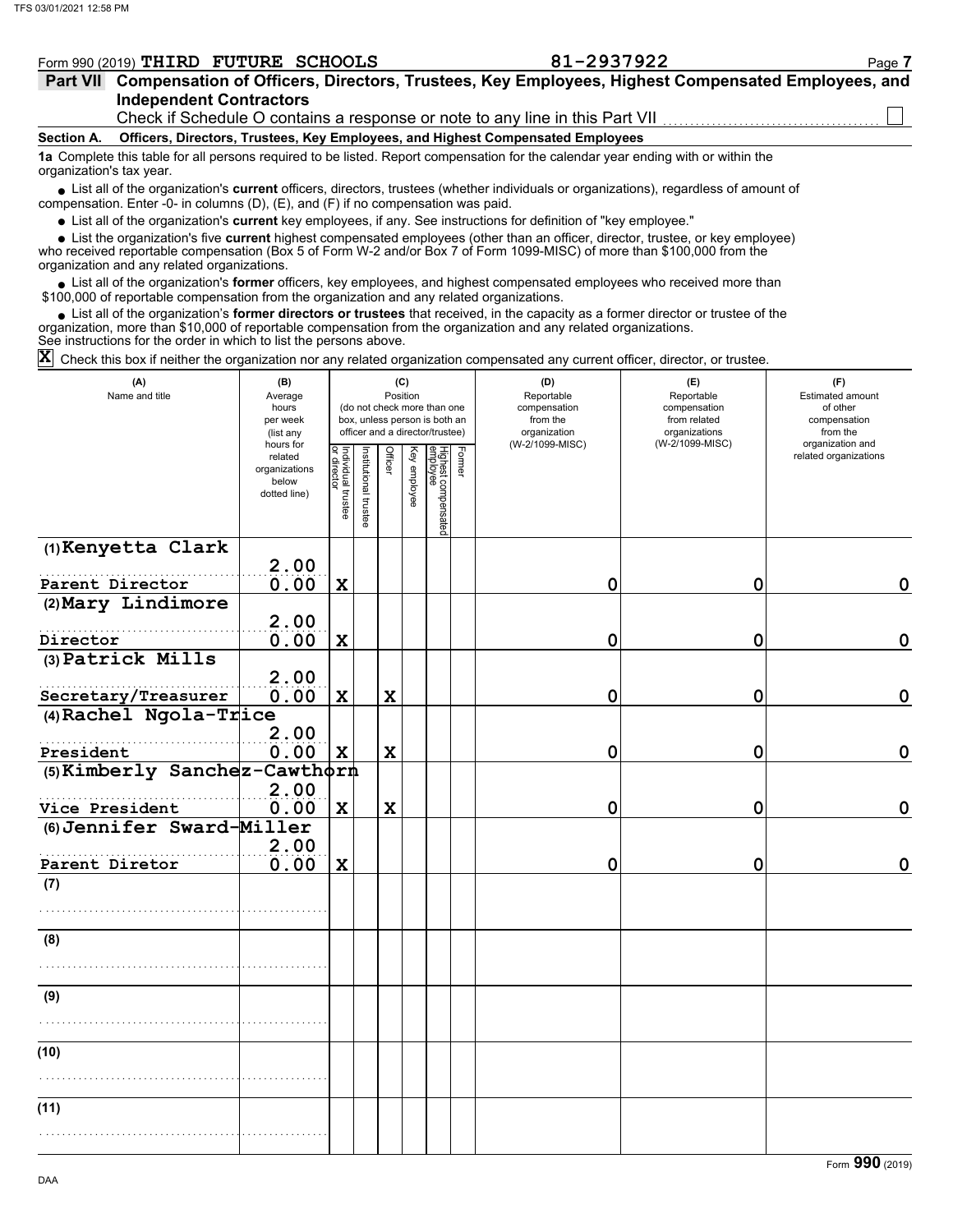|              | Form 990 (2019) THIRD FUTURE SCHOOLS                                                                                                                                                                                                                                                                                                                                                                                          |                                                                |                                   |                       |         |                 |                                                                                                 |        | 81-2937922                                                    | Page 8                                                                                                 |                                                                 |
|--------------|-------------------------------------------------------------------------------------------------------------------------------------------------------------------------------------------------------------------------------------------------------------------------------------------------------------------------------------------------------------------------------------------------------------------------------|----------------------------------------------------------------|-----------------------------------|-----------------------|---------|-----------------|-------------------------------------------------------------------------------------------------|--------|---------------------------------------------------------------|--------------------------------------------------------------------------------------------------------|-----------------------------------------------------------------|
|              | Part VII                                                                                                                                                                                                                                                                                                                                                                                                                      |                                                                |                                   |                       |         |                 |                                                                                                 |        |                                                               | Section A. Officers, Directors, Trustees, Key Employees, and Highest Compensated Employees (continued) |                                                                 |
|              | (A)<br>Name and title                                                                                                                                                                                                                                                                                                                                                                                                         | (B)<br>Average<br>hours<br>per week<br>(list any               |                                   |                       |         | (C)<br>Position | (do not check more than one<br>box, unless person is both an<br>officer and a director/trustee) |        | (D)<br>Reportable<br>compensation<br>from the<br>organization | (E)<br>Reportable<br>compensation<br>from related<br>organizations                                     | (F)<br>Estimated amount<br>of other<br>compensation<br>from the |
|              |                                                                                                                                                                                                                                                                                                                                                                                                                               | hours for<br>related<br>organizations<br>below<br>dotted line) | Individual trustee<br>or director | Institutional trustee | Officer | Key employee    | Highest compensatec<br>employee                                                                 | Former | (W-2/1099-MISC)                                               | (W-2/1099-MISC)                                                                                        | organization and<br>related organizations                       |
|              |                                                                                                                                                                                                                                                                                                                                                                                                                               |                                                                |                                   |                       |         |                 |                                                                                                 |        |                                                               |                                                                                                        |                                                                 |
|              |                                                                                                                                                                                                                                                                                                                                                                                                                               |                                                                |                                   |                       |         |                 |                                                                                                 |        |                                                               |                                                                                                        |                                                                 |
|              |                                                                                                                                                                                                                                                                                                                                                                                                                               |                                                                |                                   |                       |         |                 |                                                                                                 |        |                                                               |                                                                                                        |                                                                 |
|              |                                                                                                                                                                                                                                                                                                                                                                                                                               |                                                                |                                   |                       |         |                 |                                                                                                 |        |                                                               |                                                                                                        |                                                                 |
|              |                                                                                                                                                                                                                                                                                                                                                                                                                               |                                                                |                                   |                       |         |                 |                                                                                                 |        |                                                               |                                                                                                        |                                                                 |
|              |                                                                                                                                                                                                                                                                                                                                                                                                                               |                                                                |                                   |                       |         |                 |                                                                                                 |        |                                                               |                                                                                                        |                                                                 |
|              |                                                                                                                                                                                                                                                                                                                                                                                                                               |                                                                |                                   |                       |         |                 |                                                                                                 |        |                                                               |                                                                                                        |                                                                 |
|              |                                                                                                                                                                                                                                                                                                                                                                                                                               |                                                                |                                   |                       |         |                 |                                                                                                 |        |                                                               |                                                                                                        |                                                                 |
|              |                                                                                                                                                                                                                                                                                                                                                                                                                               |                                                                |                                   |                       |         |                 |                                                                                                 |        |                                                               |                                                                                                        |                                                                 |
|              | Total from continuation sheets to Part VII, Section A                                                                                                                                                                                                                                                                                                                                                                         |                                                                |                                   |                       |         |                 |                                                                                                 |        |                                                               |                                                                                                        |                                                                 |
| $\mathbf{2}$ | Total number of individuals (including but not limited to those listed above) who received more than \$100,000 of<br>reportable compensation from the organization $\mathbf{D}$                                                                                                                                                                                                                                               |                                                                |                                   |                       |         |                 |                                                                                                 |        |                                                               |                                                                                                        | N <sub>o</sub><br><b>Yes</b>                                    |
| 3            | Did the organization list any former officer, director, trustee, key employee, or highest compensated                                                                                                                                                                                                                                                                                                                         |                                                                |                                   |                       |         |                 |                                                                                                 |        |                                                               |                                                                                                        | X                                                               |
| 4<br>5       | employee on line 1a? If "Yes," complete Schedule J for such individual<br>For any individual listed on line 1a, is the sum of reportable compensation and other compensation from the<br>organization and related organizations greater than \$150,000? If "Yes," complete Schedule J for such<br>individual<br>Did any person listed on line 1a receive or accrue compensation from any unrelated organization or individual |                                                                |                                   |                       |         |                 |                                                                                                 |        |                                                               |                                                                                                        | 3<br>X<br>4                                                     |
|              | for services rendered to the organization? If "Yes," complete Schedule J for such person                                                                                                                                                                                                                                                                                                                                      |                                                                |                                   |                       |         |                 |                                                                                                 |        |                                                               |                                                                                                        | X<br>5                                                          |
| 1            | <b>Section B. Independent Contractors</b><br>Complete this table for your five highest compensated independent contractors that received more than \$100,000 of                                                                                                                                                                                                                                                               |                                                                |                                   |                       |         |                 |                                                                                                 |        |                                                               |                                                                                                        |                                                                 |
|              | compensation from the organization. Report compensation for the calendar year ending with or within the organization's tax year.                                                                                                                                                                                                                                                                                              | (A)<br>Name and business address                               |                                   |                       |         |                 |                                                                                                 |        |                                                               | (B)<br>Description of services                                                                         | (C)<br>Compensation                                             |
|              |                                                                                                                                                                                                                                                                                                                                                                                                                               |                                                                |                                   |                       |         |                 |                                                                                                 |        |                                                               |                                                                                                        |                                                                 |
|              |                                                                                                                                                                                                                                                                                                                                                                                                                               |                                                                |                                   |                       |         |                 |                                                                                                 |        |                                                               |                                                                                                        |                                                                 |
|              |                                                                                                                                                                                                                                                                                                                                                                                                                               |                                                                |                                   |                       |         |                 |                                                                                                 |        |                                                               |                                                                                                        |                                                                 |
|              |                                                                                                                                                                                                                                                                                                                                                                                                                               |                                                                |                                   |                       |         |                 |                                                                                                 |        |                                                               |                                                                                                        |                                                                 |
| $\mathbf{2}$ | Total number of independent contractors (including but not limited to those listed above) who                                                                                                                                                                                                                                                                                                                                 |                                                                |                                   |                       |         |                 |                                                                                                 |        |                                                               |                                                                                                        |                                                                 |
| <b>DAA</b>   | received more than \$100,000 of compensation from the organization ▶                                                                                                                                                                                                                                                                                                                                                          |                                                                |                                   |                       |         |                 |                                                                                                 |        |                                                               | 0                                                                                                      | Form 990 (2019)                                                 |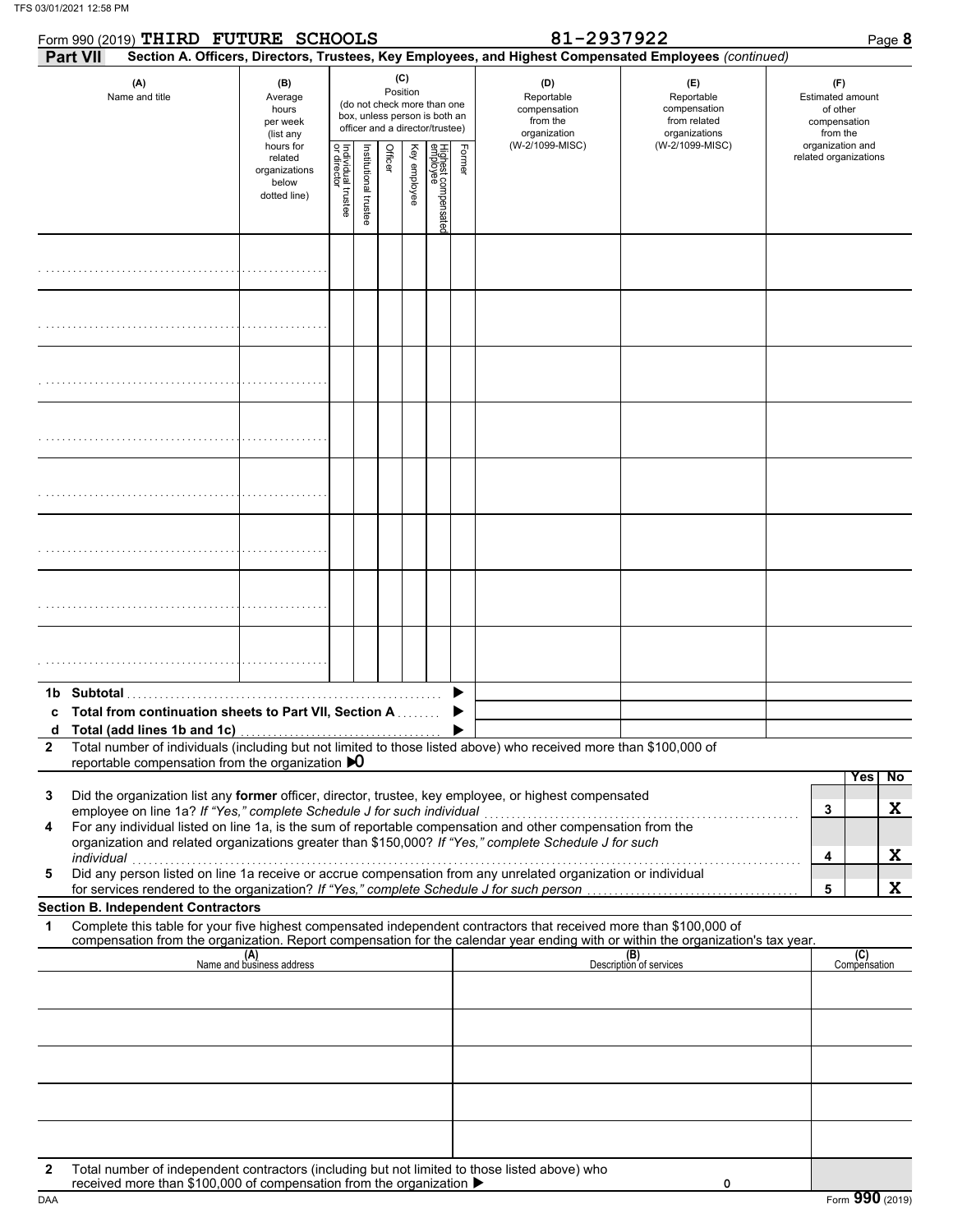### Form 990 (2019) Page **9 THIRD FUTURE SCHOOLS 81-2937922 Part VIII Statement of Revenue** Check if Schedule O contains a response or note to any line in this Part VIII. (A) (B) (C) (C) (D)<br>Total revenue Related or exempt Unrelated Revenue e: Total revenue Related or exempt Unrelated Revenue excluded function revenue business revenue from tax under sections 512-514 **Contributions, Gifts, Grants and Other Similar Amounts** Grant **1a 1a** Federated campaigns . . . . . . . . . . . , Gifts, Gra<br>illar Amou **1b b** Membership dues  $\ldots$  . . . . . . . . . . . . **1c c** Fundraising events . . . . . . . . . . . . . . . . **1d d** Related organizations <sub>.</sub> . . . . . . . . . . **Contributions,<br>and Other Sim 1e 1,512,762 e** Government grants (contributions) . . . . . . . . . . **f** All other contributions, gifts, grants, and similar amounts not included above  $\dots$ . **1,064,901 1f 1g g** Noncash contributions included in lines 1a-1f . .  $\frac{1}{2}$ **2,577,663**  $\blacktriangleright$ **h Total.** Add lines 1a–1f . . . . . . . . . . . . . . . . . . . . . . . . . . . . . . . . . . . . . **Business Code** Program Service<br>Revenue **611710 10,311,874 10,311,874 2a Program Service** . . . . . . . . . . . . . . . . . . . . . . . . . . . . . . . . . . . . . . . . . . . . . . . . . . . . . . . . . . . . . . . . . . . . . . . . . . . . . . . . . . . . . . . . . . . . . . . . . . . . . . . . . . **Mill Levy Override 611710 2,055,267 2,055,267 b c** . . . . . . . . . . . . . . . . . . . . . . . . . . . . . . . . . . . . . . . . . . . . . . . . . . . . . **d** . . . . . . . . . . . . . . . . . . . . . . . . . . . . . . . . . . . . . . . . . . . . . . . . . . . . . **e** . . . . . . . . . . . . . . . . . . . . . . . . . . . . . . . . . . . . . . . . . . . . . . . . . . . . . **f** All other program service revenue . . . . . . . . . . . . . . . . . **12,367,141 g Total.** Add lines 2a–2f . . . . . . . . . . . . . . . . . . . . . . . . . . . . . . . . . . . . . **3** Investment income (including dividends, interest, and other similar amounts) .......... ь Income from investment of tax-exempt bond proceeds **4** b **5** Royalties .... ▶ (i) Real (ii) Personal **6a** Gross rents **6a 6b b** Less: rental expenses **c** Rental inc. or (loss) **6c** ь **d** Net rental income or (loss) . . . . . . . . . . . . . . . . . . . . . . . . . . . . . . . . . **7a** Gross amount from (i) Securities (ii) Other sales of assets **7a** other than inventory **Other Revenue Other Revenue b** Less: cost or other **7b** basis and sales exps. **7c c** Gain or (loss) **d** Net gain or (loss) . . . . . . . . . . . . . . . . . . . . . . . . . . . . . . . . . . . . . . . . . . . **8a** Gross income from fundraising events (not including . . . . . . . . . . . . . . . . of contributions reported on line 1c). See Part IV, line 18 . . . . . . . . . . . . . . . . . . **8a 8b b** Less: direct expenses <sub>.</sub> . . . . . . . . . . **c** Net income or (loss) from fundraising events . . . . . . . . . . . . . . ▶ **9a** Gross income from gaming activities. See Part IV, line 19 . . . . . . . . . . . . . . . . . . **9a 9b b** Less: direct expenses  $\ldots$ ь Net income or (loss) from gaming activities . . . . . . . . . . . . . . . **c** 10a Gross sales of inventory, less returns and allowances **10a**

**10b b** Less:  $\cosh$  of goods  $\sinh$  $\blacktriangleright$ Net income or (loss) from sales of inventory . . . . . . . . . . . . . . . **c** cellaneous<br>Revenue Business Code **Miscellaneous** . . . . . . . . . . . . . . . . . . . . . . . . . . . . . . . . . . . . . . . . . . . . . . . . . . . . . **Other 126,277 126,277 11a Revenue b** . . . . . . . . . . . . . . . . . . . . . . . . . . . . . . . . . . . . . . . . . . . . . . . . . . . . . **c** . . . . . . . . . . . . . . . . . . . . . . . . . . . . . . . . . . . . . . . . . . . . . . . . . . . . . isα<br>Σ **d** All other revenue . . . . . . . . . . . . . . . . . . . . . . . . . . . . . . . . . . . ь **126,277 Total.** Add lines 11a-11d **e 15,071,081 12,493,418 0 0 Total revenue.** See instructions  $\blacktriangleright$ **12**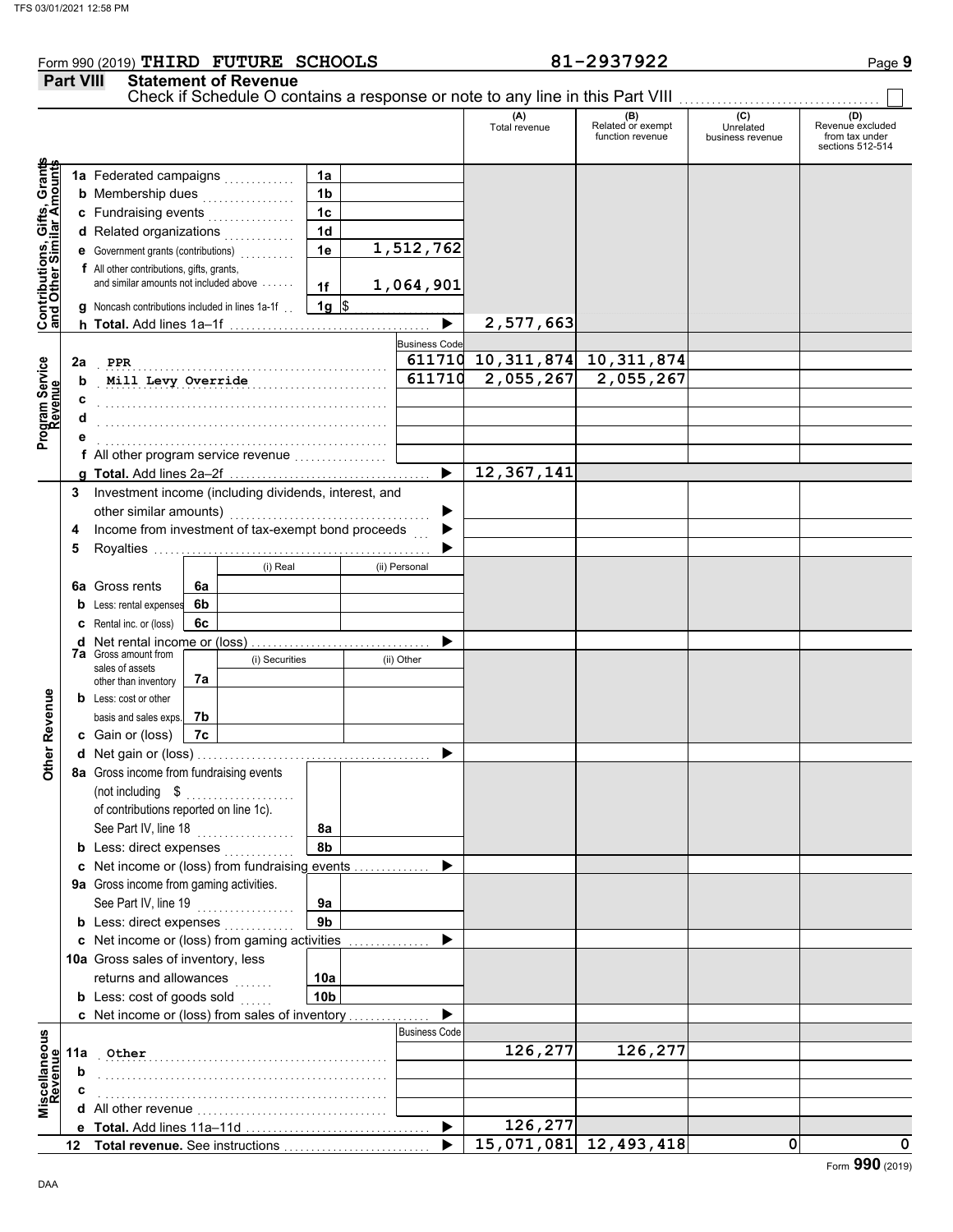### **Part IX Statement of Functional Expenses** Form 990 (2019) Page **10 THIRD FUTURE SCHOOLS 81-2937922** *Section 501(c)(3) and 501(c)(4) organizations must complete all columns. All other organizations must complete column (A). Do not include amounts reported on lines 6b, 7b, 8b, 9b, and 10b of Part VIII.* **1 2 3 4 5 6 7 8 9 10 11 a** Management .............................. **b** Legal **c** Accounting . . . . . . . . . . . . . . . . . . . . . . . . . . . . . . . . **d** Lobbying . . . . . . . . . . . . . . . . . . . . . . . . . . . . . . . . . . . **e** Professional fundraising services. See Part IV, line 17 **f g** Other. (If line 11g amount exceeds 10% of line 25, column **12** Advertising and promotion **. . . . . . . . . . . .** . . **13 14 15 16 17 18 19 20 21 22 23 24 a** Grants and other assistance to domestic organizations and domestic governments. See Part IV, line 21 Grants and other assistance to domestic individuals. See Part IV, line 22 Grants and other assistance to foreign organizations, foreign governments, and foreign individuals. See Part IV, lines 15 and 16 Benefits paid to or for members . . . . . . . . . . Compensation of current officers, directors, trustees, and key employees . . . . . . . Compensation not included above to disqualified persons (as defined under section 4958(f)(1)) and persons described in section 4958(c)(3)(B) Other salaries and wages .................. Pension plan accruals and contributions (include section 401(k) and 403(b) employer contributions) Other employee benefits . . . . . . . . . . . . . . . . . . Payroll taxes Fees for services (nonemployees): Legal . . . . . . . . . . . . . . . . . . . . . . . . . . . . . . . . . . . . . . Investment management fees ............. Office expenses ............................ Information technology . . . . . . . . . . . . . . . . . . . . Royalties . . . . . . . . . . . . . . . . . . . . . . . . . . . . . . . . . . Occupancy . . . . . . . . . . . . . . . . . . . . . . . . . . . . . . . . Travel . . . . . . . . . . . . . . . . . . . . . . . . . . . . . . . . . . . . . . Payments of travel or entertainment expenses for any federal, state, or local public officials Conferences, conventions, and meetings . Interest . . . . . . . . . . . . . . . . . . . . . . . . . . . . . . . . . . . . Payments to affiliates . . . . . . . . . . . . . . . . . . . . . Depreciation, depletion, and amortization . Insurance . . . . . . . . . . . . . . . . . . . . . . . . . . . . . . . . . . Other expenses. Itemize expenses not covered above (List miscellaneous expenses on line 24e. If line 24e amount exceeds 10% of line 25, column (A) amount, list line 24e expenses on Schedule O.) **(A) (B) (B)** (C) (C) (D)<br>Total expenses Program service Management and Fundrai expenses and general expenses (D)<br>Fundraising expenses Administrative Services **688,318** 364,038 324,280 Check if Schedule O contains a response or note to any line in this Part IX (A) amount, list line 11g expenses on Schedule O.) . . . . . . . **6,500,143 4,826,685 1,673,458 8,852,171 6,294,611 2,557,560 69,559 69,559 117,945 117,945 44,385 4,942 39,443 4,029 4,029 31,079 31,079 1,347,723 2,140 1,345,583 97,048 83,674 83,674 79,202 79,202**

**346,661 346,661 1,244,329 311,518 932,811**

**20,616,798 12,431,330 8,185,468 0**

**b c d e** All other expenses . . . . . . . . . . . . . . . . . . . . . . . . **25 Total functional expenses.** Add lines 1 through 24e . . . **26** organization reported in column (B) joint costs Supplies **Non Capitlized Property 164,613 336,519 128,094** . . . . . . . . . . . . . . . . . . . . . . . . . . . . . . . . . . . . . . . . . . . . . **Joint costs.** Complete this line only if the **Supplies 645,919 234,274 411,645**

fundraising solicitation. Check here  $\blacktriangleright$  | if from a combined educational campaign and following SOP 98-2 (ASC 958-720)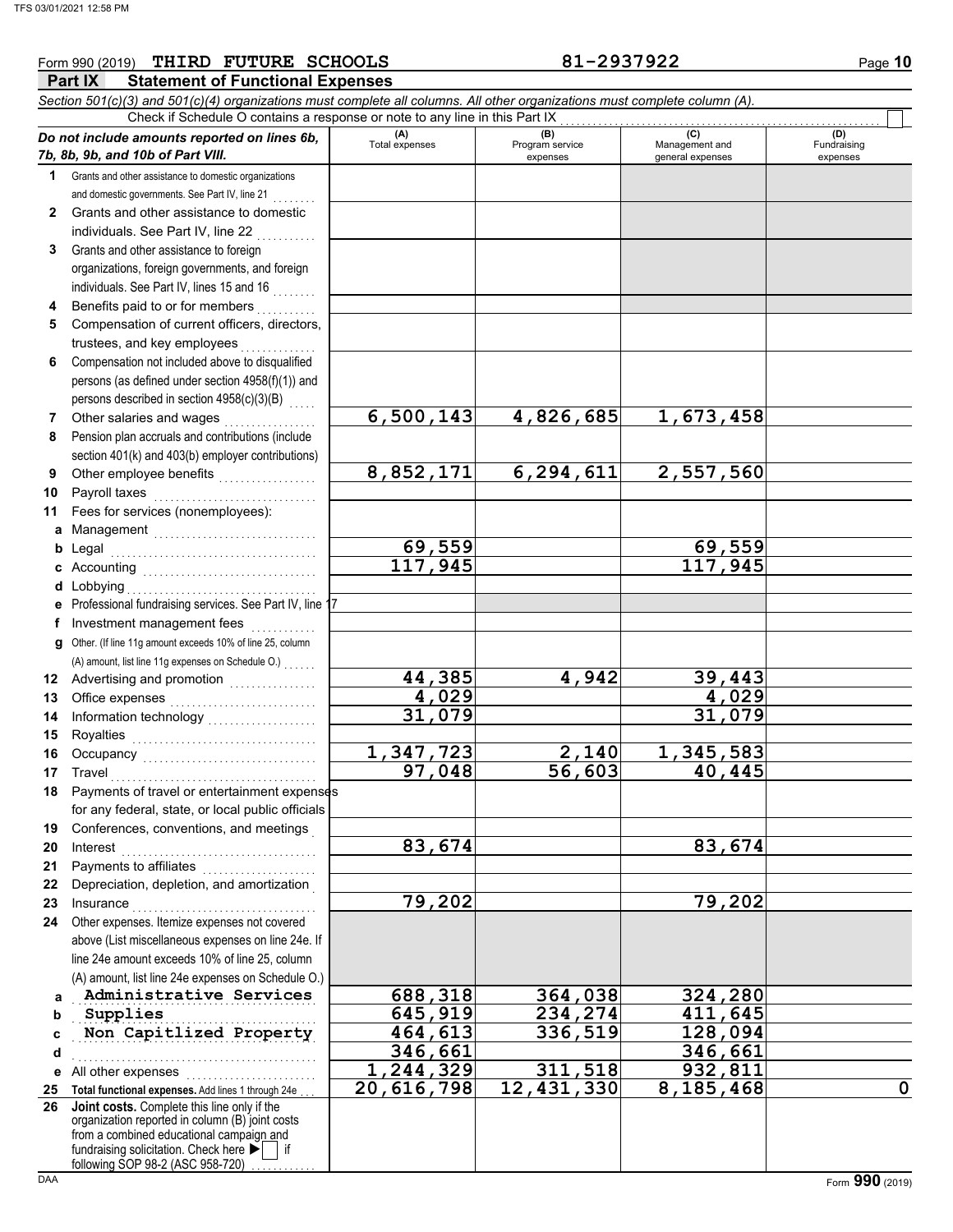**9**

**11**

**23 24**

**Liabilities**

Liabilities

**26**

**27**

**Net Assets or Fund Balances**

Net Assets or Fund Balances

**14** Intangible assets

of Schedule D

|       |        | THIRD FUTURE SCHOOLS<br>Form 990 (2019)                                                                                                                                                                               | 81-2937922               |           | Page 11            |
|-------|--------|-----------------------------------------------------------------------------------------------------------------------------------------------------------------------------------------------------------------------|--------------------------|-----------|--------------------|
|       | Part X | <b>Balance Sheet</b><br>Check if Schedule O contains a response or note to any line in this Part X                                                                                                                    |                          |           |                    |
|       |        |                                                                                                                                                                                                                       | (A)<br>Beginning of year |           | (B)<br>End of year |
|       |        | Cash-non-interest-bearing                                                                                                                                                                                             | 1,109,323                |           | 2,825,357          |
|       |        | Savings and temporary cash investments                                                                                                                                                                                | 231,883                  | 2         | 50,000             |
|       | 3      | Pledges and grants receivable, net                                                                                                                                                                                    |                          | 3         | 166,343            |
|       | 4      | Accounts receivable, net                                                                                                                                                                                              | 81,813                   |           | 303,787            |
|       | 5      | Loans and other receivables from any current or former officer, director,<br>trustee, key employee, creator or founder, substantial contributor, or 35%<br>controlled entity or family member of any of these persons |                          | 5         |                    |
|       | 6      | Loans and other receivables from other disqualified persons (as defined<br>under section $4958(f)(1)$ , and persons described in section $4958(c)(3)(B)$                                                              |                          | 6         |                    |
| ssets |        | Notes and loans receivable, net                                                                                                                                                                                       |                          |           |                    |
|       |        | Inventorios for solo er uso                                                                                                                                                                                           |                          | $\bullet$ |                    |

**10a 10b** **5,519,906**

**8** Inventories for sale or use . . . . . . . . . . . . . . . . . . . . . . . . . . . . . . . . . . . . . . . . . . . . . . . . . . . . . . . . . . . .

**12** Investments—other securities. See Part IV, line 11 . . . . . . . . . . . . . . . . . . . . . . . . . . . . . . . . . . **13** Investments—program-related. See Part IV, line 11 . . . . . . . . . . . . . . . . . . . . . . . . . . . . . . . . .

Investments—publicly traded securities . . . . . . . . . . . . . . . . . . . . . . . . . . . . . . . . . . . . . . . . . . . . . .

Intangible assets . . . . . . . . . . . . . . . . . . . . . . . . . . . . . . . . . . . . . . . . . . . . . . . . . . . . . . . . . . . . . . . . . . . . . . Other assets. See Part IV, line 11  $\hskip10mm\ldots\hskip10mm\ldots\hskip10mm\ldots\hskip10mm\ldots\hskip10mm\ldots\hskip10mm\ldots\hskip10mm\ldots\hskip10mm\ldots\hskip10mm\ldots\hskip10mm\ldots\hskip10mm\ldots\hskip10mm\ldots\hskip10mm\ldots\hskip10mm\ldots\hskip10mm\ldots\hskip10mm\ldots\hskip10mm\ldots\hskip10mm\ldots\hskip10mm\ldots\hskip10mm\ldots\hskip10$ **Total assets.** Add lines 1 through 15 (must equal line 33) . . . . . . . . . . . . . . . . . . . . . . . . . . . Accounts payable and accrued expenses . . . . . . . . . . . . . . . . . . . . . . . . . . . . . . . . . . . . . . . . . . . .

Grants payable . . . . . . . . . . . . . . . . . . . . . . . . . . . . . . . . . . . . . . . . . . . . . . . . . . . . . . . . . . . . . . . . . . . . . . . .

**20** Tax-exempt bond liabilities . . . . . . . . . . . . . . . . . . . . . . . . . . . . . . . . . . . . . . . . . . . . . . . . . . . . . . . . . . . . **21** Escrow or custodial account liability. Complete Part IV of Schedule D<sub>.</sub> . . . . . . . . . . . .

trustee, key employee, creator or founder, substantial contributor, or 35%

parties, and other liabilities not included on lines 17-24). Complete Part X

Deferred revenue . . . . . . . . . . . . . . . . . . . . . . . . . . . . . . . . . . . . . . . . . . . . . . . . . . . . . . . . . . . . . . . . . . . . .

controlled entity or family member of any of these persons . . . . . . . . . . . . . . . . . . . . . . . . . . Secured mortgages and notes payable to unrelated third parties ...................

**28** Net assets with donor restrictions <sub>……………………………………<u>……</u>……………</sub>

Capital stock or trust principal, or current funds . . . . . . . . . . . . . . . . . . . . . . . . . . . . . . . . . . . . . . Paid-in or capital surplus, or land, building, or equipment fund ....................... Retained earnings, endowment, accumulated income, or other funds . . . . . . . . . . . . . . .

Total net assets or fund balances . . . . . . . . . . . . . . . . . . . . . . . . . . . . . . . . . . . . . . . . . . . . . . . . . . . . .

Net assets without donor restrictions . . . . . . . . . . . . . . . . . . . . . . . . . . . . . . . . . . . . . . . . . . . . . . . . .

**Organizations that do not follow FASB ASC 958, check here X**

**22** Loans and other payables to any current or former officer, director,

**25** Other liabilities (including federal income tax, payables to related third

**Organizations that follow FASB ASC 958, check here** 

**Total liabilities.** Add lines 17 through 25

**and complete lines 27, 28, 32, and 33.**

**and complete lines 29 through 33.**

Total liabilities and net assets/fund balances ...

Unsecured notes and loans payable to unrelated third parties

**10a** Land, buildings, and equipment: cost or other

**b** Less: accumulated depreciation . . . . . . . . . . . . . . . . . .

basis. Complete Part VI of Schedule D . . . . . . . . . . . .

Prepaid expenses and deferred charges . . . . . . . . . . . . . . . . . . . . . . . . . . . . . . . . . . . . . . . . . . . . .

Form **990** (2019)

19,689,319

**24,151,012 29,825,084**

**22**

**24 23**

**2,571,174 3,560,004**

**29**

<u>-4,590,048 31 -10,135,765</u><br>-4,590,048 32 -10,135,765 <u>-4,590,048 32 -10,135,765</u><br>19,560,964 33 19,689,319

**28 27**

**26 25**

**21,141,853 25,712,046**

**9 8**

**666,797 4,673,712 4,853,109**

**13,464,233 11,377,872 19,560,964 19,689,319**

**315,000 332,274**

**112,851**

**122,985 220,760**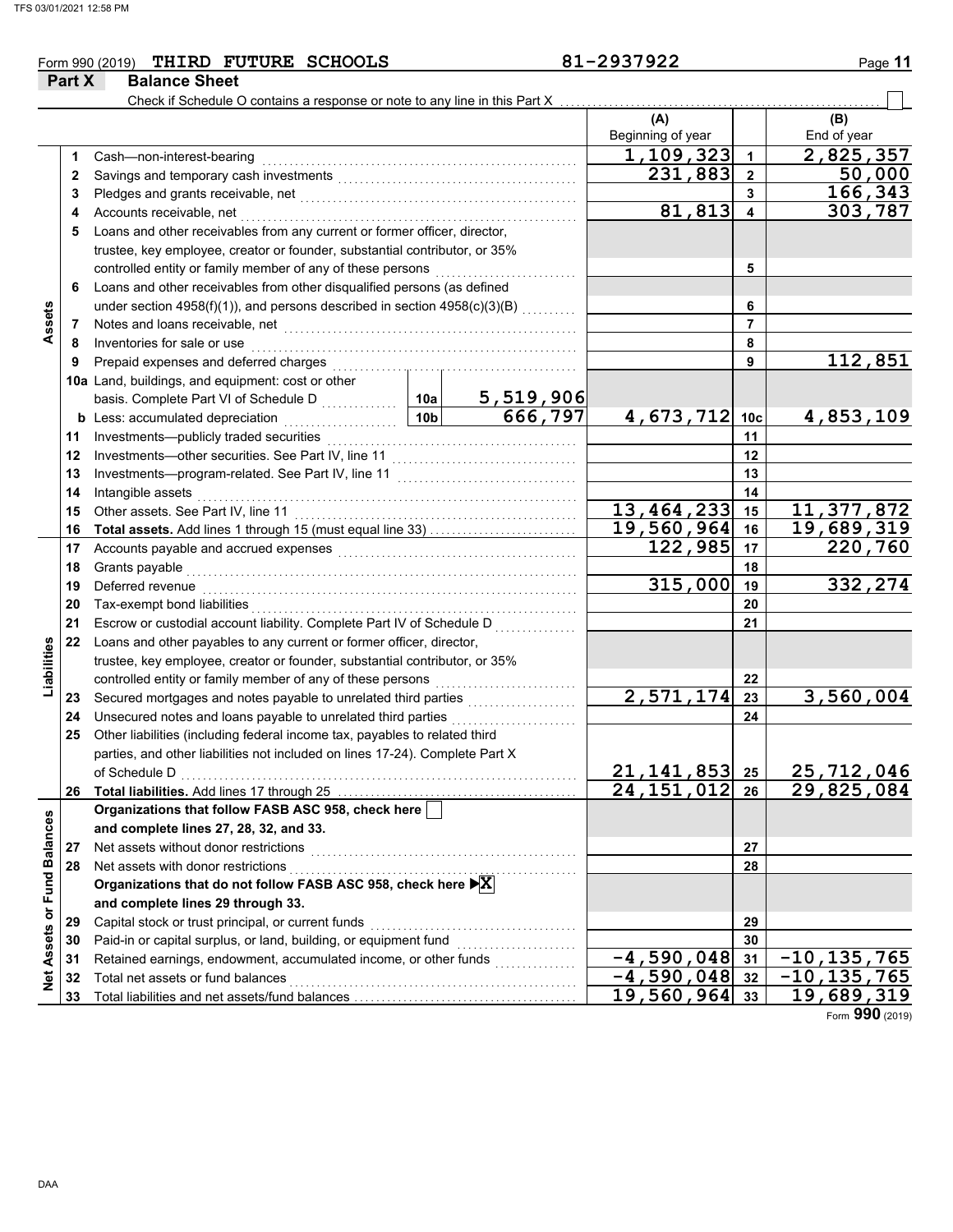|              | 81-2937922<br>Form 990 (2019) THIRD FUTURE SCHOOLS                                                                 |                         |                 |                | Page 12                    |                         |
|--------------|--------------------------------------------------------------------------------------------------------------------|-------------------------|-----------------|----------------|----------------------------|-------------------------|
|              | <b>Part XI</b><br><b>Reconciliation of Net Assets</b>                                                              |                         |                 |                |                            |                         |
|              | Check if Schedule O contains a response or note to any line in this Part XI                                        |                         |                 |                |                            | $\overline{\mathbf{x}}$ |
| 1            |                                                                                                                    |                         |                 |                | 15,071,081                 |                         |
| $\mathbf{2}$ |                                                                                                                    | $\overline{2}$          |                 |                | 20,616,798                 |                         |
| 3            | Revenue less expenses. Subtract line 2 from line 1                                                                 | $\mathbf{3}$            |                 |                | $-5, 545, 717$             |                         |
| 4            | Net assets or fund balances at beginning of year (must equal Part X, line 32, column (A))                          | $\overline{\mathbf{4}}$ |                 |                | $\overline{-4}$ , 590, 048 |                         |
| 5            | Net unrealized gains (losses) on investments                                                                       | 5                       |                 |                |                            |                         |
| 6            | Donated services and use of facilities                                                                             | 6                       |                 |                |                            |                         |
| 7            | Investment expenses                                                                                                | $\overline{7}$          |                 |                |                            |                         |
| 8            | Prior period adjustments                                                                                           | 8                       |                 |                |                            |                         |
| 9            | Other changes in net assets or fund balances (explain on Schedule O)                                               | 9                       |                 |                |                            |                         |
| 10           | Net assets or fund balances at end of year. Combine lines 3 through 9 (must equal Part X, line                     |                         |                 |                |                            |                         |
|              | $32$ , column $(B)$ )                                                                                              | 10                      | $-10, 135, 765$ |                |                            |                         |
|              | <b>Financial Statements and Reporting</b><br><b>Part XII</b>                                                       |                         |                 |                |                            |                         |
|              | Check if Schedule O contains a response or note to any line in this Part XII                                       |                         |                 |                |                            |                         |
|              |                                                                                                                    |                         |                 |                | <b>Yes</b>                 | <b>No</b>               |
| 1            | $\mathbf{X}$ Accrual<br>Accounting method used to prepare the Form 990:     Cash<br>Other                          |                         |                 |                |                            |                         |
|              | If the organization changed its method of accounting from a prior year or checked "Other," explain in              |                         |                 |                |                            |                         |
|              | Schedule O.                                                                                                        |                         |                 |                |                            |                         |
|              | 2a Were the organization's financial statements compiled or reviewed by an independent accountant?                 |                         |                 | 2a             |                            | X                       |
|              | If "Yes," check a box below to indicate whether the financial statements for the year were compiled or             |                         |                 |                |                            |                         |
|              | reviewed on a separate basis, consolidated basis, or both:                                                         |                         |                 |                |                            |                         |
|              | <b>Consolidated basis</b><br>Both consolidated and separate basis<br>Separate basis                                |                         |                 |                |                            |                         |
|              | b Were the organization's financial statements audited by an independent accountant?                               |                         |                 | 2 <sub>b</sub> |                            | X                       |
|              | If "Yes," check a box below to indicate whether the financial statements for the year were audited on a            |                         |                 |                |                            |                         |
|              | separate basis, consolidated basis, or both:                                                                       |                         |                 |                |                            |                         |
|              | Consolidated basis<br>Both consolidated and separate basis<br>Separate basis                                       |                         |                 |                |                            |                         |
|              | c If "Yes" to line 2a or 2b, does the organization have a committee that assumes responsibility for oversight of   |                         |                 |                |                            |                         |
|              | the audit, review, or compilation of its financial statements and selection of an independent accountant?          |                         |                 | 2c             |                            |                         |
|              | If the organization changed either its oversight process or selection process during the tax year, explain on      |                         |                 |                |                            |                         |
|              | Schedule O.                                                                                                        |                         |                 |                |                            |                         |
|              | 3a As a result of a federal award, was the organization required to undergo an audit or audits as set forth in the |                         |                 |                |                            |                         |
|              | Single Audit Act and OMB Circular A-133?                                                                           |                         |                 | 3a             |                            |                         |
|              | b If "Yes," did the organization undergo the required audit or audits? If the organization did not undergo the     |                         |                 |                |                            |                         |
|              | required audit or audits, explain why on Schedule O and describe any steps taken to undergo such audits            |                         |                 | 3 <sub>b</sub> |                            |                         |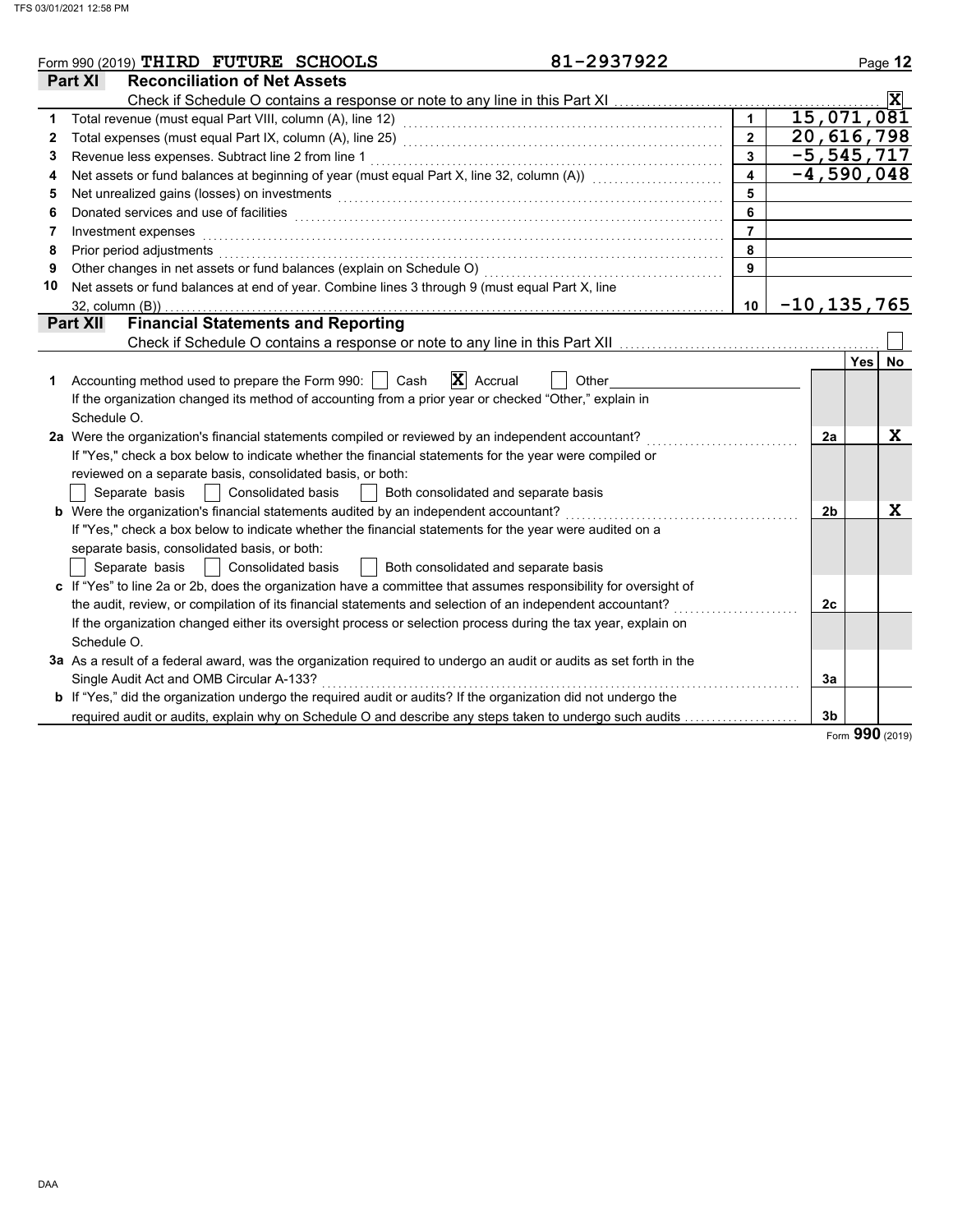| Attach to Form 990 or Form 990-EZ.<br>Go to www.irs.gov/Form990 for instructions and the latest information.<br><b>Employer identification number</b><br>Name of the organization<br>81-2937922<br>THIRD FUTURE SCHOOLS<br>Part I<br>Reason for Public Charity Status (All organizations must complete this part.)<br>See instructions.<br>The organization is not a private foundation because it is: (For lines 1 through 12, check only one box.)<br>A church, convention of churches, or association of churches described in section 170(b)(1)(A)(i).<br>1<br>X<br>2<br>A school described in section 170(b)(1)(A)(ii). (Attach Schedule E (Form 990 or 990-EZ).)<br>3<br>A hospital or a cooperative hospital service organization described in section 170(b)(1)(A)(iii).<br>A medical research organization operated in conjunction with a hospital described in section 170(b)(1)(A)(iii). Enter the hospital's name,<br>4<br>city, and state:<br>An organization operated for the benefit of a college or university owned or operated by a governmental unit described in<br>5<br>section 170(b)(1)(A)(iv). (Complete Part II.)<br>A federal, state, or local government or governmental unit described in section 170(b)(1)(A)(v).<br>6<br>7<br>An organization that normally receives a substantial part of its support from a governmental unit or from the general public<br>described in section 170(b)(1)(A)(vi). (Complete Part II.)<br>A community trust described in section 170(b)(1)(A)(vi). (Complete Part II.)<br>8<br>9<br>An agricultural research organization described in section 170(b)(1)(A)(ix) operated in conjunction with a land-grant college<br>or university or a non-land-grant college of agriculture (see instructions). Enter the name, city, and state of the college or<br>university:<br>An organization that normally receives: (1) more than 33 1/3% of its support from contributions, membership fees, and gross<br>10<br>receipts from activities related to its exempt functions—subject to certain exceptions, and (2) no more than 33 1/3% of its<br>support from gross investment income and unrelated business taxable income (less section 511 tax) from businesses<br>acquired by the organization after June 30, 1975. See section 509(a)(2). (Complete Part III.)<br>11<br>An organization organized and operated exclusively to test for public safety. See section 509(a)(4).<br>An organization organized and operated exclusively for the benefit of, to perform the functions of, or to carry out the purposes<br>of one or more publicly supported organizations described in section 509(a)(1) or section 509(a)(2). See section 509(a)(3).<br>Check the box in lines 12a through 12d that describes the type of supporting organization and complete lines 12e, 12f, and 12g.<br>Type I. A supporting organization operated, supervised, or controlled by its supported organization(s), typically by giving<br>a<br>the supported organization(s) the power to regularly appoint or elect a majority of the directors or trustees of the<br>supporting organization. You must complete Part IV, Sections A and B.<br>Type II. A supporting organization supervised or controlled in connection with its supported organization(s), by having<br>b<br>control or management of the supporting organization vested in the same persons that control or manage the supported<br>organization(s). You must complete Part IV, Sections A and C.<br>Type III functionally integrated. A supporting organization operated in connection with, and functionally integrated with,<br>c<br>its supported organization(s) (see instructions). You must complete Part IV, Sections A, D, and E.<br>Type III non-functionally integrated. A supporting organization operated in connection with its supported organization(s)<br>d<br>that is not functionally integrated. The organization generally must satisfy a distribution requirement and an attentiveness<br>requirement (see instructions). You must complete Part IV, Sections A and D, and Part V.<br>Check this box if the organization received a written determination from the IRS that it is a Type I, Type II, Type III<br>е<br>functionally integrated, or Type III non-functionally integrated supporting organization.<br>Enter the number of supported organizations<br>f<br>Provide the following information about the supported organization(s).<br>g<br>(iv) Is the organization<br>(ii) EIN<br>(i) Name of supported<br>(iii) Type of organization<br>(v) Amount of monetary<br>(vi) Amount of<br>listed in your governing<br>organization<br>other support (see<br>(described on lines 1-10<br>support (see<br>document?<br>above (see instructions))<br>instructions)<br>instructions)<br>Yes<br>No<br>(A)<br>(B)<br>(C) | <b>SCHEDULE A</b><br>(Form 990 or 990-EZ) | <b>Public Charity Status and Public Support</b><br>Complete if the organization is a section 501(c)(3) organization or a section 4947(a)(1) nonexempt charitable trust. |  | OMB No. 1545-0047<br>19 |
|--------------------------------------------------------------------------------------------------------------------------------------------------------------------------------------------------------------------------------------------------------------------------------------------------------------------------------------------------------------------------------------------------------------------------------------------------------------------------------------------------------------------------------------------------------------------------------------------------------------------------------------------------------------------------------------------------------------------------------------------------------------------------------------------------------------------------------------------------------------------------------------------------------------------------------------------------------------------------------------------------------------------------------------------------------------------------------------------------------------------------------------------------------------------------------------------------------------------------------------------------------------------------------------------------------------------------------------------------------------------------------------------------------------------------------------------------------------------------------------------------------------------------------------------------------------------------------------------------------------------------------------------------------------------------------------------------------------------------------------------------------------------------------------------------------------------------------------------------------------------------------------------------------------------------------------------------------------------------------------------------------------------------------------------------------------------------------------------------------------------------------------------------------------------------------------------------------------------------------------------------------------------------------------------------------------------------------------------------------------------------------------------------------------------------------------------------------------------------------------------------------------------------------------------------------------------------------------------------------------------------------------------------------------------------------------------------------------------------------------------------------------------------------------------------------------------------------------------------------------------------------------------------------------------------------------------------------------------------------------------------------------------------------------------------------------------------------------------------------------------------------------------------------------------------------------------------------------------------------------------------------------------------------------------------------------------------------------------------------------------------------------------------------------------------------------------------------------------------------------------------------------------------------------------------------------------------------------------------------------------------------------------------------------------------------------------------------------------------------------------------------------------------------------------------------------------------------------------------------------------------------------------------------------------------------------------------------------------------------------------------------------------------------------------------------------------------------------------------------------------------------------------------------------------------------------------------------------------------------------------------------------------------------------------------------------------------------------------------------------------------------------------------------------------------------------------------------------------------------------------------------------------------------------------------------------------------------------------------------------------------------------------------------------------------------------------------------------------------------------------------------------------------------------------------------------------------------------------------------------|-------------------------------------------|-------------------------------------------------------------------------------------------------------------------------------------------------------------------------|--|-------------------------|
|                                                                                                                                                                                                                                                                                                                                                                                                                                                                                                                                                                                                                                                                                                                                                                                                                                                                                                                                                                                                                                                                                                                                                                                                                                                                                                                                                                                                                                                                                                                                                                                                                                                                                                                                                                                                                                                                                                                                                                                                                                                                                                                                                                                                                                                                                                                                                                                                                                                                                                                                                                                                                                                                                                                                                                                                                                                                                                                                                                                                                                                                                                                                                                                                                                                                                                                                                                                                                                                                                                                                                                                                                                                                                                                                                                                                                                                                                                                                                                                                                                                                                                                                                                                                                                                                                                                                                                                                                                                                                                                                                                                                                                                                                                                                                                                                                                                              | Department of the Treasury                |                                                                                                                                                                         |  | <b>Open to Public</b>   |
|                                                                                                                                                                                                                                                                                                                                                                                                                                                                                                                                                                                                                                                                                                                                                                                                                                                                                                                                                                                                                                                                                                                                                                                                                                                                                                                                                                                                                                                                                                                                                                                                                                                                                                                                                                                                                                                                                                                                                                                                                                                                                                                                                                                                                                                                                                                                                                                                                                                                                                                                                                                                                                                                                                                                                                                                                                                                                                                                                                                                                                                                                                                                                                                                                                                                                                                                                                                                                                                                                                                                                                                                                                                                                                                                                                                                                                                                                                                                                                                                                                                                                                                                                                                                                                                                                                                                                                                                                                                                                                                                                                                                                                                                                                                                                                                                                                                              | Internal Revenue Service                  |                                                                                                                                                                         |  | Inspection              |
|                                                                                                                                                                                                                                                                                                                                                                                                                                                                                                                                                                                                                                                                                                                                                                                                                                                                                                                                                                                                                                                                                                                                                                                                                                                                                                                                                                                                                                                                                                                                                                                                                                                                                                                                                                                                                                                                                                                                                                                                                                                                                                                                                                                                                                                                                                                                                                                                                                                                                                                                                                                                                                                                                                                                                                                                                                                                                                                                                                                                                                                                                                                                                                                                                                                                                                                                                                                                                                                                                                                                                                                                                                                                                                                                                                                                                                                                                                                                                                                                                                                                                                                                                                                                                                                                                                                                                                                                                                                                                                                                                                                                                                                                                                                                                                                                                                                              |                                           |                                                                                                                                                                         |  |                         |
|                                                                                                                                                                                                                                                                                                                                                                                                                                                                                                                                                                                                                                                                                                                                                                                                                                                                                                                                                                                                                                                                                                                                                                                                                                                                                                                                                                                                                                                                                                                                                                                                                                                                                                                                                                                                                                                                                                                                                                                                                                                                                                                                                                                                                                                                                                                                                                                                                                                                                                                                                                                                                                                                                                                                                                                                                                                                                                                                                                                                                                                                                                                                                                                                                                                                                                                                                                                                                                                                                                                                                                                                                                                                                                                                                                                                                                                                                                                                                                                                                                                                                                                                                                                                                                                                                                                                                                                                                                                                                                                                                                                                                                                                                                                                                                                                                                                              |                                           |                                                                                                                                                                         |  |                         |
|                                                                                                                                                                                                                                                                                                                                                                                                                                                                                                                                                                                                                                                                                                                                                                                                                                                                                                                                                                                                                                                                                                                                                                                                                                                                                                                                                                                                                                                                                                                                                                                                                                                                                                                                                                                                                                                                                                                                                                                                                                                                                                                                                                                                                                                                                                                                                                                                                                                                                                                                                                                                                                                                                                                                                                                                                                                                                                                                                                                                                                                                                                                                                                                                                                                                                                                                                                                                                                                                                                                                                                                                                                                                                                                                                                                                                                                                                                                                                                                                                                                                                                                                                                                                                                                                                                                                                                                                                                                                                                                                                                                                                                                                                                                                                                                                                                                              |                                           |                                                                                                                                                                         |  |                         |
|                                                                                                                                                                                                                                                                                                                                                                                                                                                                                                                                                                                                                                                                                                                                                                                                                                                                                                                                                                                                                                                                                                                                                                                                                                                                                                                                                                                                                                                                                                                                                                                                                                                                                                                                                                                                                                                                                                                                                                                                                                                                                                                                                                                                                                                                                                                                                                                                                                                                                                                                                                                                                                                                                                                                                                                                                                                                                                                                                                                                                                                                                                                                                                                                                                                                                                                                                                                                                                                                                                                                                                                                                                                                                                                                                                                                                                                                                                                                                                                                                                                                                                                                                                                                                                                                                                                                                                                                                                                                                                                                                                                                                                                                                                                                                                                                                                                              |                                           |                                                                                                                                                                         |  |                         |
|                                                                                                                                                                                                                                                                                                                                                                                                                                                                                                                                                                                                                                                                                                                                                                                                                                                                                                                                                                                                                                                                                                                                                                                                                                                                                                                                                                                                                                                                                                                                                                                                                                                                                                                                                                                                                                                                                                                                                                                                                                                                                                                                                                                                                                                                                                                                                                                                                                                                                                                                                                                                                                                                                                                                                                                                                                                                                                                                                                                                                                                                                                                                                                                                                                                                                                                                                                                                                                                                                                                                                                                                                                                                                                                                                                                                                                                                                                                                                                                                                                                                                                                                                                                                                                                                                                                                                                                                                                                                                                                                                                                                                                                                                                                                                                                                                                                              |                                           |                                                                                                                                                                         |  |                         |
|                                                                                                                                                                                                                                                                                                                                                                                                                                                                                                                                                                                                                                                                                                                                                                                                                                                                                                                                                                                                                                                                                                                                                                                                                                                                                                                                                                                                                                                                                                                                                                                                                                                                                                                                                                                                                                                                                                                                                                                                                                                                                                                                                                                                                                                                                                                                                                                                                                                                                                                                                                                                                                                                                                                                                                                                                                                                                                                                                                                                                                                                                                                                                                                                                                                                                                                                                                                                                                                                                                                                                                                                                                                                                                                                                                                                                                                                                                                                                                                                                                                                                                                                                                                                                                                                                                                                                                                                                                                                                                                                                                                                                                                                                                                                                                                                                                                              |                                           |                                                                                                                                                                         |  |                         |
|                                                                                                                                                                                                                                                                                                                                                                                                                                                                                                                                                                                                                                                                                                                                                                                                                                                                                                                                                                                                                                                                                                                                                                                                                                                                                                                                                                                                                                                                                                                                                                                                                                                                                                                                                                                                                                                                                                                                                                                                                                                                                                                                                                                                                                                                                                                                                                                                                                                                                                                                                                                                                                                                                                                                                                                                                                                                                                                                                                                                                                                                                                                                                                                                                                                                                                                                                                                                                                                                                                                                                                                                                                                                                                                                                                                                                                                                                                                                                                                                                                                                                                                                                                                                                                                                                                                                                                                                                                                                                                                                                                                                                                                                                                                                                                                                                                                              |                                           |                                                                                                                                                                         |  |                         |
|                                                                                                                                                                                                                                                                                                                                                                                                                                                                                                                                                                                                                                                                                                                                                                                                                                                                                                                                                                                                                                                                                                                                                                                                                                                                                                                                                                                                                                                                                                                                                                                                                                                                                                                                                                                                                                                                                                                                                                                                                                                                                                                                                                                                                                                                                                                                                                                                                                                                                                                                                                                                                                                                                                                                                                                                                                                                                                                                                                                                                                                                                                                                                                                                                                                                                                                                                                                                                                                                                                                                                                                                                                                                                                                                                                                                                                                                                                                                                                                                                                                                                                                                                                                                                                                                                                                                                                                                                                                                                                                                                                                                                                                                                                                                                                                                                                                              |                                           |                                                                                                                                                                         |  |                         |
|                                                                                                                                                                                                                                                                                                                                                                                                                                                                                                                                                                                                                                                                                                                                                                                                                                                                                                                                                                                                                                                                                                                                                                                                                                                                                                                                                                                                                                                                                                                                                                                                                                                                                                                                                                                                                                                                                                                                                                                                                                                                                                                                                                                                                                                                                                                                                                                                                                                                                                                                                                                                                                                                                                                                                                                                                                                                                                                                                                                                                                                                                                                                                                                                                                                                                                                                                                                                                                                                                                                                                                                                                                                                                                                                                                                                                                                                                                                                                                                                                                                                                                                                                                                                                                                                                                                                                                                                                                                                                                                                                                                                                                                                                                                                                                                                                                                              |                                           |                                                                                                                                                                         |  |                         |
|                                                                                                                                                                                                                                                                                                                                                                                                                                                                                                                                                                                                                                                                                                                                                                                                                                                                                                                                                                                                                                                                                                                                                                                                                                                                                                                                                                                                                                                                                                                                                                                                                                                                                                                                                                                                                                                                                                                                                                                                                                                                                                                                                                                                                                                                                                                                                                                                                                                                                                                                                                                                                                                                                                                                                                                                                                                                                                                                                                                                                                                                                                                                                                                                                                                                                                                                                                                                                                                                                                                                                                                                                                                                                                                                                                                                                                                                                                                                                                                                                                                                                                                                                                                                                                                                                                                                                                                                                                                                                                                                                                                                                                                                                                                                                                                                                                                              |                                           |                                                                                                                                                                         |  |                         |
|                                                                                                                                                                                                                                                                                                                                                                                                                                                                                                                                                                                                                                                                                                                                                                                                                                                                                                                                                                                                                                                                                                                                                                                                                                                                                                                                                                                                                                                                                                                                                                                                                                                                                                                                                                                                                                                                                                                                                                                                                                                                                                                                                                                                                                                                                                                                                                                                                                                                                                                                                                                                                                                                                                                                                                                                                                                                                                                                                                                                                                                                                                                                                                                                                                                                                                                                                                                                                                                                                                                                                                                                                                                                                                                                                                                                                                                                                                                                                                                                                                                                                                                                                                                                                                                                                                                                                                                                                                                                                                                                                                                                                                                                                                                                                                                                                                                              |                                           |                                                                                                                                                                         |  |                         |
|                                                                                                                                                                                                                                                                                                                                                                                                                                                                                                                                                                                                                                                                                                                                                                                                                                                                                                                                                                                                                                                                                                                                                                                                                                                                                                                                                                                                                                                                                                                                                                                                                                                                                                                                                                                                                                                                                                                                                                                                                                                                                                                                                                                                                                                                                                                                                                                                                                                                                                                                                                                                                                                                                                                                                                                                                                                                                                                                                                                                                                                                                                                                                                                                                                                                                                                                                                                                                                                                                                                                                                                                                                                                                                                                                                                                                                                                                                                                                                                                                                                                                                                                                                                                                                                                                                                                                                                                                                                                                                                                                                                                                                                                                                                                                                                                                                                              |                                           |                                                                                                                                                                         |  |                         |
|                                                                                                                                                                                                                                                                                                                                                                                                                                                                                                                                                                                                                                                                                                                                                                                                                                                                                                                                                                                                                                                                                                                                                                                                                                                                                                                                                                                                                                                                                                                                                                                                                                                                                                                                                                                                                                                                                                                                                                                                                                                                                                                                                                                                                                                                                                                                                                                                                                                                                                                                                                                                                                                                                                                                                                                                                                                                                                                                                                                                                                                                                                                                                                                                                                                                                                                                                                                                                                                                                                                                                                                                                                                                                                                                                                                                                                                                                                                                                                                                                                                                                                                                                                                                                                                                                                                                                                                                                                                                                                                                                                                                                                                                                                                                                                                                                                                              |                                           |                                                                                                                                                                         |  |                         |
|                                                                                                                                                                                                                                                                                                                                                                                                                                                                                                                                                                                                                                                                                                                                                                                                                                                                                                                                                                                                                                                                                                                                                                                                                                                                                                                                                                                                                                                                                                                                                                                                                                                                                                                                                                                                                                                                                                                                                                                                                                                                                                                                                                                                                                                                                                                                                                                                                                                                                                                                                                                                                                                                                                                                                                                                                                                                                                                                                                                                                                                                                                                                                                                                                                                                                                                                                                                                                                                                                                                                                                                                                                                                                                                                                                                                                                                                                                                                                                                                                                                                                                                                                                                                                                                                                                                                                                                                                                                                                                                                                                                                                                                                                                                                                                                                                                                              |                                           |                                                                                                                                                                         |  |                         |
|                                                                                                                                                                                                                                                                                                                                                                                                                                                                                                                                                                                                                                                                                                                                                                                                                                                                                                                                                                                                                                                                                                                                                                                                                                                                                                                                                                                                                                                                                                                                                                                                                                                                                                                                                                                                                                                                                                                                                                                                                                                                                                                                                                                                                                                                                                                                                                                                                                                                                                                                                                                                                                                                                                                                                                                                                                                                                                                                                                                                                                                                                                                                                                                                                                                                                                                                                                                                                                                                                                                                                                                                                                                                                                                                                                                                                                                                                                                                                                                                                                                                                                                                                                                                                                                                                                                                                                                                                                                                                                                                                                                                                                                                                                                                                                                                                                                              | 12                                        |                                                                                                                                                                         |  |                         |
|                                                                                                                                                                                                                                                                                                                                                                                                                                                                                                                                                                                                                                                                                                                                                                                                                                                                                                                                                                                                                                                                                                                                                                                                                                                                                                                                                                                                                                                                                                                                                                                                                                                                                                                                                                                                                                                                                                                                                                                                                                                                                                                                                                                                                                                                                                                                                                                                                                                                                                                                                                                                                                                                                                                                                                                                                                                                                                                                                                                                                                                                                                                                                                                                                                                                                                                                                                                                                                                                                                                                                                                                                                                                                                                                                                                                                                                                                                                                                                                                                                                                                                                                                                                                                                                                                                                                                                                                                                                                                                                                                                                                                                                                                                                                                                                                                                                              |                                           |                                                                                                                                                                         |  |                         |
|                                                                                                                                                                                                                                                                                                                                                                                                                                                                                                                                                                                                                                                                                                                                                                                                                                                                                                                                                                                                                                                                                                                                                                                                                                                                                                                                                                                                                                                                                                                                                                                                                                                                                                                                                                                                                                                                                                                                                                                                                                                                                                                                                                                                                                                                                                                                                                                                                                                                                                                                                                                                                                                                                                                                                                                                                                                                                                                                                                                                                                                                                                                                                                                                                                                                                                                                                                                                                                                                                                                                                                                                                                                                                                                                                                                                                                                                                                                                                                                                                                                                                                                                                                                                                                                                                                                                                                                                                                                                                                                                                                                                                                                                                                                                                                                                                                                              |                                           |                                                                                                                                                                         |  |                         |
|                                                                                                                                                                                                                                                                                                                                                                                                                                                                                                                                                                                                                                                                                                                                                                                                                                                                                                                                                                                                                                                                                                                                                                                                                                                                                                                                                                                                                                                                                                                                                                                                                                                                                                                                                                                                                                                                                                                                                                                                                                                                                                                                                                                                                                                                                                                                                                                                                                                                                                                                                                                                                                                                                                                                                                                                                                                                                                                                                                                                                                                                                                                                                                                                                                                                                                                                                                                                                                                                                                                                                                                                                                                                                                                                                                                                                                                                                                                                                                                                                                                                                                                                                                                                                                                                                                                                                                                                                                                                                                                                                                                                                                                                                                                                                                                                                                                              |                                           |                                                                                                                                                                         |  |                         |
|                                                                                                                                                                                                                                                                                                                                                                                                                                                                                                                                                                                                                                                                                                                                                                                                                                                                                                                                                                                                                                                                                                                                                                                                                                                                                                                                                                                                                                                                                                                                                                                                                                                                                                                                                                                                                                                                                                                                                                                                                                                                                                                                                                                                                                                                                                                                                                                                                                                                                                                                                                                                                                                                                                                                                                                                                                                                                                                                                                                                                                                                                                                                                                                                                                                                                                                                                                                                                                                                                                                                                                                                                                                                                                                                                                                                                                                                                                                                                                                                                                                                                                                                                                                                                                                                                                                                                                                                                                                                                                                                                                                                                                                                                                                                                                                                                                                              |                                           |                                                                                                                                                                         |  |                         |
|                                                                                                                                                                                                                                                                                                                                                                                                                                                                                                                                                                                                                                                                                                                                                                                                                                                                                                                                                                                                                                                                                                                                                                                                                                                                                                                                                                                                                                                                                                                                                                                                                                                                                                                                                                                                                                                                                                                                                                                                                                                                                                                                                                                                                                                                                                                                                                                                                                                                                                                                                                                                                                                                                                                                                                                                                                                                                                                                                                                                                                                                                                                                                                                                                                                                                                                                                                                                                                                                                                                                                                                                                                                                                                                                                                                                                                                                                                                                                                                                                                                                                                                                                                                                                                                                                                                                                                                                                                                                                                                                                                                                                                                                                                                                                                                                                                                              |                                           |                                                                                                                                                                         |  |                         |
|                                                                                                                                                                                                                                                                                                                                                                                                                                                                                                                                                                                                                                                                                                                                                                                                                                                                                                                                                                                                                                                                                                                                                                                                                                                                                                                                                                                                                                                                                                                                                                                                                                                                                                                                                                                                                                                                                                                                                                                                                                                                                                                                                                                                                                                                                                                                                                                                                                                                                                                                                                                                                                                                                                                                                                                                                                                                                                                                                                                                                                                                                                                                                                                                                                                                                                                                                                                                                                                                                                                                                                                                                                                                                                                                                                                                                                                                                                                                                                                                                                                                                                                                                                                                                                                                                                                                                                                                                                                                                                                                                                                                                                                                                                                                                                                                                                                              |                                           |                                                                                                                                                                         |  |                         |
|                                                                                                                                                                                                                                                                                                                                                                                                                                                                                                                                                                                                                                                                                                                                                                                                                                                                                                                                                                                                                                                                                                                                                                                                                                                                                                                                                                                                                                                                                                                                                                                                                                                                                                                                                                                                                                                                                                                                                                                                                                                                                                                                                                                                                                                                                                                                                                                                                                                                                                                                                                                                                                                                                                                                                                                                                                                                                                                                                                                                                                                                                                                                                                                                                                                                                                                                                                                                                                                                                                                                                                                                                                                                                                                                                                                                                                                                                                                                                                                                                                                                                                                                                                                                                                                                                                                                                                                                                                                                                                                                                                                                                                                                                                                                                                                                                                                              |                                           |                                                                                                                                                                         |  |                         |
|                                                                                                                                                                                                                                                                                                                                                                                                                                                                                                                                                                                                                                                                                                                                                                                                                                                                                                                                                                                                                                                                                                                                                                                                                                                                                                                                                                                                                                                                                                                                                                                                                                                                                                                                                                                                                                                                                                                                                                                                                                                                                                                                                                                                                                                                                                                                                                                                                                                                                                                                                                                                                                                                                                                                                                                                                                                                                                                                                                                                                                                                                                                                                                                                                                                                                                                                                                                                                                                                                                                                                                                                                                                                                                                                                                                                                                                                                                                                                                                                                                                                                                                                                                                                                                                                                                                                                                                                                                                                                                                                                                                                                                                                                                                                                                                                                                                              |                                           |                                                                                                                                                                         |  |                         |
|                                                                                                                                                                                                                                                                                                                                                                                                                                                                                                                                                                                                                                                                                                                                                                                                                                                                                                                                                                                                                                                                                                                                                                                                                                                                                                                                                                                                                                                                                                                                                                                                                                                                                                                                                                                                                                                                                                                                                                                                                                                                                                                                                                                                                                                                                                                                                                                                                                                                                                                                                                                                                                                                                                                                                                                                                                                                                                                                                                                                                                                                                                                                                                                                                                                                                                                                                                                                                                                                                                                                                                                                                                                                                                                                                                                                                                                                                                                                                                                                                                                                                                                                                                                                                                                                                                                                                                                                                                                                                                                                                                                                                                                                                                                                                                                                                                                              |                                           |                                                                                                                                                                         |  |                         |
|                                                                                                                                                                                                                                                                                                                                                                                                                                                                                                                                                                                                                                                                                                                                                                                                                                                                                                                                                                                                                                                                                                                                                                                                                                                                                                                                                                                                                                                                                                                                                                                                                                                                                                                                                                                                                                                                                                                                                                                                                                                                                                                                                                                                                                                                                                                                                                                                                                                                                                                                                                                                                                                                                                                                                                                                                                                                                                                                                                                                                                                                                                                                                                                                                                                                                                                                                                                                                                                                                                                                                                                                                                                                                                                                                                                                                                                                                                                                                                                                                                                                                                                                                                                                                                                                                                                                                                                                                                                                                                                                                                                                                                                                                                                                                                                                                                                              |                                           |                                                                                                                                                                         |  |                         |
|                                                                                                                                                                                                                                                                                                                                                                                                                                                                                                                                                                                                                                                                                                                                                                                                                                                                                                                                                                                                                                                                                                                                                                                                                                                                                                                                                                                                                                                                                                                                                                                                                                                                                                                                                                                                                                                                                                                                                                                                                                                                                                                                                                                                                                                                                                                                                                                                                                                                                                                                                                                                                                                                                                                                                                                                                                                                                                                                                                                                                                                                                                                                                                                                                                                                                                                                                                                                                                                                                                                                                                                                                                                                                                                                                                                                                                                                                                                                                                                                                                                                                                                                                                                                                                                                                                                                                                                                                                                                                                                                                                                                                                                                                                                                                                                                                                                              |                                           |                                                                                                                                                                         |  |                         |
|                                                                                                                                                                                                                                                                                                                                                                                                                                                                                                                                                                                                                                                                                                                                                                                                                                                                                                                                                                                                                                                                                                                                                                                                                                                                                                                                                                                                                                                                                                                                                                                                                                                                                                                                                                                                                                                                                                                                                                                                                                                                                                                                                                                                                                                                                                                                                                                                                                                                                                                                                                                                                                                                                                                                                                                                                                                                                                                                                                                                                                                                                                                                                                                                                                                                                                                                                                                                                                                                                                                                                                                                                                                                                                                                                                                                                                                                                                                                                                                                                                                                                                                                                                                                                                                                                                                                                                                                                                                                                                                                                                                                                                                                                                                                                                                                                                                              | (D)                                       |                                                                                                                                                                         |  |                         |

**For Paperwork Reduction Act Notice, see the Instructions for Form 990 or 990-EZ.**

**Schedule A (Form 990 or 990-EZ) 2019**

**Total**

**(E)**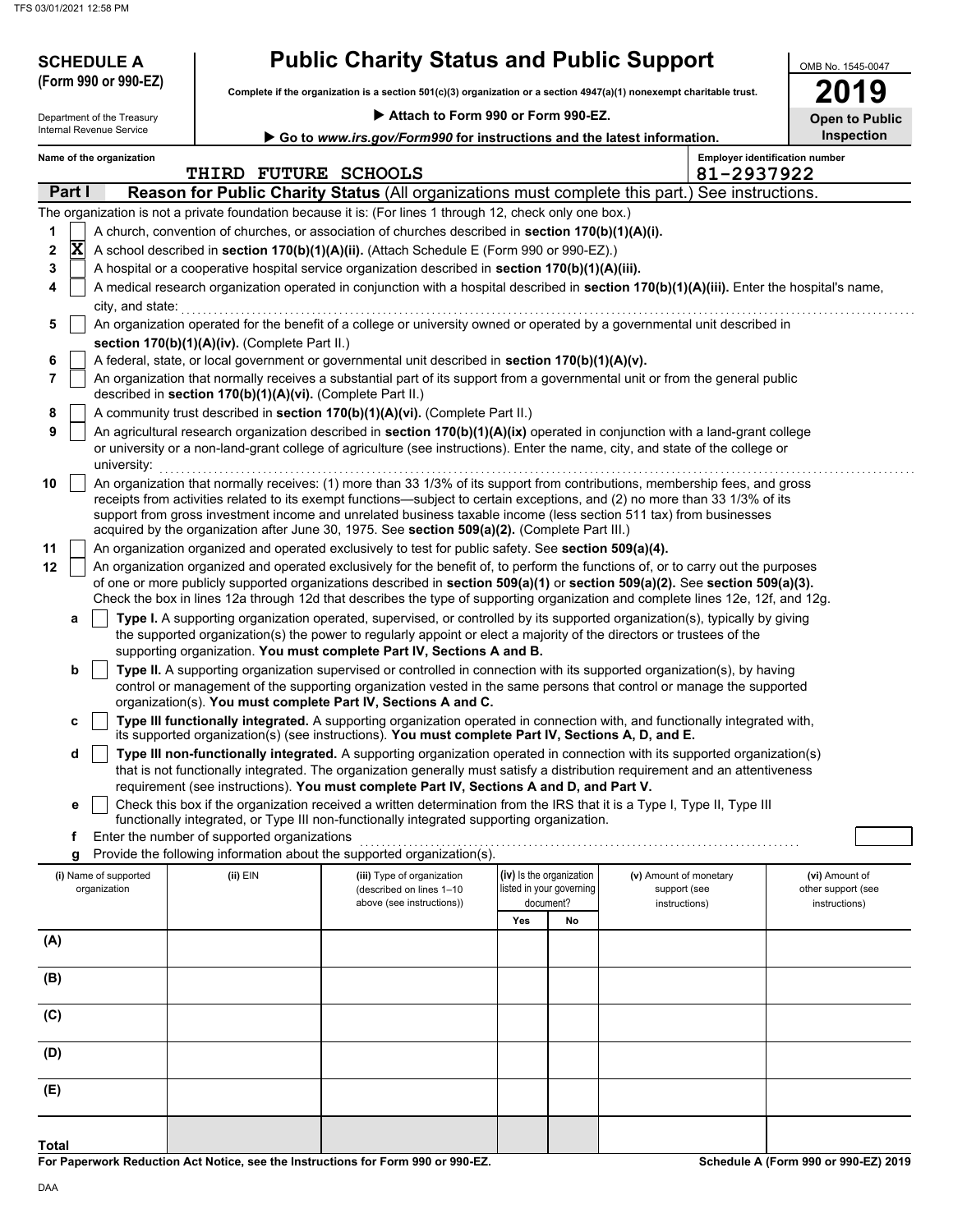|              | Schedule A (Form 990 or 990-EZ) 2019<br>Support Schedule for Organizations Described in Sections 170(b)(1)(A)(iv) and 170(b)(1)(A)(vi)<br>Part II                                                                                                |          | THIRD FUTURE SCHOOLS |            |            | 81-2937922 | Page 2    |
|--------------|--------------------------------------------------------------------------------------------------------------------------------------------------------------------------------------------------------------------------------------------------|----------|----------------------|------------|------------|------------|-----------|
|              | (Complete only if you checked the box on line 5, 7, or 8 of Part I or if the organization failed to qualify under                                                                                                                                |          |                      |            |            |            |           |
|              | Part III. If the organization fails to qualify under the tests listed below, please complete Part III.)                                                                                                                                          |          |                      |            |            |            |           |
|              | <b>Section A. Public Support</b>                                                                                                                                                                                                                 |          |                      |            |            |            |           |
|              | Calendar year (or fiscal year beginning in) $\blacktriangleright$                                                                                                                                                                                | (a) 2015 | (b) 2016             | $(c)$ 2017 | $(d)$ 2018 | (e) 2019   | (f) Total |
| 1            | Gifts, grants, contributions, and                                                                                                                                                                                                                |          |                      |            |            |            |           |
|              | membership fees received. (Do not<br>include any "unusual grants.")                                                                                                                                                                              |          |                      |            |            |            |           |
| $\mathbf{2}$ | Tax revenues levied for the<br>organization's benefit and either paid<br>to or expended on its behalf<br>.                                                                                                                                       |          |                      |            |            |            |           |
| 3            | The value of services or facilities<br>furnished by a governmental unit to the<br>organization without charge                                                                                                                                    |          |                      |            |            |            |           |
| 4            | Total. Add lines 1 through 3                                                                                                                                                                                                                     |          |                      |            |            |            |           |
| 5            | The portion of total contributions by<br>each person (other than a<br>governmental unit or publicly<br>supported organization) included on<br>line 1 that exceeds 2% of the amount<br>shown on line 11, column (f)<br>.                          |          |                      |            |            |            |           |
| 6            | Public support. Subtract line 5 from line 4                                                                                                                                                                                                      |          |                      |            |            |            |           |
|              | <b>Section B. Total Support</b>                                                                                                                                                                                                                  |          |                      |            |            |            |           |
|              | Calendar year (or fiscal year beginning in) ▶                                                                                                                                                                                                    | (a) 2015 | (b) 2016             | $(c)$ 2017 | $(d)$ 2018 | (e) 2019   | (f) Total |
| 7            | Amounts from line 4<br>.                                                                                                                                                                                                                         |          |                      |            |            |            |           |
| 8            | Gross income from interest, dividends,<br>payments received on securities loans,<br>rents, royalties, and income from<br>similar sources                                                                                                         |          |                      |            |            |            |           |
| 9            | Net income from unrelated business<br>activities, whether or not the business<br>is regularly carried on                                                                                                                                         |          |                      |            |            |            |           |
| 10           | Other income. Do not include gain or<br>loss from the sale of capital assets<br>(Explain in Part VI.)                                                                                                                                            |          |                      |            |            |            |           |
| 11           | Total support. Add lines 7 through 10                                                                                                                                                                                                            |          |                      |            |            |            |           |
| 12           | Gross receipts from related activities, etc. (see instructions)                                                                                                                                                                                  |          |                      |            |            | 12         |           |
| 13           | First five years. If the Form 990 is for the organization's first, second, third, fourth, or fifth tax year as a section 501(c)(3)                                                                                                               |          |                      |            |            |            |           |
|              | organization, check this box and stop here<br><b>Section C. Computation of Public Support Percentage</b>                                                                                                                                         |          |                      |            |            |            |           |
| 14           |                                                                                                                                                                                                                                                  |          |                      |            |            | 14         |           |
| 15           |                                                                                                                                                                                                                                                  |          |                      |            |            | 15         |           |
| 16a          | 33 1/3% support test-2019. If the organization did not check the box on line 13, and line 14 is 33 1/3% or more, check this                                                                                                                      |          |                      |            |            |            |           |
|              | box and stop here. The organization qualifies as a publicly supported organization [[[[[[[[[[[[[[[[[[[[[[[[[[[                                                                                                                                   |          |                      |            |            |            |           |
| b            | 33 1/3% support test-2018. If the organization did not check a box on line 13 or 16a, and line 15 is 33 1/3% or more, check                                                                                                                      |          |                      |            |            |            |           |
|              | this box and stop here. The organization qualifies as a publicly supported organization [1] [1] [1] [1] [1] [1                                                                                                                                   |          |                      |            |            |            |           |
|              | 17a 10%-facts-and-circumstances test-2019. If the organization did not check a box on line 13, 16a, or 16b, and line 14 is                                                                                                                       |          |                      |            |            |            |           |
|              | 10% or more, and if the organization meets the "facts-and-circumstances" test, check this box and stop here. Explain in                                                                                                                          |          |                      |            |            |            |           |
|              | Part VI how the organization meets the "facts-and-circumstances" test. The organization qualifies as a publicly supported                                                                                                                        |          |                      |            |            |            |           |
|              | organization                                                                                                                                                                                                                                     |          |                      |            |            |            |           |
| b            | 10%-facts-and-circumstances test-2018. If the organization did not check a box on line 13, 16a, 16b, or 17a, and line                                                                                                                            |          |                      |            |            |            |           |
|              | 15 is 10% or more, and if the organization meets the "facts-and-circumstances" test, check this box and stop here.<br>Explain in Part VI how the organization meets the "facts-and-circumstances" test. The organization qualifies as a publicly |          |                      |            |            |            |           |
|              | supported organization                                                                                                                                                                                                                           |          |                      |            |            |            |           |
| 18           | Private foundation. If the organization did not check a box on line 13, 16a, 16b, 17a, or 17b, check this box and see                                                                                                                            |          |                      |            |            |            |           |
|              |                                                                                                                                                                                                                                                  |          |                      |            |            |            |           |

**Schedule A (Form 990 or 990-EZ) 2019**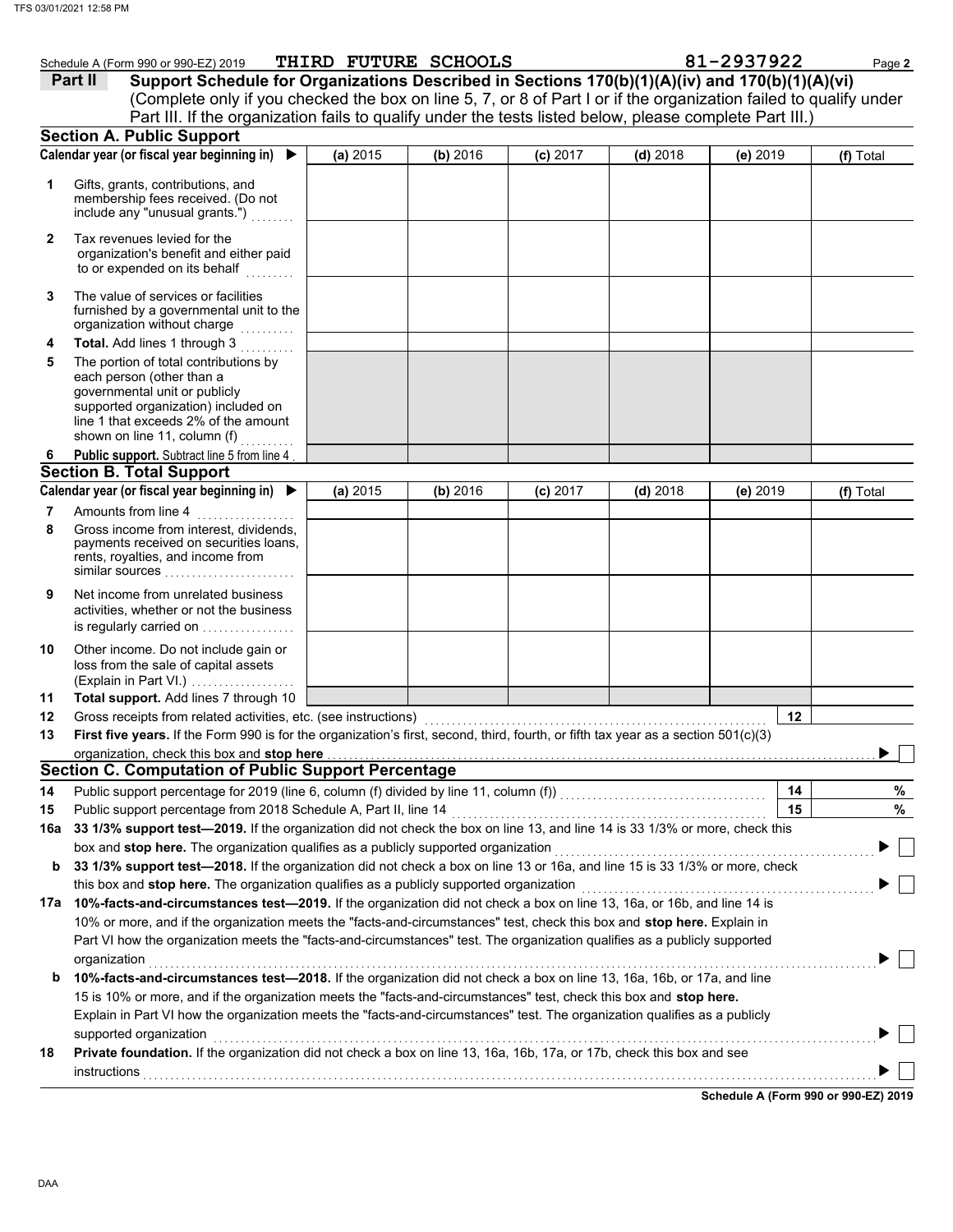|           | Schedule A (Form 990 or 990-EZ) 2019<br>Support Schedule for Organizations Described in Section 509(a)(2)<br>Part III<br>(Complete only if you checked the box on line 10 of Part I or if the organization failed to qualify under Part II. |          | THIRD FUTURE SCHOOLS |            |            | 81-2937922 | Page 3    |
|-----------|---------------------------------------------------------------------------------------------------------------------------------------------------------------------------------------------------------------------------------------------|----------|----------------------|------------|------------|------------|-----------|
|           | If the organization fails to qualify under the tests listed below, please complete Part II.)<br><b>Section A. Public Support</b>                                                                                                            |          |                      |            |            |            |           |
|           | Calendar year (or fiscal year beginning in)                                                                                                                                                                                                 | (a) 2015 | (b) 2016             | $(c)$ 2017 | $(d)$ 2018 | (e) 2019   | (f) Total |
| 1         | Gifts, grants, contributions, and membership fees                                                                                                                                                                                           |          |                      |            |            |            |           |
|           | received. (Do not include any "unusual grants.")                                                                                                                                                                                            |          |                      |            |            |            |           |
| 2         | Gross receipts from admissions, merchandise<br>sold or services performed, or facilities<br>furnished in any activity that is related to the<br>organization's tax-exempt purpose                                                           |          |                      |            |            |            |           |
| 3         | Gross receipts from activities that are not an<br>unrelated trade or business under section 513                                                                                                                                             |          |                      |            |            |            |           |
| 4         | Tax revenues levied for the<br>organization's benefit and either paid<br>to or expended on its behalf                                                                                                                                       |          |                      |            |            |            |           |
| 5         | The value of services or facilities<br>furnished by a governmental unit to the<br>organization without charge                                                                                                                               |          |                      |            |            |            |           |
| 6         | Total. Add lines 1 through 5                                                                                                                                                                                                                |          |                      |            |            |            |           |
|           | <b>7a</b> Amounts included on lines 1, 2, and 3<br>received from disqualified persons                                                                                                                                                       |          |                      |            |            |            |           |
| b         | Amounts included on lines 2 and 3<br>received from other than disqualified<br>persons that exceed the greater of \$5,000<br>or 1% of the amount on line 13 for the year                                                                     |          |                      |            |            |            |           |
| c         | Add lines 7a and 7b<br><u> 1999 - Johann Stoff, amerikansk f</u>                                                                                                                                                                            |          |                      |            |            |            |           |
| 8         | Public support. (Subtract line 7c from<br>line $6.$ )                                                                                                                                                                                       |          |                      |            |            |            |           |
|           | <b>Section B. Total Support</b>                                                                                                                                                                                                             |          |                      |            |            |            |           |
|           | Calendar year (or fiscal year beginning in) $\blacktriangleright$                                                                                                                                                                           | (a) 2015 | (b) 2016             | (c) 2017   | $(d)$ 2018 | (e) 2019   | (f) Total |
| 9         | Amounts from line 6<br>.                                                                                                                                                                                                                    |          |                      |            |            |            |           |
| 10a       | Gross income from interest, dividends,<br>payments received on securities loans, rents,<br>royalties, and income from similar sources                                                                                                       |          |                      |            |            |            |           |
|           | Unrelated business taxable income (less<br>section 511 taxes) from businesses<br>acquired after June 30, 1975                                                                                                                               |          |                      |            |            |            |           |
| C         | Add lines 10a and 10b                                                                                                                                                                                                                       |          |                      |            |            |            |           |
| 11        | Net income from unrelated business<br>activities not included in line 10b, whether<br>or not the business is regularly carried on                                                                                                           |          |                      |            |            |            |           |
| 12        | Other income. Do not include gain or<br>loss from the sale of capital assets<br>(Explain in Part VI.)<br>.                                                                                                                                  |          |                      |            |            |            |           |
| 13        | Total support. (Add lines 9, 10c, 11,                                                                                                                                                                                                       |          |                      |            |            |            |           |
|           | and 12.)                                                                                                                                                                                                                                    |          |                      |            |            |            |           |
| 14        | First five years. If the Form 990 is for the organization's first, second, third, fourth, or fifth tax year as a section 501(c)(3)<br>organization, check this box and stop here                                                            |          |                      |            |            |            |           |
|           | <b>Section C. Computation of Public Support Percentage</b>                                                                                                                                                                                  |          |                      |            |            |            |           |
| 15        |                                                                                                                                                                                                                                             |          |                      |            |            | 15         | %         |
| 16        |                                                                                                                                                                                                                                             |          |                      |            |            | 16         | %         |
|           | Section D. Computation of Investment Income Percentage                                                                                                                                                                                      |          |                      |            |            |            |           |
| 17        | Investment income percentage for 2019 (line 10c, column (f), divided by line 13, column (f)) [[[[[[[[[[[[[[[[                                                                                                                               |          |                      |            |            | 17<br>18   | %<br>$\%$ |
| 18<br>19a | Investment income percentage from 2018 Schedule A, Part III, line 17<br>33 1/3% support tests-2019. If the organization did not check the box on line 14, and line 15 is more than 33 1/3%, and line                                        |          |                      |            |            |            |           |
|           | 17 is not more than 33 1/3%, check this box and stop here. The organization qualifies as a publicly supported organization                                                                                                                  |          |                      |            |            |            |           |
| b         | 33 1/3% support tests-2018. If the organization did not check a box on line 14 or line 19a, and line 16 is more than 33 1/3%, and                                                                                                           |          |                      |            |            |            |           |
|           | line 18 is not more than 33 1/3%, check this box and <b>stop here.</b> The organization qualifies as a publicly supported organization                                                                                                      |          |                      |            |            |            |           |

line 18 is not more than 33 1/3%, check this box and **stop here.** The organization qualifies as a publicly supported organization . . . . . . . . . . **20 Private foundation.** If the organization did not check a box on line 14, 19a, or 19b, check this box and see instructions . . . . . . . . . . . . . . . . . . .

**Schedule A (Form 990 or 990-EZ) 2019**

 $\blacktriangleright$  $\mathbb{R}^2$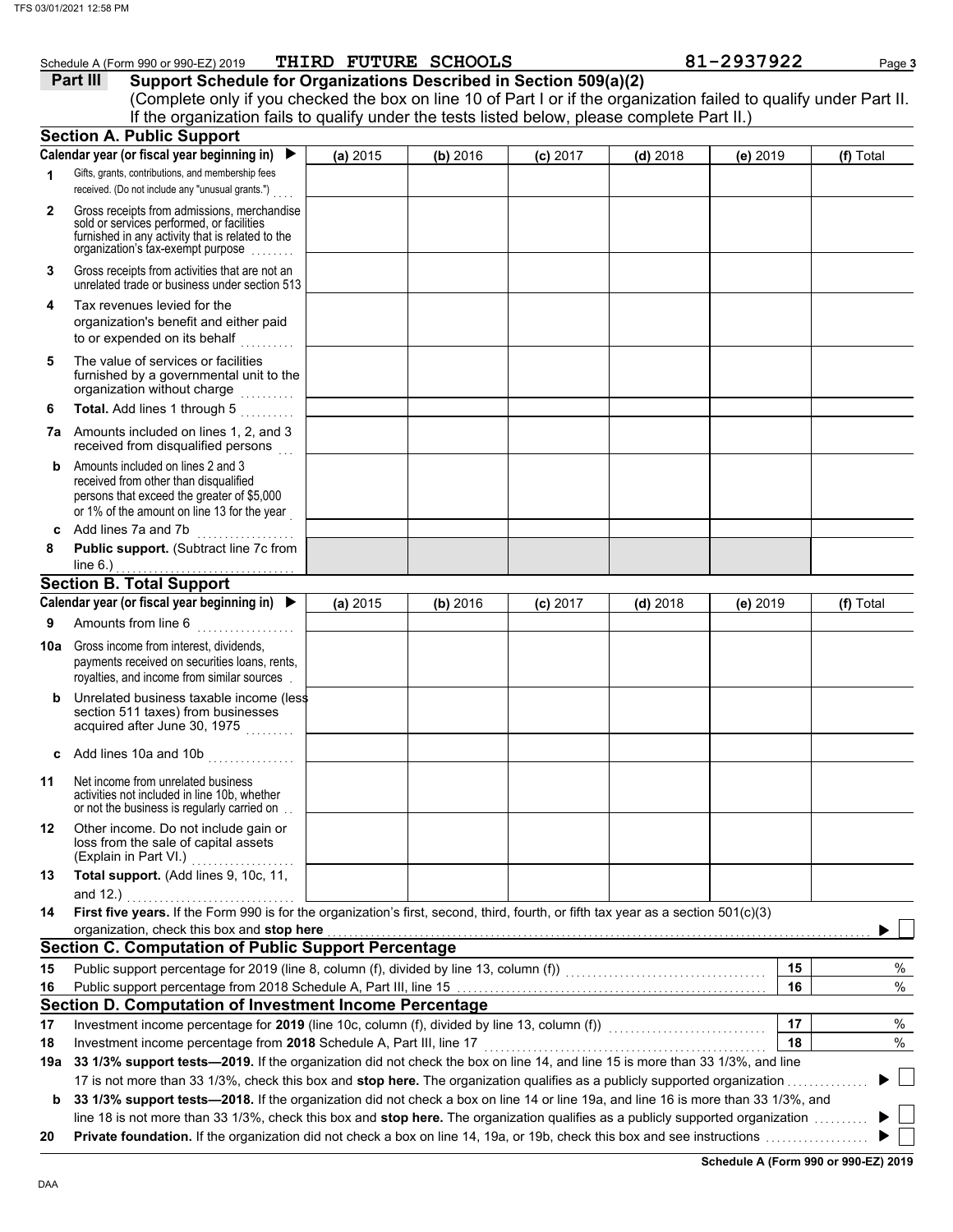### **Part IV Supporting Organizations** Sections A, D, and E. If you checked 12d of Part I, complete Sections A and D, and complete Part V.) Schedule A (Form 990 or 990-EZ) 2019 **PHIRD FUTURE SCHOOLS** 81 **Page 4 81-2937922** Page 4 **Section A. All Supporting Organizations** (Complete only if you checked a box in line 12 on Part I. If you checked 12a of Part I, complete Sections A and B. If you checked 12b of Part I, complete Sections A and C. If you checked 12c of Part I, complete Are all of the organization's supported organizations listed by name in the organization's governing documents? *If "No," describe in Part VI how the supported organizations are designated. If designated by class or purpose, describe the designation. If historic and continuing relationship, explain.* Did the organization have any supported organization that does not have an IRS determination of status under section 509(a)(1) or (2)? *If "Yes," explain in Part VI how the organization determined that the supported organization was described in section 509(a)(1) or (2).* **1 2 3a** Did the organization have a supported organization described in section 501(c)(4), (5), or (6)? *If "Yes," answer* **b c** Did the organization ensure that all support to such organizations was used exclusively for section 170(c)(2)(B) **4a** Was any supported organization not organized in the United States ("foreign supported organization")? *If* **b c** Did the organization support any foreign supported organization that does not have an IRS determination **5a** Did the organization add, substitute, or remove any supported organizations during the tax year? *If "Yes,"* **b c 6 7 8 9a b c 10a b** *(b) and (c) below.* Did the organization confirm that each supported organization qualified under section 501(c)(4), (5), or (6) and satisfied the public support tests under section 509(a)(2)? *If "Yes," describe in Part VI when and how the organization made the determination.* purposes? *If "Yes," explain in Part VI what controls the organization put in place to ensure such use. "Yes," and if you checked 12a or 12b in Part I, answer (b) and (c) below.* Did the organization have ultimate control and discretion in deciding whether to make grants to the foreign supported organization? *If "Yes," describe in Part VI how the organization had such control and discretion despite being controlled or supervised by or in connection with its supported organizations.* under sections 501(c)(3) and 509(a)(1) or (2)? *If "Yes," explain in Part VI what controls the organization used to ensure that all support to the foreign supported organization was used exclusively for section 170(c)(2)(B) purposes. answer (b) and (c) below (if applicable). Also, provide detail in Part VI, including (i) the names and EIN numbers of the supported organizations added, substituted, or removed; (ii) the reasons for each such action; (iii) the authority under the organization's organizing document authorizing such action; and (iv) how the action was accomplished (such as by amendment to the organizing document).* **Type I or Type II only.** Was any added or substituted supported organization part of a class already designated in the organization's organizing document? **Substitutions only.** Was the substitution the result of an event beyond the organization's control? Did the organization provide support (whether in the form of grants or the provision of services or facilities) to anyone other than (i) its supported organizations, (ii) individuals that are part of the charitable class benefited by one or more of its supported organizations, or (iii) other supporting organizations that also support or benefit one or more of the filing organization's supported organizations? *If "Yes," provide detail in Part VI.* Did the organization provide a grant, loan, compensation, or other similar payment to a substantial contributor (as defined in section 4958(c)(3)(C)), a family member of a substantial contributor, or a 35% controlled entity with regard to a substantial contributor? *If "Yes," complete Part I of Schedule L (Form 990 or 990-EZ).* Did the organization make a loan to a disqualified person (as defined in section 4958) not described in line 7? *If "Yes," complete Part I of Schedule L (Form 990 or 990-EZ).* Was the organization controlled directly or indirectly at any time during the tax year by one or more disqualified persons as defined in section 4946 (other than foundation managers and organizations described in section 509(a)(1) or (2))? *If "Yes," provide detail in Part VI.* Did one or more disqualified persons (as defined in line 9a) hold a controlling interest in any entity in which the supporting organization had an interest? *If "Yes," provide detail in Part VI.* Did a disqualified person (as defined in line 9a) have an ownership interest in, or derive any personal benefit from, assets in which the supporting organization also had an interest? *If "Yes," provide detail in Part VI.* Was the organization subject to the excess business holdings rules of section 4943 because of section 4943(f) (regarding certain Type II supporting organizations, and all Type III non-functionally integrated supporting organizations)? *If "Yes," answer 10b below.* Did the organization have any excess business holdings in the tax year? *(Use Schedule C, Form 4720, to determine whether the organization had excess business holdings.)* **Yes No 1 2 3a 3b 3c 4a 4b 4c 5a 5b 5c 6 7 8 9a 9b 9c 10a 10b** THIRD FUTURE SCHOOLS

**Schedule A (Form 990 or 990-EZ) 2019**

DAA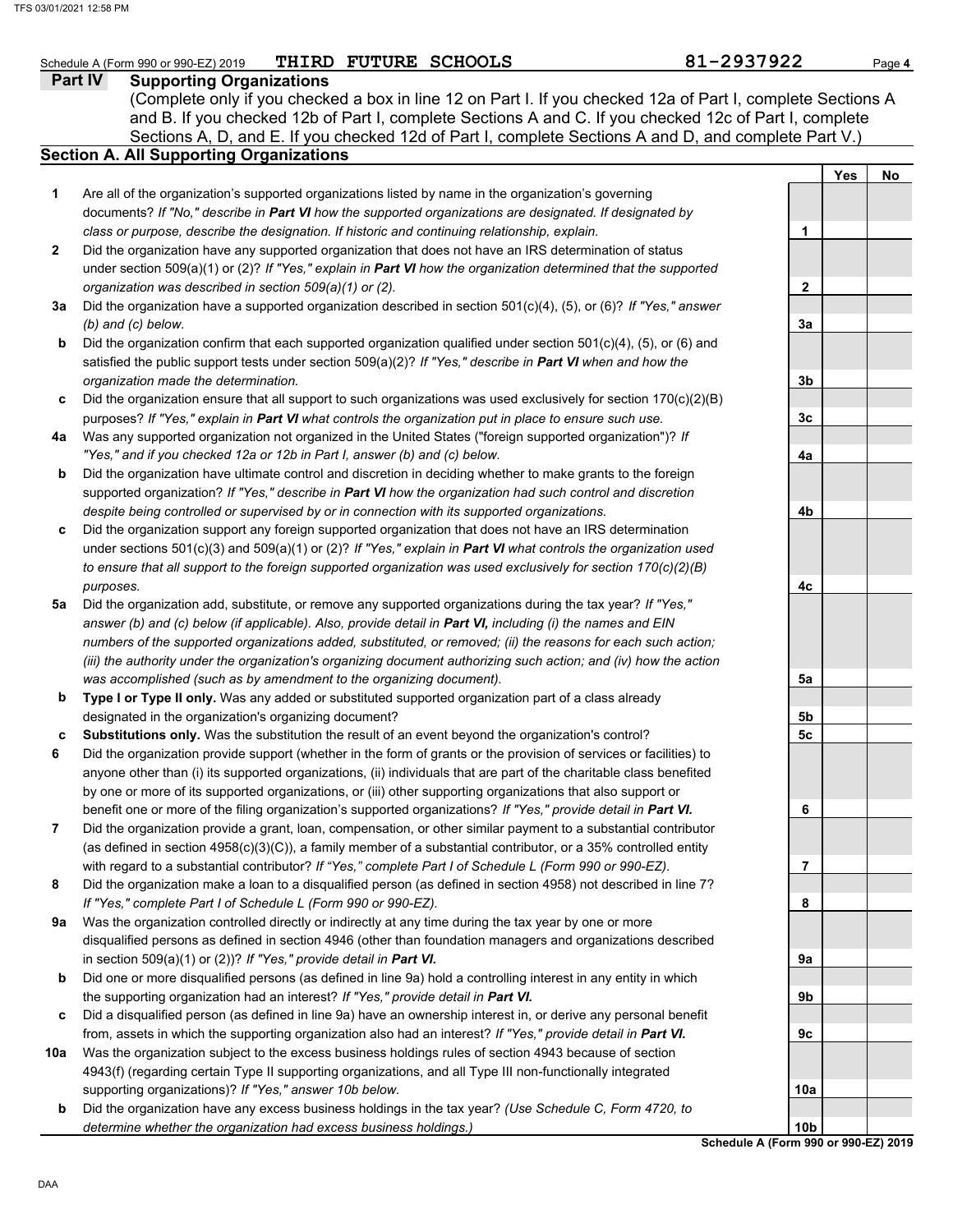|              | THIRD FUTURE SCHOOLS<br>Schedule A (Form 990 or 990-EZ) 2019                                                                                                                                                | 81-2937922      |            | Page 5 |
|--------------|-------------------------------------------------------------------------------------------------------------------------------------------------------------------------------------------------------------|-----------------|------------|--------|
|              | <b>Supporting Organizations (continued)</b><br><b>Part IV</b>                                                                                                                                               |                 |            |        |
|              |                                                                                                                                                                                                             |                 | Yes        | No     |
| 11           | Has the organization accepted a gift or contribution from any of the following persons?                                                                                                                     |                 |            |        |
| a            | A person who directly or indirectly controls, either alone or together with persons described in (b) and (c)                                                                                                |                 |            |        |
|              | below, the governing body of a supported organization?                                                                                                                                                      | 11a             |            |        |
|              | <b>b</b> A family member of a person described in (a) above?                                                                                                                                                | 11 <sub>b</sub> |            |        |
|              | c A 35% controlled entity of a person described in (a) or (b) above? If "Yes" to a, b, or c, provide detail in Part VI.<br><b>Section B. Type I Supporting Organizations</b>                                | 11c             |            |        |
|              |                                                                                                                                                                                                             |                 | Yes        | No     |
| 1            | Did the directors, trustees, or membership of one or more supported organizations have the power to                                                                                                         |                 |            |        |
|              | regularly appoint or elect at least a majority of the organization's directors or trustees at all times during the                                                                                          |                 |            |        |
|              | tax year? If "No," describe in Part VI how the supported organization(s) effectively operated, supervised, or                                                                                               |                 |            |        |
|              | controlled the organization's activities. If the organization had more than one supported organization,                                                                                                     |                 |            |        |
|              | describe how the powers to appoint and/or remove directors or trustees were allocated among the supported                                                                                                   |                 |            |        |
|              | organizations and what conditions or restrictions, if any, applied to such powers during the tax year.                                                                                                      | 1               | X          |        |
| $\mathbf{2}$ | Did the organization operate for the benefit of any supported organization other than the supported                                                                                                         |                 |            |        |
|              | organization(s) that operated, supervised, or controlled the supporting organization? If "Yes," explain in Part                                                                                             |                 |            |        |
|              | VI how providing such benefit carried out the purposes of the supported organization(s) that operated,                                                                                                      |                 |            |        |
|              | supervised, or controlled the supporting organization.                                                                                                                                                      | 2               |            | X      |
|              | <b>Section C. Type II Supporting Organizations</b>                                                                                                                                                          |                 |            |        |
|              |                                                                                                                                                                                                             |                 | <b>Yes</b> | No     |
| 1            | Were a majority of the organization's directors or trustees during the tax year also a majority of the directors                                                                                            |                 |            |        |
|              | or trustees of each of the organization's supported organization(s)? If "No," describe in Part VI how control                                                                                               |                 |            |        |
|              | or management of the supporting organization was vested in the same persons that controlled or managed                                                                                                      |                 |            |        |
|              | the supported organization(s).                                                                                                                                                                              | 1               |            |        |
|              | <b>Section D. All Type III Supporting Organizations</b>                                                                                                                                                     |                 |            |        |
|              |                                                                                                                                                                                                             |                 | <b>Yes</b> | No     |
| 1            | Did the organization provide to each of its supported organizations, by the last day of the fifth month of the                                                                                              |                 |            |        |
|              | organization's tax year, (i) a written notice describing the type and amount of support provided during the prior tax                                                                                       |                 |            |        |
|              | year, (ii) a copy of the Form 990 that was most recently filed as of the date of notification, and (iii) copies of the                                                                                      |                 |            |        |
|              | organization's governing documents in effect on the date of notification, to the extent not previously provided?                                                                                            | 1               |            |        |
| $\mathbf{2}$ | Were any of the organization's officers, directors, or trustees either (i) appointed or elected by the supported                                                                                            |                 |            |        |
|              | organization(s) or (ii) serving on the governing body of a supported organization? If "No," explain in Part VI how                                                                                          |                 |            |        |
|              | the organization maintained a close and continuous working relationship with the supported organization(s).                                                                                                 | 2               |            |        |
| 3            | By reason of the relationship described in (2), did the organization's supported organizations have a                                                                                                       |                 |            |        |
|              | significant voice in the organization's investment policies and in directing the use of the organization's                                                                                                  |                 |            |        |
|              | income or assets at all times during the tax year? If "Yes," describe in Part VI the role the organization's                                                                                                |                 |            |        |
|              | supported organizations played in this regard.<br>Section E. Type III Functionally-Integrated Supporting Organizations                                                                                      | 3               |            |        |
|              |                                                                                                                                                                                                             |                 |            |        |
| 1            | Check the box next to the method that the organization used to satisfy the Integral Part Test during the year (see instructions).<br>The organization satisfied the Activities Test. Complete line 2 below. |                 |            |        |
| а<br>b       | The organization is the parent of each of its supported organizations. Complete line 3 below.                                                                                                               |                 |            |        |
| c            | The organization supported a governmental entity. Describe in Part VI how you supported a government entity (see instructions).                                                                             |                 |            |        |
|              |                                                                                                                                                                                                             |                 |            |        |
| $\mathbf{2}$ | Activities Test. Answer (a) and (b) below.                                                                                                                                                                  |                 | <b>Yes</b> | No     |
| а            | Did substantially all of the organization's activities during the tax year directly further the exempt purposes of                                                                                          |                 |            |        |
|              | the supported organization(s) to which the organization was responsive? If "Yes," then in Part VI identify                                                                                                  |                 |            |        |
|              | those supported organizations and explain how these activities directly furthered their exempt purposes,                                                                                                    |                 |            |        |
|              | how the organization was responsive to those supported organizations, and how the organization determined                                                                                                   |                 |            |        |
|              | that these activities constituted substantially all of its activities.                                                                                                                                      | 2a              |            |        |
|              | <b>b</b> Did the activities described in (a) constitute activities that, but for the organization's involvement, one or more                                                                                |                 |            |        |
|              | of the organization's supported organization(s) would have been engaged in? If "Yes," explain in Part VI the                                                                                                |                 |            |        |
|              | reasons for the organization's position that its supported organization(s) would have engaged in these                                                                                                      |                 |            |        |
|              | activities but for the organization's involvement.                                                                                                                                                          | 2b              |            |        |
| 3            | Parent of Supported Organizations. Answer (a) and (b) below.                                                                                                                                                |                 |            |        |
| а            | Did the organization have the power to regularly appoint or elect a majority of the officers, directors, or                                                                                                 |                 |            |        |
|              | trustees of each of the supported organizations? Provide details in Part VI.                                                                                                                                | 3a              |            |        |

**b** Did the organization exercise a substantial degree of direction over the policies, programs, and activities of each

of its supported organizations? *If "Yes," describe in Part VI the role played by the organization in this regard.*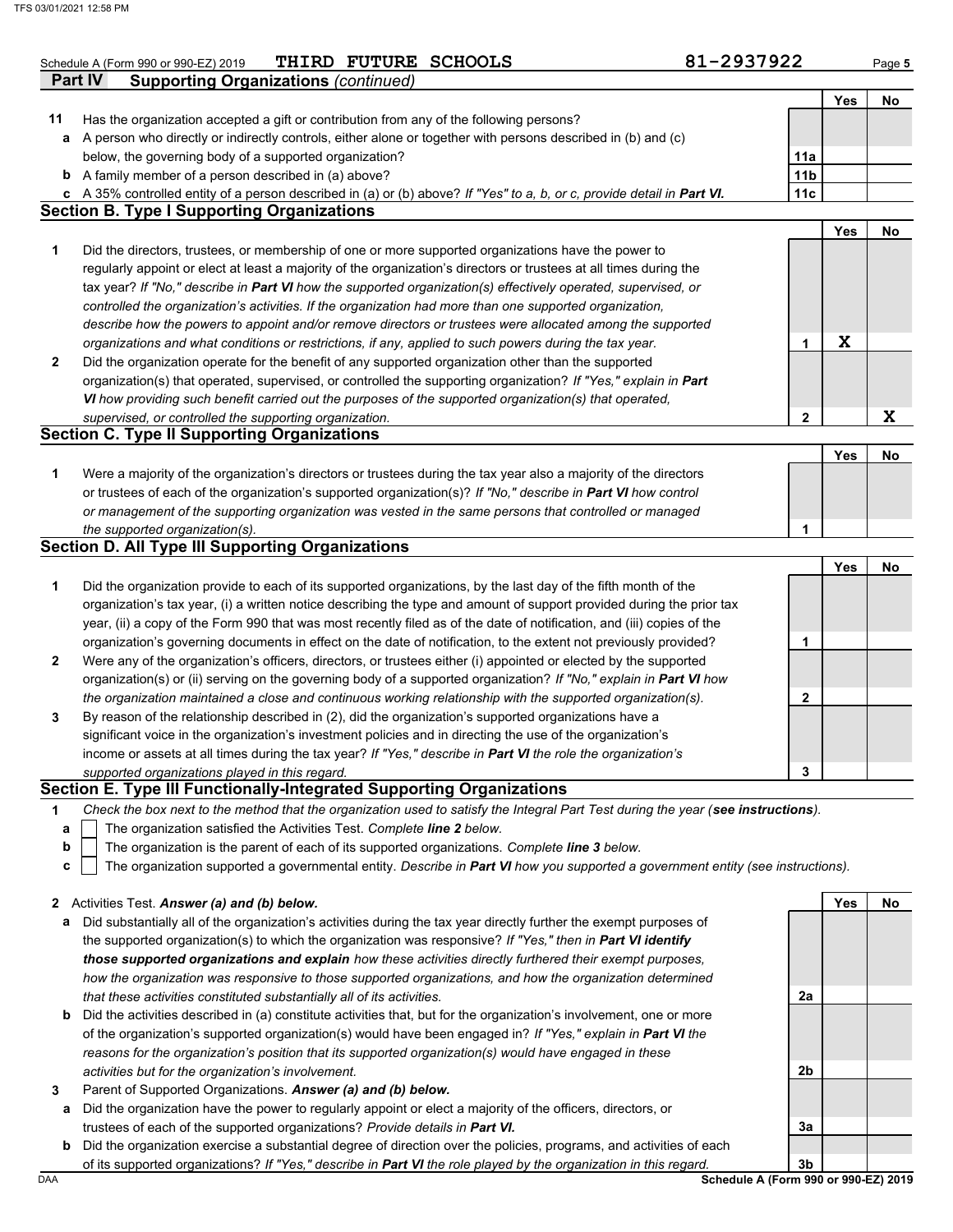| THIRD FUTURE SCHOOLS<br>Schedule A (Form 990 or 990-EZ) 2019                                                                          |                         | 81-2937922     | Page 6                         |
|---------------------------------------------------------------------------------------------------------------------------------------|-------------------------|----------------|--------------------------------|
| Type III Non-Functionally Integrated 509(a)(3) Supporting Organizations<br><b>Part V</b>                                              |                         |                |                                |
| Check here if the organization satisfied the Integral Part Test as a qualifying trust on Nov. 20, 1970 (explain in Part VI). See<br>1 |                         |                |                                |
| instructions. All other Type III non-functionally integrated supporting organizations must complete Sections A through E.             |                         |                |                                |
| <b>Section A - Adjusted Net Income</b>                                                                                                |                         | (A) Prior Year | (B) Current Year               |
|                                                                                                                                       |                         |                | (optional)                     |
| 1<br>Net short-term capital gain                                                                                                      | $\mathbf{1}$            |                |                                |
| $\mathbf{2}$<br>Recoveries of prior-year distributions                                                                                | $\mathbf 2$             |                |                                |
| 3<br>Other gross income (see instructions)                                                                                            | 3                       |                |                                |
| Add lines 1 through 3.<br>4                                                                                                           | 4                       |                |                                |
| 5<br>Depreciation and depletion                                                                                                       | 5                       |                |                                |
| Portion of operating expenses paid or incurred for production or<br>6                                                                 |                         |                |                                |
| collection of gross income or for management, conservation, or                                                                        |                         |                |                                |
| maintenance of property held for production of income (see instructions)                                                              | 6                       |                |                                |
| Other expenses (see instructions)<br>7                                                                                                | $\overline{7}$          |                |                                |
| 8<br>Adjusted Net Income (subtract lines 5, 6, and 7 from line 4)                                                                     | 8                       |                |                                |
| <b>Section B - Minimum Asset Amount</b>                                                                                               |                         | (A) Prior Year | (B) Current Year<br>(optional) |
| Aggregate fair market value of all non-exempt-use assets (see<br>1                                                                    |                         |                |                                |
| instructions for short tax year or assets held for part of year):                                                                     |                         |                |                                |
| Average monthly value of securities<br>a                                                                                              | 1a                      |                |                                |
| Average monthly cash balances<br>b                                                                                                    | 1 <sub>b</sub>          |                |                                |
| <b>c</b> Fair market value of other non-exempt-use assets                                                                             | 1 <sub>c</sub>          |                |                                |
| <b>Total</b> (add lines 1a, 1b, and 1c)<br>d                                                                                          | 1d                      |                |                                |
| <b>e</b> Discount claimed for blockage or other                                                                                       |                         |                |                                |
| factors (explain in detail in Part VI):                                                                                               |                         |                |                                |
| 2 Acquisition indebtedness applicable to non-exempt-use assets                                                                        | $\overline{\mathbf{2}}$ |                |                                |
| 3<br>Subtract line 2 from line 1d.                                                                                                    | 3                       |                |                                |
| Cash deemed held for exempt use. Enter 1-1/2% of line 3 (for greater amount,<br>4                                                     |                         |                |                                |
| see instructions)                                                                                                                     | 4                       |                |                                |
| 5<br>Net value of non-exempt-use assets (subtract line 4 from line 3)                                                                 | 5                       |                |                                |
| 6<br>Multiply line 5 by .035.                                                                                                         | 6                       |                |                                |
| 7<br>Recoveries of prior-year distributions                                                                                           | $\overline{7}$          |                |                                |
| 8<br>Minimum Asset Amount (add line 7 to line 6)                                                                                      | 8                       |                |                                |
| <b>Section C - Distributable Amount</b>                                                                                               |                         |                | <b>Current Year</b>            |
| Adjusted net income for prior year (from Section A, line 8, Column A)<br>1                                                            | $\mathbf{1}$            |                |                                |
| Enter 85% of line 1.<br>$\mathbf{2}$                                                                                                  | $\mathbf{2}$            |                |                                |
| Minimum asset amount for prior year (from Section B, line 8, Column A)<br>3                                                           | 3                       |                |                                |
| Enter greater of line 2 or line 3.<br>4                                                                                               | 4                       |                |                                |
| Income tax imposed in prior year<br>5                                                                                                 | 5                       |                |                                |
| 6<br><b>Distributable Amount.</b> Subtract line 5 from line 4, unless subject to                                                      |                         |                |                                |
| emergency temporary reduction (see instructions)                                                                                      | 6                       |                |                                |

**7** Check here if the current year is the organization's first as a non-functionally integrated Type III supporting organization (see instructions).

**Schedule A (Form 990 or 990-EZ) 2019**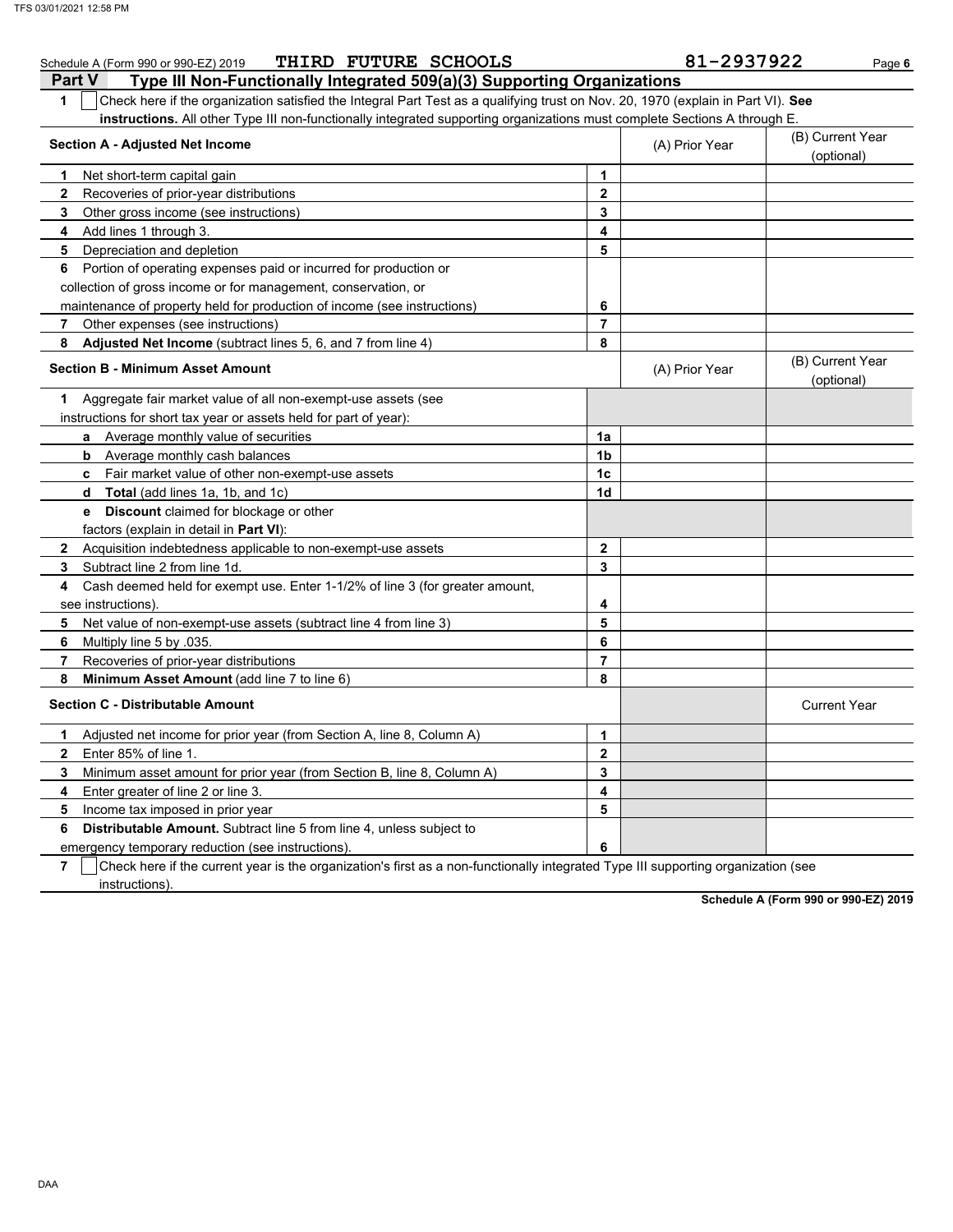|              | THIRD FUTURE SCHOOLS<br>Schedule A (Form 990 or 990-EZ) 2019                                                                |                                    | 81-2937922                                    | Page 7                                                  |
|--------------|-----------------------------------------------------------------------------------------------------------------------------|------------------------------------|-----------------------------------------------|---------------------------------------------------------|
| Part V       | Type III Non-Functionally Integrated 509(a)(3) Supporting Organizations (continued)                                         |                                    |                                               |                                                         |
|              | <b>Section D - Distributions</b>                                                                                            |                                    |                                               | <b>Current Year</b>                                     |
| 1            | Amounts paid to supported organizations to accomplish exempt purposes                                                       |                                    |                                               |                                                         |
| $\mathbf{2}$ | Amounts paid to perform activity that directly furthers exempt purposes of supported                                        |                                    |                                               |                                                         |
|              | organizations, in excess of income from activity                                                                            |                                    |                                               |                                                         |
| 3            | Administrative expenses paid to accomplish exempt purposes of supported organizations                                       |                                    |                                               |                                                         |
| 4            | Amounts paid to acquire exempt-use assets                                                                                   |                                    |                                               |                                                         |
| 5            | Qualified set-aside amounts (prior IRS approval required)                                                                   |                                    |                                               |                                                         |
| 6            | Other distributions (describe in Part VI). See instructions.                                                                |                                    |                                               |                                                         |
| 7            | Total annual distributions. Add lines 1 through 6.                                                                          |                                    |                                               |                                                         |
| 8            | Distributions to attentive supported organizations to which the organization is responsive                                  |                                    |                                               |                                                         |
|              | (provide details in Part VI). See instructions.                                                                             |                                    |                                               |                                                         |
| 9            | Distributable amount for 2019 from Section C, line 6                                                                        |                                    |                                               |                                                         |
| 10           | Line 8 amount divided by line 9 amount                                                                                      |                                    |                                               |                                                         |
|              | <b>Section E - Distribution Allocations (see instructions)</b>                                                              | (i)<br><b>Excess Distributions</b> | (ii)<br><b>Underdistributions</b><br>Pre-2019 | (iii)<br><b>Distributable</b><br><b>Amount for 2019</b> |
| 1            | Distributable amount for 2019 from Section C, line 6                                                                        |                                    |                                               |                                                         |
| $\mathbf{2}$ | Underdistributions, if any, for years prior to 2019<br>(reasonable cause required-explain in Part VI). See<br>instructions. |                                    |                                               |                                                         |
| 3            | Excess distributions carryover, if any, to 2019                                                                             |                                    |                                               |                                                         |
|              | <b>a</b> From 2014                                                                                                          |                                    |                                               |                                                         |
|              |                                                                                                                             |                                    |                                               |                                                         |
|              | c From 2016                                                                                                                 |                                    |                                               |                                                         |
|              | <b>d</b> From 2017                                                                                                          |                                    |                                               |                                                         |
|              | e From 2018<br>. <u>.</u>                                                                                                   |                                    |                                               |                                                         |
|              | f Total of lines 3a through e                                                                                               |                                    |                                               |                                                         |
|              | g Applied to underdistributions of prior years                                                                              |                                    |                                               |                                                         |
|              | h Applied to 2019 distributable amount                                                                                      |                                    |                                               |                                                         |
|              | Carryover from 2014 not applied (see instructions)                                                                          |                                    |                                               |                                                         |
|              | Remainder. Subtract lines 3g, 3h, and 3i from 3f.                                                                           |                                    |                                               |                                                         |
| 4            | Distributions for 2019 from                                                                                                 |                                    |                                               |                                                         |
|              | Section D, line 7:<br>\$                                                                                                    |                                    |                                               |                                                         |
|              | a Applied to underdistributions of prior years                                                                              |                                    |                                               |                                                         |
|              | <b>b</b> Applied to 2019 distributable amount                                                                               |                                    |                                               |                                                         |
|              | c Remainder. Subtract lines 4a and 4b from 4.                                                                               |                                    |                                               |                                                         |
| 5            | Remaining underdistributions for years prior to 2019, if                                                                    |                                    |                                               |                                                         |
|              | any. Subtract lines 3g and 4a from line 2. For result                                                                       |                                    |                                               |                                                         |
|              | greater than zero, explain in Part VI. See instructions.                                                                    |                                    |                                               |                                                         |
| 6            | Remaining underdistributions for 2019. Subtract lines 3h                                                                    |                                    |                                               |                                                         |
|              | and 4b from line 1. For result greater than zero, explain in                                                                |                                    |                                               |                                                         |
|              | Part VI. See instructions.                                                                                                  |                                    |                                               |                                                         |
| 7            | Excess distributions carryover to 2020. Add lines 3j<br>and 4c.                                                             |                                    |                                               |                                                         |
| 8            | Breakdown of line 7:                                                                                                        |                                    |                                               |                                                         |
|              | a Excess from 2015.                                                                                                         |                                    |                                               |                                                         |
|              | <b>b</b> Excess from 2016                                                                                                   |                                    |                                               |                                                         |
|              | c Excess from 2017.                                                                                                         |                                    |                                               |                                                         |
|              | d Excess from 2018.                                                                                                         |                                    |                                               |                                                         |
|              | e Excess from 2019                                                                                                          |                                    |                                               |                                                         |
|              |                                                                                                                             |                                    |                                               | <b>Cohodule A (Form 000 or 000 FZ) 0040</b>             |

**Schedule A (Form 990 or 990-EZ) 2019**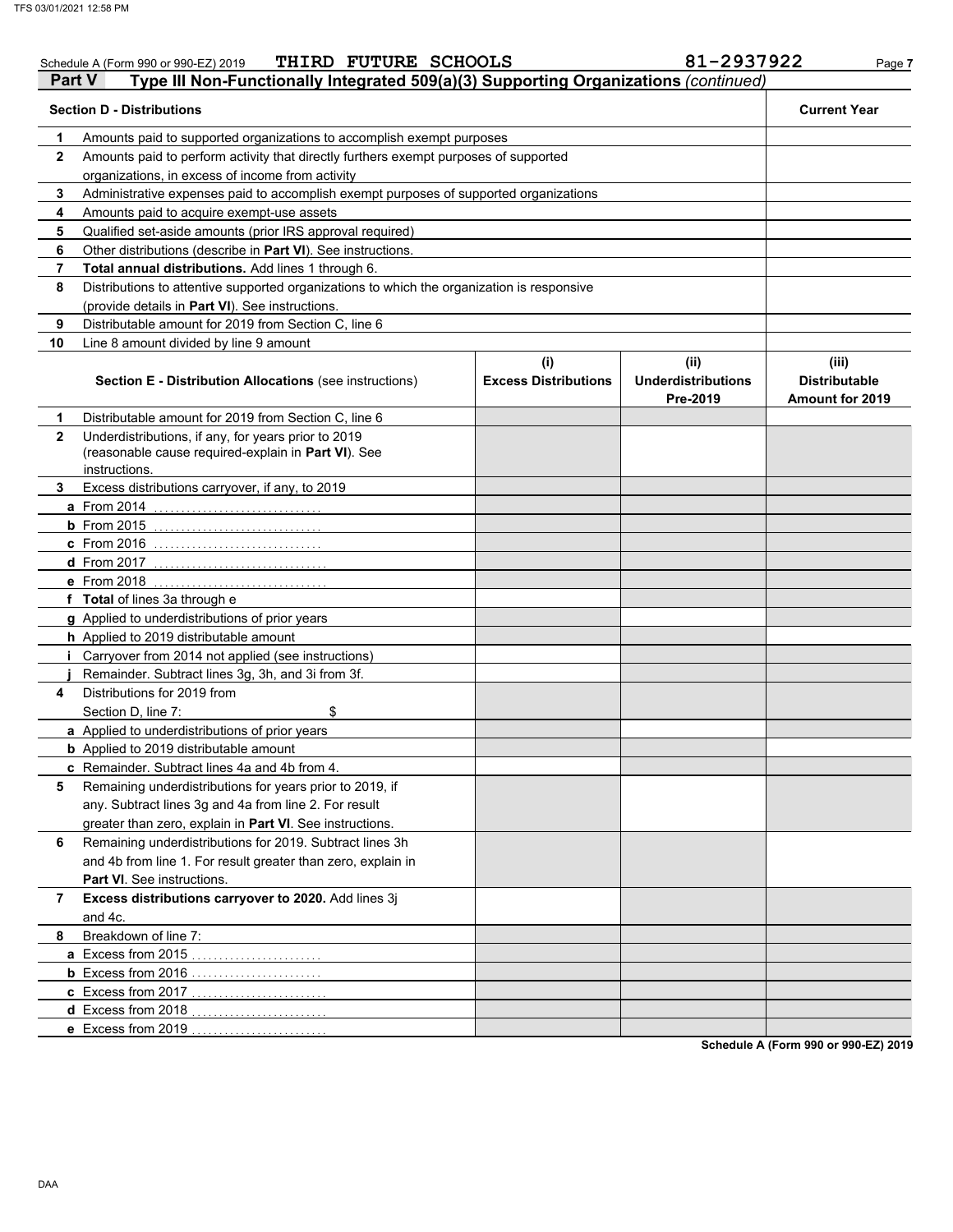|         | Schedule A (Form 990 or 990-EZ) 2019 |  | THIRD FUTURE SCHOOLS |                                                                                                                                                                                                                                                                                                                                                                                                                                                                                                                                                                                             | 81-2937922 | Page 8 |  |
|---------|--------------------------------------|--|----------------------|---------------------------------------------------------------------------------------------------------------------------------------------------------------------------------------------------------------------------------------------------------------------------------------------------------------------------------------------------------------------------------------------------------------------------------------------------------------------------------------------------------------------------------------------------------------------------------------------|------------|--------|--|
| Part VI |                                      |  |                      | Supplemental Information. Provide the explanations required by Part II, line 10; Part II, line 17a or 17b; Part<br>III, line 12; Part IV, Section A, lines 1, 2, 3b, 3c, 4b, 4c, 5a, 6, 9a, 9b, 9c, 11a, 11b, and 11c; Part IV, Section<br>B, lines 1 and 2; Part IV, Section C, line 1; Part IV, Section D, lines 2 and 3; Part IV, Section E, lines 1c, 2a, 2b,<br>3a, and 3b; Part V, line 1; Part V, Section B, line 1e; Part V, Section D, lines 5, 6, and 8; and Part V, Section E,<br>lines 2, 5, and 6. Also complete this part for any additional information. (See instructions.) |            |        |  |
|         |                                      |  |                      |                                                                                                                                                                                                                                                                                                                                                                                                                                                                                                                                                                                             |            |        |  |
|         |                                      |  |                      |                                                                                                                                                                                                                                                                                                                                                                                                                                                                                                                                                                                             |            |        |  |
|         |                                      |  |                      |                                                                                                                                                                                                                                                                                                                                                                                                                                                                                                                                                                                             |            |        |  |
|         |                                      |  |                      |                                                                                                                                                                                                                                                                                                                                                                                                                                                                                                                                                                                             |            |        |  |
|         |                                      |  |                      |                                                                                                                                                                                                                                                                                                                                                                                                                                                                                                                                                                                             |            |        |  |
|         |                                      |  |                      |                                                                                                                                                                                                                                                                                                                                                                                                                                                                                                                                                                                             |            |        |  |
|         |                                      |  |                      |                                                                                                                                                                                                                                                                                                                                                                                                                                                                                                                                                                                             |            |        |  |
|         |                                      |  |                      |                                                                                                                                                                                                                                                                                                                                                                                                                                                                                                                                                                                             |            |        |  |
|         |                                      |  |                      |                                                                                                                                                                                                                                                                                                                                                                                                                                                                                                                                                                                             |            |        |  |
|         |                                      |  |                      |                                                                                                                                                                                                                                                                                                                                                                                                                                                                                                                                                                                             |            |        |  |
|         |                                      |  |                      |                                                                                                                                                                                                                                                                                                                                                                                                                                                                                                                                                                                             |            |        |  |
|         |                                      |  |                      |                                                                                                                                                                                                                                                                                                                                                                                                                                                                                                                                                                                             |            |        |  |
|         |                                      |  |                      |                                                                                                                                                                                                                                                                                                                                                                                                                                                                                                                                                                                             |            |        |  |
|         |                                      |  |                      |                                                                                                                                                                                                                                                                                                                                                                                                                                                                                                                                                                                             |            |        |  |
|         |                                      |  |                      |                                                                                                                                                                                                                                                                                                                                                                                                                                                                                                                                                                                             |            |        |  |
|         |                                      |  |                      |                                                                                                                                                                                                                                                                                                                                                                                                                                                                                                                                                                                             |            |        |  |
|         |                                      |  |                      |                                                                                                                                                                                                                                                                                                                                                                                                                                                                                                                                                                                             |            |        |  |
|         |                                      |  |                      |                                                                                                                                                                                                                                                                                                                                                                                                                                                                                                                                                                                             |            |        |  |
|         |                                      |  |                      |                                                                                                                                                                                                                                                                                                                                                                                                                                                                                                                                                                                             |            |        |  |
|         |                                      |  |                      |                                                                                                                                                                                                                                                                                                                                                                                                                                                                                                                                                                                             |            |        |  |
|         |                                      |  |                      |                                                                                                                                                                                                                                                                                                                                                                                                                                                                                                                                                                                             |            |        |  |
|         |                                      |  |                      |                                                                                                                                                                                                                                                                                                                                                                                                                                                                                                                                                                                             |            |        |  |
|         |                                      |  |                      |                                                                                                                                                                                                                                                                                                                                                                                                                                                                                                                                                                                             |            |        |  |
|         |                                      |  |                      |                                                                                                                                                                                                                                                                                                                                                                                                                                                                                                                                                                                             |            |        |  |
|         |                                      |  |                      |                                                                                                                                                                                                                                                                                                                                                                                                                                                                                                                                                                                             |            |        |  |
|         |                                      |  |                      |                                                                                                                                                                                                                                                                                                                                                                                                                                                                                                                                                                                             |            |        |  |
|         |                                      |  |                      |                                                                                                                                                                                                                                                                                                                                                                                                                                                                                                                                                                                             |            |        |  |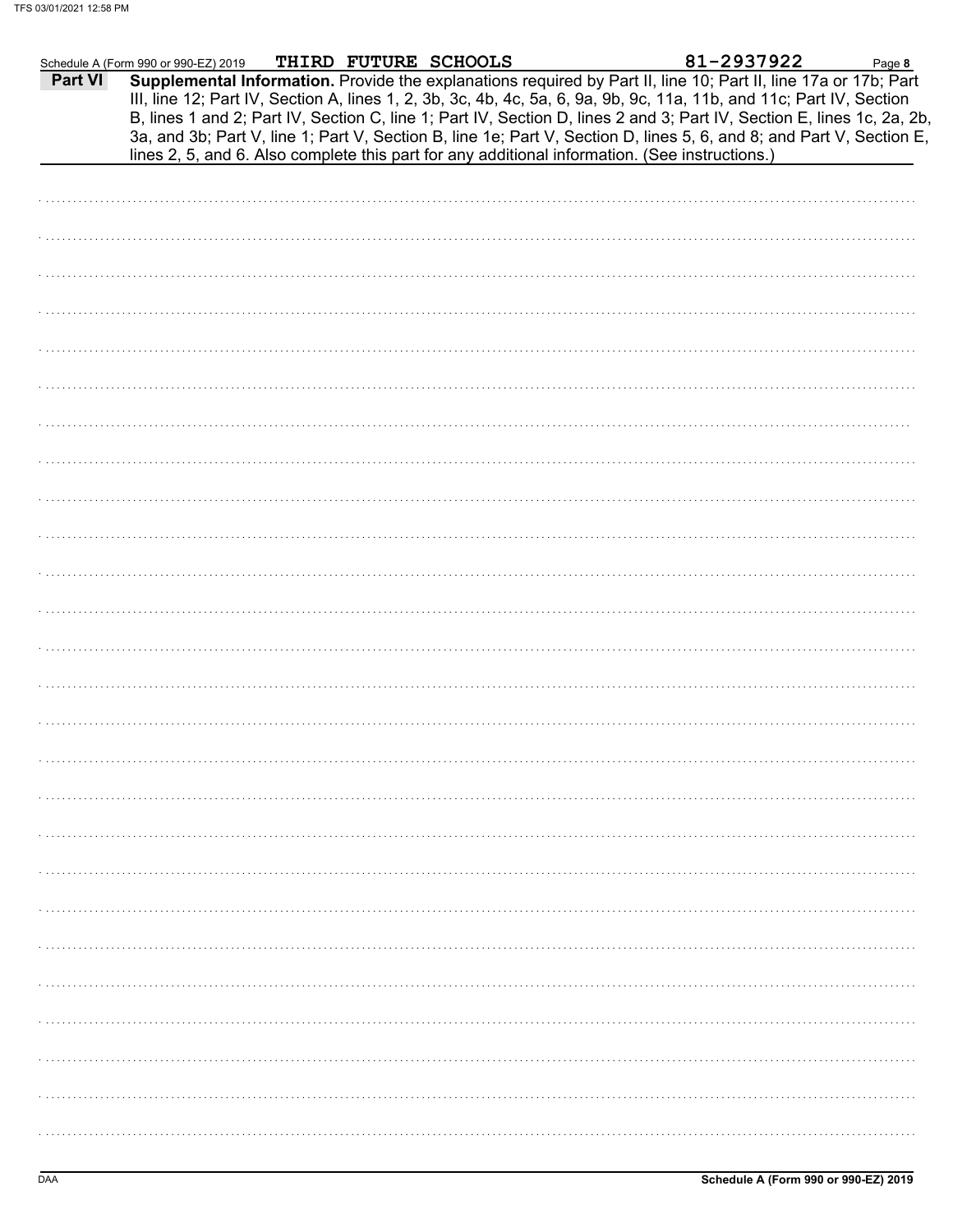## OMB No. 1545-0047 Department of the Treasury Internal Revenue Service Name of the organization **2019 Schedule B**  $\overline{\phantom{a}}$  **Schedule of Contributors (Form 990, 990-EZ, or 990-PF) Attach to Form 990, Form 990-EZ, or Form 990-PF. Employer identification number Organization type** (check one): **Filers of: Section:** Form 990 or 990-EZ  $|X|$  501(c)(  $3$  ) (enter number) organization 4947(a)(1) nonexempt charitable trust **not** treated as a private foundation 527 political organization  **Go to** *www.irs.gov/Form990* **for the latest information. THIRD FUTURE SCHOOLS 81-2937922 X**  $501(c)$  3

| Filers of:         | Section:                                                                           |
|--------------------|------------------------------------------------------------------------------------|
| Form 990 or 990-EZ | $ \mathbf{X} $ 501(c)(<br>3 ) (enter number) organization                          |
|                    | $4947(a)(1)$ nonexempt charitable trust <b>not</b> treated as a private foundation |
|                    | 527 political organization                                                         |
| Form 990-PF        | 501(c)(3) exempt private foundation                                                |
|                    | 4947(a)(1) nonexempt charitable trust treated as a private foundation              |
|                    | $501(c)(3)$ taxable private foundation                                             |
|                    |                                                                                    |

Check if your organization is covered by the **General Rule** or a **Special Rule. Note:** Only a section 501(c)(7), (8), or (10) organization can check boxes for both the General Rule and a Special Rule. See instructions.

## **General Rule**

 $\bm{X}$  For an organization filing Form 990, 990-EZ, or 990-PF that received, during the year, contributions totaling \$5,000 or more (in money or property) from any one contributor. Complete Parts I and II. See instructions for determining a contributor's total contributions.

### **Special Rules**

For an organization described in section 501(c)(3) filing Form 990 or 990-EZ that met the 33<sup>1</sup>/<sub>3</sub>% support test of the regulations under sections 509(a)(1) and 170(b)(1)(A)(vi), that checked Schedule A (Form 990 or 990-EZ), Part II, line 13, 16a, or 16b, and that received from any one contributor, during the year, total contributions of the greater of **(1)** \$5,000; or **(2)** 2% of the amount on (i) Form 990, Part VIII, line 1h; or (ii) Form 990-EZ, line 1. Complete Parts I and II.

literary, or educational purposes, or for the prevention of cruelty to children or animals. Complete Parts I (entering For an organization described in section 501(c)(7), (8), or (10) filing Form 990 or 990-EZ that received from any one contributor, during the year, total contributions of more than \$1,000 *exclusively* for religious, charitable, scientific, "N/A" in column (b) instead of the contributor name and address), II, and III.

For an organization described in section 501(c)(7), (8), or (10) filing Form 990 or 990-EZ that received from any one contributor, during the year, contributions *exclusively* for religious, charitable, etc., purposes, but no such contributions totaled more than \$1,000. If this box is checked, enter here the total contributions that were received during the year for an *exclusively* religious, charitable, etc., purpose. Don't complete any of the parts unless the **General Rule** applies to this organization because it received *nonexclusively* religious, charitable, etc., contributions totaling \$5,000 or more during the year  $\ldots$   $\ldots$   $\ldots$   $\ldots$   $\ldots$   $\ldots$   $\ldots$   $\ldots$   $\ldots$   $\ldots$   $\ldots$   $\ldots$   $\ldots$ 

990-EZ, or 990-PF), but it **must** answer "No" on Part IV, line 2, of its Form 990; or check the box on line H of its Form 990-EZ or on its Form 990-PF, Part I, line 2, to certify that it doesn't meet the filing requirements of Schedule B (Form 990, 990-EZ, or 990-PF). **Caution:** An organization that isn't covered by the General Rule and/or the Special Rules doesn't file Schedule B (Form 990,

**For Paperwork Reduction Act Notice, see the instructions for Form 990, 990-EZ, or 990-PF.**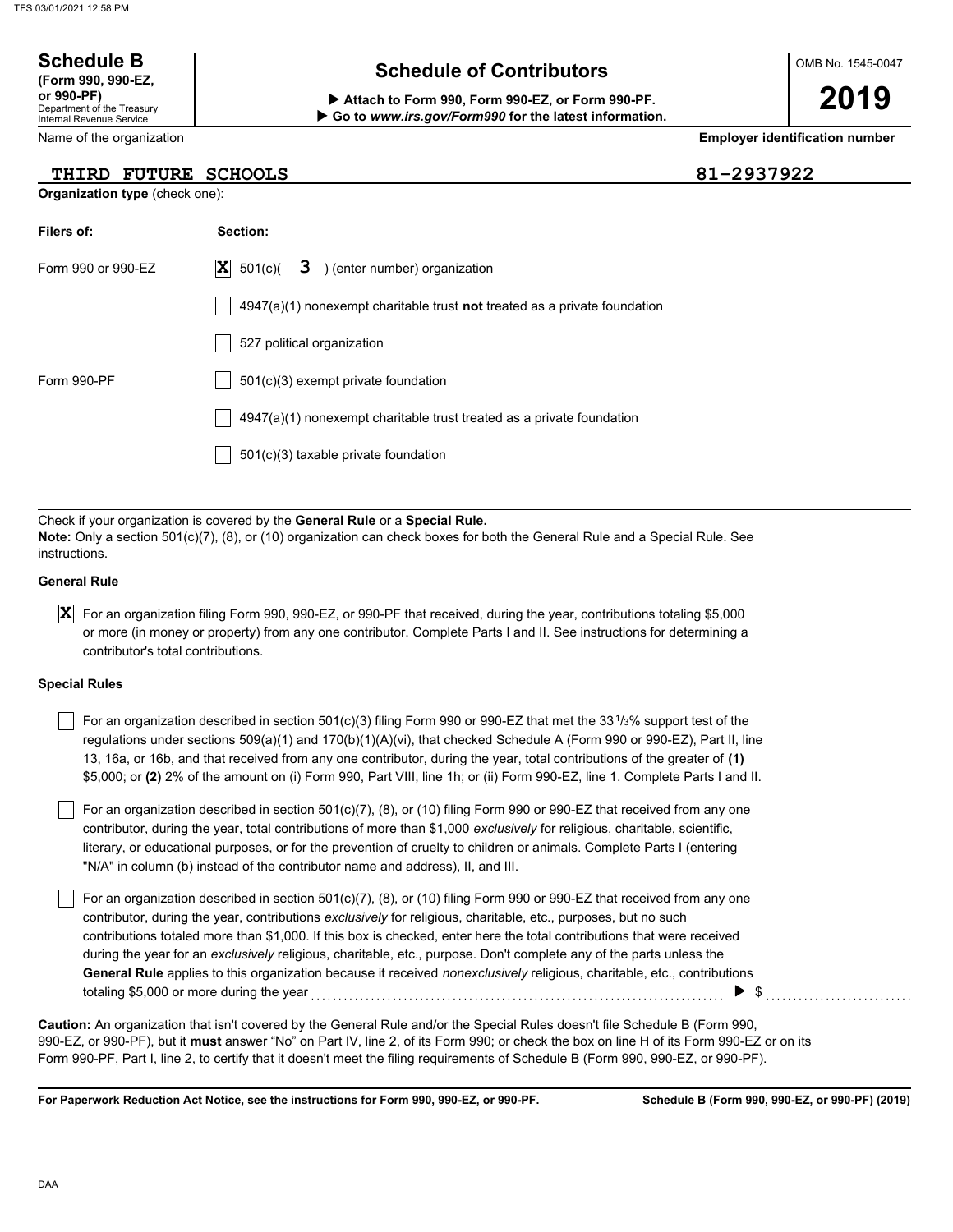|                | Schedule B (Form 990, 990-EZ, or 990-PF) (2019)                                                |                                   | Page 1 of 1<br>Page 2                                                                                              |
|----------------|------------------------------------------------------------------------------------------------|-----------------------------------|--------------------------------------------------------------------------------------------------------------------|
|                | Name of organization<br>THIRD FUTURE SCHOOLS                                                   |                                   | <b>Employer identification number</b><br>81-2937922                                                                |
| Part I         | Contributors (see instructions). Use duplicate copies of Part I if additional space is needed. |                                   |                                                                                                                    |
| (a)<br>No.     | (b)<br>Name, address, and ZIP + 4                                                              | (c)<br><b>Total contributions</b> | (d)<br>Type of contribution                                                                                        |
| $\mathbf{1}$   | New Schools Venture Fund<br>1616 Franklin St, 2nd Floor<br>CA 94612<br>Oakland                 | 200,000<br>\$                     | X<br>Person<br>Payroll<br>Noncash<br>(Complete Part II for<br>noncash contributions.)                              |
| (a)<br>No.     | (b)<br>Name, address, and ZIP + 4                                                              | (c)<br><b>Total contributions</b> | (d)<br>Type of contribution                                                                                        |
| 2 <sub>2</sub> | Daniel's Fund<br>101 Monroe Street<br>CO 80206<br>Denver                                       | 100,000<br>\$                     | X<br>Person<br>Payroll<br>Noncash<br>(Complete Part II for<br>noncash contributions.)                              |
| (a)<br>No.     | (b)<br>Name, address, and ZIP + 4                                                              | (c)<br><b>Total contributions</b> | (d)<br>Type of contribution                                                                                        |
| 3 <sub>1</sub> | Colorado Health Foundation<br>1780 Pennsylvania Street<br>CO 80203<br>Denver                   | 10,000<br>\$                      | X<br>Person<br>Payroll<br><b>Noncash</b><br>(Complete Part II for<br>noncash contributions.)                       |
| (a)<br>No.     | (b)<br>Name, address, and ZIP + 4                                                              | (c)<br><b>Total contributions</b> | (d)<br>Type of contribution                                                                                        |
| 4              | Charter School Growth Fund<br>10901 W. 120th Ave, Ste 450<br>Broomfield<br>CO 80021            | 60,000                            | X<br>Person<br>Payroll<br>Noncash<br>(Complete Part II for<br>noncash contributions.)                              |
| (a)<br>No.     | (b)<br>Name, address, and ZIP + 4                                                              | (c)<br><b>Total contributions</b> | (d)<br>Type of contribution                                                                                        |
| 5 <sub>1</sub> | Pikes Peak United Way<br>518 B, Nevada Ave.<br>Colorado Springs<br>CO 80903                    | 20,000<br>\$                      | $\overline{\mathbf{x}}$<br>Person<br>Payroll<br><b>Noncash</b><br>(Complete Part II for<br>noncash contributions.) |
| (a)<br>No.     | (b)<br>Name, address, and ZIP + 4                                                              | (c)<br><b>Total contributions</b> | (d)<br>Type of contribution                                                                                        |
|                |                                                                                                | \$                                | Person<br>Payroll<br><b>Noncash</b><br>(Complete Part II for<br>noncash contributions.)                            |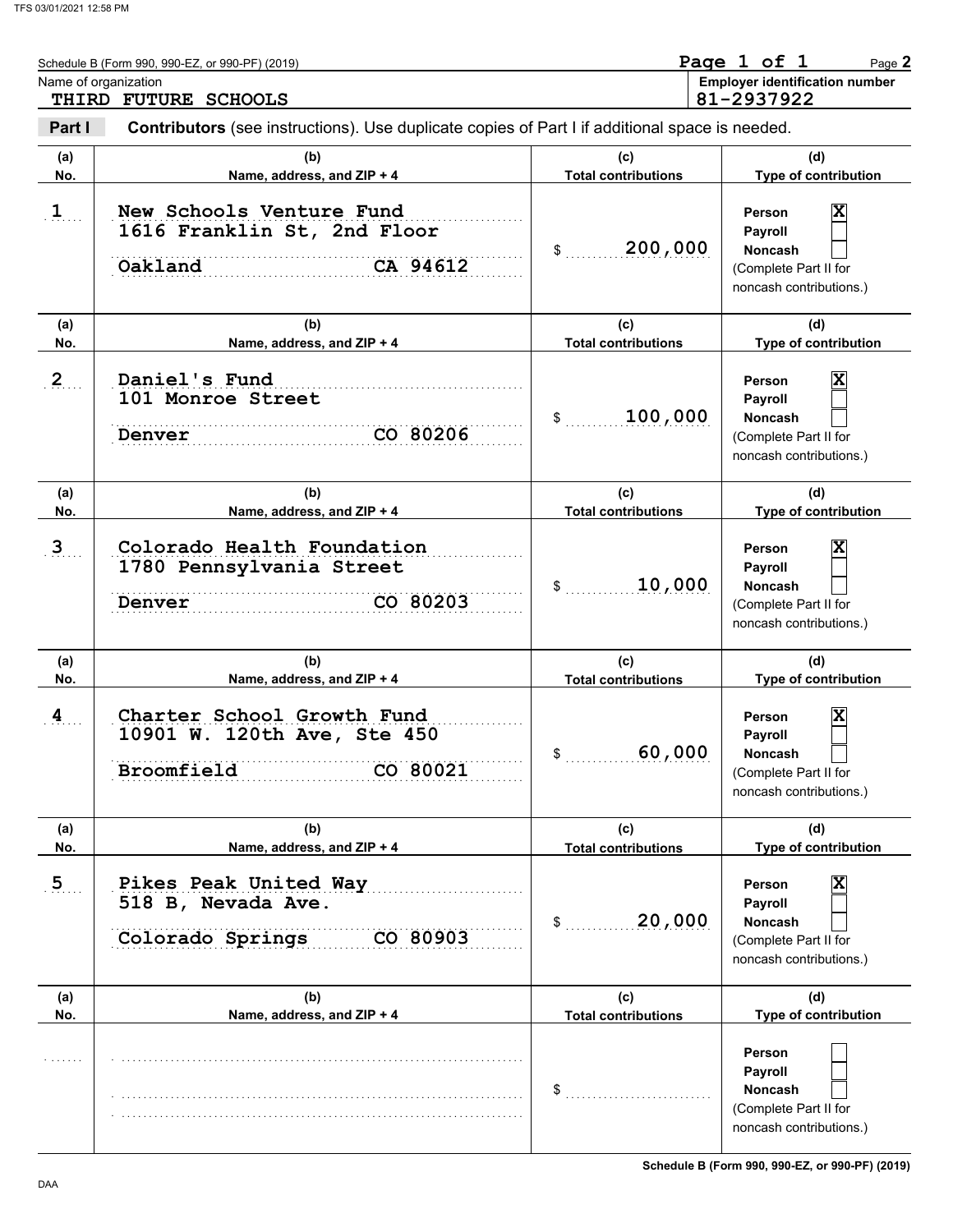Department of the Treasury Internal Revenue Service

# **SCHEDULE D Supplemental Financial Statements**

 **Attach to Form 990. (Form 990) Part IV, line 6, 7, 8, 9, 10, 11a, 11b, 11c, 11d, 11e, 11f, 12a, or 12b. Complete if the organization answered "Yes" on Form 990,**

▶ Go to www.irs.gov/Form990 for instructions and the latest information.

**2019**

**Open to Public Inspection**

OMB No. 1545-0047

|              | Name of the organization                                                                                                                                                           |                                                | <b>Employer identification number</b> |
|--------------|------------------------------------------------------------------------------------------------------------------------------------------------------------------------------------|------------------------------------------------|---------------------------------------|
|              | THIRD FUTURE SCHOOLS                                                                                                                                                               |                                                | 81-2937922                            |
|              | Organizations Maintaining Donor Advised Funds or Other Similar Funds or Accounts.<br>Part I                                                                                        |                                                |                                       |
|              | Complete if the organization answered "Yes" on Form 990, Part IV, line 6.                                                                                                          |                                                |                                       |
|              |                                                                                                                                                                                    | (a) Donor advised funds                        | (b) Funds and other accounts          |
| 1            | Total number at end of year                                                                                                                                                        |                                                |                                       |
| 2            |                                                                                                                                                                                    |                                                |                                       |
| 3            |                                                                                                                                                                                    |                                                |                                       |
| 4            | Aggregate value at end of year                                                                                                                                                     |                                                |                                       |
| 5            | Did the organization inform all donors and donor advisors in writing that the assets held in donor advised                                                                         |                                                |                                       |
|              | funds are the organization's property, subject to the organization's exclusive legal control?                                                                                      |                                                | Yes<br>No                             |
| 6            | Did the organization inform all grantees, donors, and donor advisors in writing that grant funds can be used                                                                       |                                                |                                       |
|              | only for charitable purposes and not for the benefit of the donor or donor advisor, or for any other purpose                                                                       |                                                |                                       |
|              | conferring impermissible private benefit?                                                                                                                                          |                                                | Yes<br><b>No</b>                      |
|              | Part II<br><b>Conservation Easements.</b>                                                                                                                                          |                                                |                                       |
|              | Complete if the organization answered "Yes" on Form 990, Part IV, line 7.                                                                                                          |                                                |                                       |
| 1            | Purpose(s) of conservation easements held by the organization (check all that apply).                                                                                              |                                                |                                       |
|              | Preservation of land for public use (for example, recreation or education   Preservation of a historically important land area                                                     |                                                |                                       |
|              | Protection of natural habitat                                                                                                                                                      | Preservation of a certified historic structure |                                       |
|              | Preservation of open space                                                                                                                                                         |                                                |                                       |
| $\mathbf{2}$ | Complete lines 2a through 2d if the organization held a qualified conservation contribution in the form of a conservation<br>easement on the last day of the tax year.             |                                                |                                       |
|              |                                                                                                                                                                                    |                                                | Held at the End of the Tax Year       |
| a            | Total number of conservation easements                                                                                                                                             |                                                | 2a<br>2 <sub>b</sub>                  |
| b            |                                                                                                                                                                                    |                                                | 2c                                    |
|              | Number of conservation easements on a certified historic structure included in (a) [11] Number of conservation                                                                     |                                                |                                       |
|              | Number of conservation easements included in (c) acquired after 7/25/06, and not on a                                                                                              |                                                | 2d                                    |
| 3            | historic structure listed in the National Register<br>Number of conservation easements modified, transferred, released, extinguished, or terminated by the organization during the |                                                |                                       |
|              | tax year $\blacktriangleright$                                                                                                                                                     |                                                |                                       |
|              | Number of states where property subject to conservation easement is located ▶                                                                                                      |                                                |                                       |
| 5            | Does the organization have a written policy regarding the periodic monitoring, inspection, handling of                                                                             |                                                |                                       |
|              | violations, and enforcement of the conservation easements it holds?                                                                                                                |                                                | No<br>Yes                             |
| 6            | Staff and volunteer hours devoted to monitoring, inspecting, handling of violations, and enforcing conservation easements during the year                                          |                                                |                                       |
|              |                                                                                                                                                                                    |                                                |                                       |
| 7            | Amount of expenses incurred in monitoring, inspecting, handling of violations, and enforcing conservation easements during the year                                                |                                                |                                       |
|              | ▶ \$                                                                                                                                                                               |                                                |                                       |
|              | Does each conservation easement reported on line 2(d) above satisfy the requirements of section 170(h)(4)(B)(i)                                                                    |                                                |                                       |
|              |                                                                                                                                                                                    |                                                | Yes<br>No                             |
| 9            | In Part XIII, describe how the organization reports conservation easements in its revenue and expense statement and                                                                |                                                |                                       |
|              | balance sheet, and include, if applicable, the text of the footnote to the organization's financial statements that describes the                                                  |                                                |                                       |
|              | organization's accounting for conservation easements.                                                                                                                              |                                                |                                       |
|              | Organizations Maintaining Collections of Art, Historical Treasures, or Other Similar Assets.<br>Part III                                                                           |                                                |                                       |
|              | Complete if the organization answered "Yes" on Form 990, Part IV, line 8.                                                                                                          |                                                |                                       |
|              | 1a If the organization elected, as permitted under FASB ASC 958, not to report in its revenue statement and balance sheet works                                                    |                                                |                                       |
|              | of art, historical treasures, or other similar assets held for public exhibition, education, or research in furtherance of public                                                  |                                                |                                       |
|              | service, provide in Part XIII the text of the footnote to its financial statements that describes these items.                                                                     |                                                |                                       |
|              | <b>b</b> If the organization elected, as permitted under FASB ASC 958, to report in its revenue statement and balance sheet works of                                               |                                                |                                       |
|              | art, historical treasures, or other similar assets held for public exhibition, education, or research in furtherance of public service,                                            |                                                |                                       |
|              | provide the following amounts relating to these items:                                                                                                                             |                                                |                                       |
|              |                                                                                                                                                                                    |                                                | $\blacktriangleright$ \$              |
|              |                                                                                                                                                                                    |                                                | $\$\ldots$                            |
| 2            | If the organization received or held works of art, historical treasures, or other similar assets for financial gain, provide the                                                   |                                                |                                       |
|              | following amounts required to be reported under FASB ASC 958 relating to these items:                                                                                              |                                                |                                       |
|              |                                                                                                                                                                                    |                                                | $\blacktriangleright$ \$              |
|              |                                                                                                                                                                                    |                                                |                                       |

DAA **For Paperwork Reduction Act Notice, see the Instructions for Form 990.**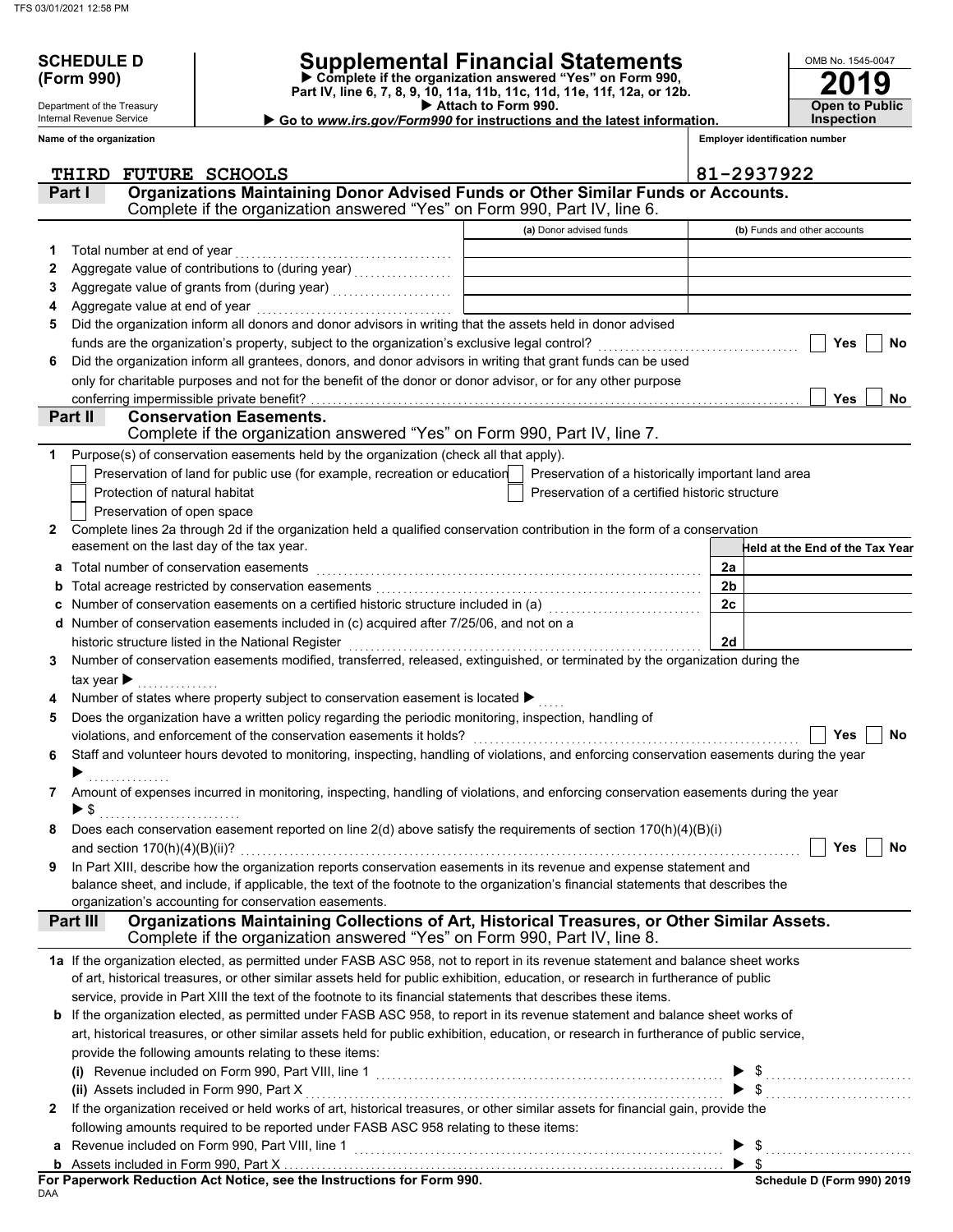|    | Schedule D (Form 990) 2019 THIRD FUTURE SCHOOLS                                                                                                                                                                                     |                         |                          |                         | 81-2937922      |                      | Page 2                  |
|----|-------------------------------------------------------------------------------------------------------------------------------------------------------------------------------------------------------------------------------------|-------------------------|--------------------------|-------------------------|-----------------|----------------------|-------------------------|
|    | Organizations Maintaining Collections of Art, Historical Treasures, or Other Similar Assets (continued)<br>Part III                                                                                                                 |                         |                          |                         |                 |                      |                         |
| 3  | Using the organization's acquisition, accession, and other records, check any of the following that make significant use of its<br>collection items (check all that apply):                                                         |                         |                          |                         |                 |                      |                         |
| a  | Public exhibition                                                                                                                                                                                                                   | d                       | Loan or exchange program |                         |                 |                      |                         |
| b  | Scholarly research                                                                                                                                                                                                                  | е                       |                          |                         |                 |                      |                         |
| c  | Preservation for future generations                                                                                                                                                                                                 |                         |                          |                         |                 |                      |                         |
| 4  | Provide a description of the organization's collections and explain how they further the organization's exempt purpose in Part<br>XIII.                                                                                             |                         |                          |                         |                 |                      |                         |
| 5  | During the year, did the organization solicit or receive donations of art, historical treasures, or other similar                                                                                                                   |                         |                          |                         |                 |                      |                         |
|    | assets to be sold to raise funds rather than to be maintained as part of the organization's collection?                                                                                                                             |                         |                          |                         |                 |                      | Yes<br><b>No</b>        |
|    | <b>Escrow and Custodial Arrangements.</b><br><b>Part IV</b>                                                                                                                                                                         |                         |                          |                         |                 |                      |                         |
|    | Complete if the organization answered "Yes" on Form 990, Part IV, line 9, or reported an amount on Form<br>990, Part X, line 21.                                                                                                    |                         |                          |                         |                 |                      |                         |
|    | 1a Is the organization an agent, trustee, custodian or other intermediary for contributions or other assets not                                                                                                                     |                         |                          |                         |                 |                      |                         |
|    | included on Form 990, Part X?                                                                                                                                                                                                       |                         |                          |                         |                 |                      | <b>Yes</b><br><b>No</b> |
|    | b If "Yes," explain the arrangement in Part XIII and complete the following table:                                                                                                                                                  |                         |                          |                         |                 |                      |                         |
|    |                                                                                                                                                                                                                                     |                         |                          |                         |                 |                      | Amount                  |
|    | c Beginning balance                                                                                                                                                                                                                 |                         |                          |                         |                 | 1c                   |                         |
|    | d Additions during the year with the contract of the set of the set of the set of the set of the set of the set of the set of the set of the set of the set of the set of the set of the set of the set of the set of the set       |                         |                          |                         |                 | 1d                   |                         |
|    |                                                                                                                                                                                                                                     |                         |                          |                         |                 | 1e                   |                         |
| f. | Ending balance with a construction of the construction of the construction of the construction of the construction of the construction of the construction of the construction of the construction of the construction of the       |                         |                          |                         |                 | 1f                   |                         |
|    | 2a Did the organization include an amount on Form 990, Part X, line 21, for escrow or custodial account liability?                                                                                                                  |                         |                          |                         |                 |                      | Yes<br>No               |
|    |                                                                                                                                                                                                                                     |                         |                          |                         |                 |                      |                         |
|    | <b>Endowment Funds.</b><br><b>Part V</b>                                                                                                                                                                                            |                         |                          |                         |                 |                      |                         |
|    | Complete if the organization answered "Yes" on Form 990, Part IV, line 10.                                                                                                                                                          |                         |                          |                         |                 |                      |                         |
|    |                                                                                                                                                                                                                                     | (a) Current year        | (b) Prior year           | (c) Two years back      |                 | (d) Three years back | (e) Four years back     |
|    | 1a Beginning of year balance <i>minimizing</i>                                                                                                                                                                                      |                         |                          |                         |                 |                      |                         |
|    | <b>b</b> Contributions <b>contributions</b>                                                                                                                                                                                         |                         |                          |                         |                 |                      |                         |
|    | c Net investment earnings, gains, and                                                                                                                                                                                               |                         |                          |                         |                 |                      |                         |
|    |                                                                                                                                                                                                                                     |                         |                          |                         |                 |                      |                         |
|    | d Grants or scholarships                                                                                                                                                                                                            |                         |                          |                         |                 |                      |                         |
|    | e Other expenditures for facilities and                                                                                                                                                                                             |                         |                          |                         |                 |                      |                         |
|    |                                                                                                                                                                                                                                     |                         |                          |                         |                 |                      |                         |
|    | f Administrative expenses                                                                                                                                                                                                           |                         |                          |                         |                 |                      |                         |
| g  | End of year balance                                                                                                                                                                                                                 |                         |                          |                         |                 |                      |                         |
|    | Provide the estimated percentage of the current year end balance (line 1g, column (a)) held as:                                                                                                                                     |                         |                          |                         |                 |                      |                         |
|    | a Board designated or quasi-endowment >                                                                                                                                                                                             |                         |                          |                         |                 |                      |                         |
|    | <b>b</b> Permanent endowment <b>&gt;</b> %                                                                                                                                                                                          |                         |                          |                         |                 |                      |                         |
|    | c Term endowment $\blacktriangleright$<br>$\sim$ $\sim$ $\sim$ $\sim$                                                                                                                                                               |                         |                          |                         |                 |                      |                         |
|    | The percentages on lines 2a, 2b, and 2c should equal 100%.                                                                                                                                                                          |                         |                          |                         |                 |                      |                         |
|    | 3a Are there endowment funds not in the possession of the organization that are held and administered for the                                                                                                                       |                         |                          |                         |                 |                      |                         |
|    | organization by:                                                                                                                                                                                                                    |                         |                          |                         |                 |                      | Yes  <br>No             |
|    | (i) Unrelated organizations <i>communication</i> and contract the contract of the contract of the contract of the contract of the contract of the contract of the contract of the contract of the contract of the contract of the c |                         |                          |                         |                 |                      | 3a(i)                   |
|    |                                                                                                                                                                                                                                     |                         |                          |                         |                 |                      | 3a(ii)                  |
|    | b If "Yes" on line 3a(ii), are the related organizations listed as required on Schedule R? [[[[[[[[[[[[[[[[[[[                                                                                                                      |                         |                          |                         |                 |                      | 3b                      |
| 4  | Describe in Part XIII the intended uses of the organization's endowment funds.                                                                                                                                                      |                         |                          |                         |                 |                      |                         |
|    | Land, Buildings, and Equipment.<br><b>Part VI</b>                                                                                                                                                                                   |                         |                          |                         |                 |                      |                         |
|    | Complete if the organization answered "Yes" on Form 990, Part IV, line 11a. See Form 990, Part X, line 10.                                                                                                                          |                         |                          |                         |                 |                      |                         |
|    | Description of property                                                                                                                                                                                                             | (a) Cost or other basis |                          | (b) Cost or other basis | (c) Accumulated |                      | (d) Book value          |
|    |                                                                                                                                                                                                                                     | (investment)            |                          | (other)                 | depreciation    |                      |                         |
|    |                                                                                                                                                                                                                                     |                         |                          |                         |                 |                      |                         |
|    |                                                                                                                                                                                                                                     |                         |                          |                         |                 |                      |                         |
|    | c Leasehold improvements                                                                                                                                                                                                            |                         |                          | 3,699,906               |                 | 566,797              | 3, 133, 109             |
|    |                                                                                                                                                                                                                                     |                         |                          |                         |                 |                      |                         |
|    |                                                                                                                                                                                                                                     |                         |                          | 1,820,000               |                 | 100,000              | 1,720,000               |
|    | Total. Add lines 1a through 1e. (Column (d) must equal Form 990, Part X, column (B), line 10c.)                                                                                                                                     |                         |                          |                         |                 | ▶                    | 4,853,109               |

**Schedule D (Form 990) 2019**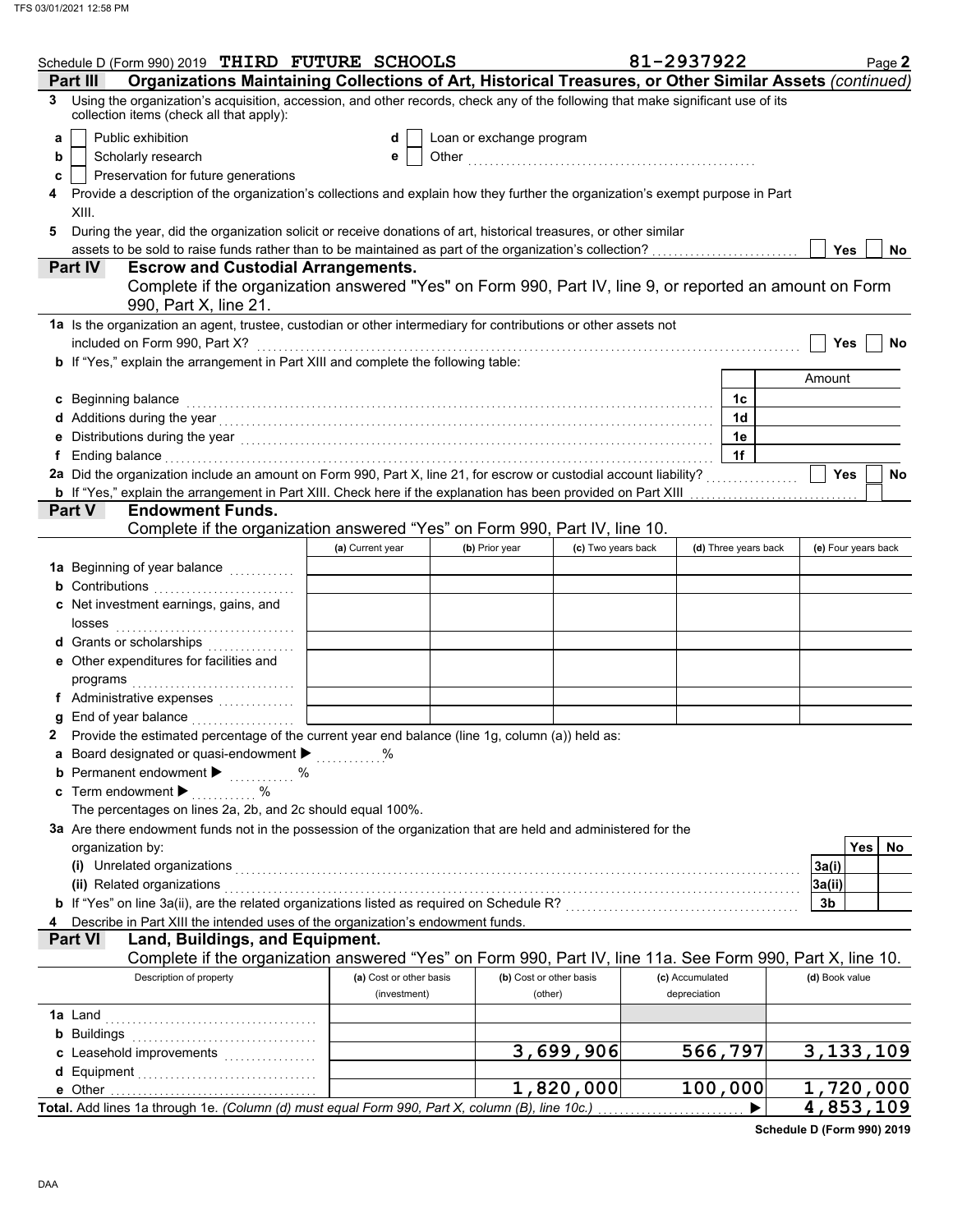|                           | Schedule D (Form 990) 2019 THIRD FUTURE SCHOOLS                                                                                                             |                | 81-2937922                       | Page 3         |
|---------------------------|-------------------------------------------------------------------------------------------------------------------------------------------------------------|----------------|----------------------------------|----------------|
| <b>Part VII</b>           | <b>Investments - Other Securities.</b>                                                                                                                      |                |                                  |                |
|                           | Complete if the organization answered "Yes" on Form 990, Part IV, line 11b. See Form 990, Part X, line 12.                                                  |                |                                  |                |
|                           | (a) Description of security or category                                                                                                                     | (b) Book value | (c) Method of valuation:         |                |
|                           | (including name of security)                                                                                                                                |                | Cost or end-of-year market value |                |
| (1) Financial derivatives |                                                                                                                                                             |                |                                  |                |
|                           |                                                                                                                                                             |                |                                  |                |
|                           | (2) Closely held equity interests                                                                                                                           |                |                                  |                |
| $(3)$ Other               |                                                                                                                                                             |                |                                  |                |
|                           |                                                                                                                                                             |                |                                  |                |
|                           | $\mathbf{B}$ . The contract of the contract of the contract of the contract of the contract of the contract of the contract of the contract of $\mathbf{B}$ |                |                                  |                |
| (C)                       |                                                                                                                                                             |                |                                  |                |
| (Q)                       |                                                                                                                                                             |                |                                  |                |
| (E)                       |                                                                                                                                                             |                |                                  |                |
| $(F)$ .                   |                                                                                                                                                             |                |                                  |                |
|                           |                                                                                                                                                             |                |                                  |                |
| (G)                       |                                                                                                                                                             |                |                                  |                |
| (H)                       |                                                                                                                                                             |                |                                  |                |
|                           | Total. (Column (b) must equal Form 990, Part X, col. (B) line 12.)                                                                                          |                |                                  |                |
| <b>Part VIII</b>          | <b>Investments - Program Related.</b>                                                                                                                       |                |                                  |                |
|                           | Complete if the organization answered "Yes" on Form 990, Part IV, line 11c. See Form 990, Part X, line 13.                                                  |                |                                  |                |
|                           | (a) Description of investment                                                                                                                               | (b) Book value | (c) Method of valuation:         |                |
|                           |                                                                                                                                                             |                | Cost or end-of-year market value |                |
| (1)                       |                                                                                                                                                             |                |                                  |                |
|                           |                                                                                                                                                             |                |                                  |                |
| (2)                       |                                                                                                                                                             |                |                                  |                |
| (3)                       |                                                                                                                                                             |                |                                  |                |
| (4)                       |                                                                                                                                                             |                |                                  |                |
| (5)                       |                                                                                                                                                             |                |                                  |                |
| (6)                       |                                                                                                                                                             |                |                                  |                |
| (7)                       |                                                                                                                                                             |                |                                  |                |
| (8)                       |                                                                                                                                                             |                |                                  |                |
| (9)                       |                                                                                                                                                             |                |                                  |                |
|                           | Total. (Column (b) must equal Form 990, Part X, col. (B) line 13.)<br>▶                                                                                     |                |                                  |                |
| Part IX                   | <b>Other Assets.</b>                                                                                                                                        |                |                                  |                |
|                           |                                                                                                                                                             |                |                                  |                |
|                           | Complete if the organization answered "Yes" on Form 990, Part IV, line 11d. See Form 990, Part X, line 15.                                                  |                |                                  |                |
|                           | (a) Description                                                                                                                                             |                |                                  | (b) Book value |
| (1)                       | Deferred Outflows                                                                                                                                           |                |                                  | 11, 161, 486   |
| (2)                       | Deposits                                                                                                                                                    |                |                                  | 216,386        |
| (3)                       |                                                                                                                                                             |                |                                  |                |
| (4)                       |                                                                                                                                                             |                |                                  |                |
| (5)                       |                                                                                                                                                             |                |                                  |                |
| (6)                       |                                                                                                                                                             |                |                                  |                |
|                           |                                                                                                                                                             |                |                                  |                |
| (7)                       |                                                                                                                                                             |                |                                  |                |
| (8)                       |                                                                                                                                                             |                |                                  |                |
| (9)                       |                                                                                                                                                             |                |                                  |                |
|                           | Total. (Column (b) must equal Form 990, Part X, col. (B) line 15.)                                                                                          |                |                                  | 11, 377, 872   |
| Part X                    | <b>Other Liabilities.</b>                                                                                                                                   |                |                                  |                |
|                           | Complete if the organization answered "Yes" on Form 990, Part IV, line 11e or 11f. See Form 990, Part X,                                                    |                |                                  |                |
|                           | line $25.$                                                                                                                                                  |                |                                  |                |
| 1.                        | (a) Description of liability                                                                                                                                |                |                                  | (b) Book value |
| (1)                       | Federal income taxes                                                                                                                                        |                |                                  |                |
|                           | Pension Liability                                                                                                                                           |                |                                  | 15,019,929     |
| (2)                       |                                                                                                                                                             |                |                                  |                |
| (3)                       | Deferred Inflows                                                                                                                                            |                |                                  | 8,922,654      |
| (4)                       | <b>Accrued Salaries</b>                                                                                                                                     |                |                                  | 1,013,082      |
| (5)                       | OPEB Liability                                                                                                                                              |                |                                  | 737,276        |
| (6)                       | Accrued Interest                                                                                                                                            |                |                                  | 19,105         |
| (7)                       |                                                                                                                                                             |                |                                  |                |
| (8)                       |                                                                                                                                                             |                |                                  |                |
|                           |                                                                                                                                                             |                |                                  |                |
| (9)                       |                                                                                                                                                             |                |                                  |                |
|                           | Total. (Column (b) must equal Form 990, Part X, col. (B) line 25.)                                                                                          |                | ▶                                | 25, 712, 046   |

Liability for uncertain tax positions. In Part XIII, provide the text of the footnote to the organization's financial statements that reports the **2.** organization's liability for uncertain tax positions under FASB ASC 740. Check here if the text of the footnote has been provided in Part XIII

 $\overline{\phantom{a}}$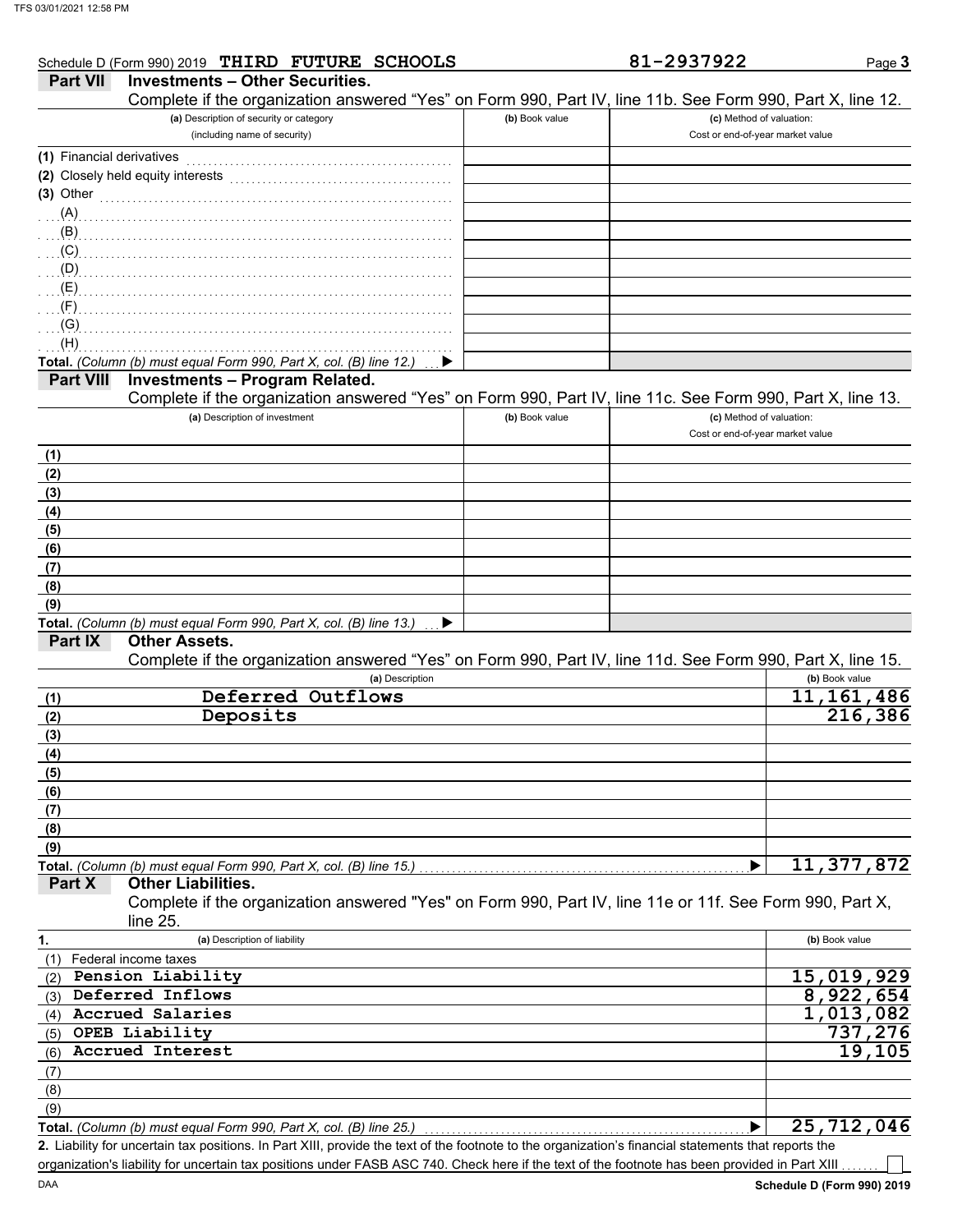| Schedule D (Form 990) 2019 THIRD FUTURE SCHOOLS                                                                                                                                                                                     |                | 81-2937922 | Page 4 |
|-------------------------------------------------------------------------------------------------------------------------------------------------------------------------------------------------------------------------------------|----------------|------------|--------|
| Reconciliation of Revenue per Audited Financial Statements With Revenue per Return.<br><b>Part XI</b>                                                                                                                               |                |            |        |
| Complete if the organization answered "Yes" on Form 990, Part IV, line 12a.                                                                                                                                                         |                |            |        |
| 1 Total revenue, gains, and other support per audited financial statements                                                                                                                                                          |                | 1          |        |
| Amounts included on line 1 but not on Form 990, Part VIII, line 12:<br>2                                                                                                                                                            |                |            |        |
| a                                                                                                                                                                                                                                   | 2a             |            |        |
|                                                                                                                                                                                                                                     | 2 <sub>b</sub> |            |        |
| c Recoveries of prior year grants [11] Recovering the Recoveries of prior year grants [11] Recoveries of prior                                                                                                                      | 2 <sub>c</sub> |            |        |
|                                                                                                                                                                                                                                     | 2d             |            |        |
|                                                                                                                                                                                                                                     |                | 2e         |        |
| 3                                                                                                                                                                                                                                   |                | 3          |        |
| Amounts included on Form 990, Part VIII, line 12, but not on line 1:<br>4                                                                                                                                                           |                |            |        |
| a Investment expenses not included on Form 990, Part VIII, line 7b [[[[[[[[[[[[[[[[[[[[[[[[[[[[[[[[[                                                                                                                                | 4а             |            |        |
| <b>b</b> Other (Describe in Part XIII.) <b>CONSIDENT DESCRIPTION DESCRIPTION DESCRIPTION DESCRIPTION DESCRIPTION DESCRIPTION DESCRIPTION DESCRIPTION DESCRIPTION DESCRIPTION DESCRIPTION DESCRIPTION DESCRI</b>                     | 4b             |            |        |
| c Add lines 4a and 4b                                                                                                                                                                                                               |                | 4с         |        |
|                                                                                                                                                                                                                                     |                | 5          |        |
| Part XII Reconciliation of Expenses per Audited Financial Statements With Expenses per Return.                                                                                                                                      |                |            |        |
| Complete if the organization answered "Yes" on Form 990, Part IV, line 12a.                                                                                                                                                         |                |            |        |
| 1 Total expenses and losses per audited financial statements                                                                                                                                                                        |                | 1          |        |
| Amounts included on line 1 but not on Form 990, Part IX, line 25:<br>2                                                                                                                                                              |                |            |        |
| Donated services and use of facilities [[11] with the service of the service of the service of the service of the service of the service of the service of the service of the service of the service of the service of the ser<br>a | 2a             |            |        |
|                                                                                                                                                                                                                                     | 2 <sub>b</sub> |            |        |
|                                                                                                                                                                                                                                     | 2c             |            |        |
|                                                                                                                                                                                                                                     | 2d             |            |        |
|                                                                                                                                                                                                                                     |                | 2e         |        |
| 3                                                                                                                                                                                                                                   |                | 3          |        |
| Amounts included on Form 990, Part IX, line 25, but not on line 1:<br>4                                                                                                                                                             |                |            |        |
| a Investment expenses not included on Form 990, Part VIII, line 7b [[[[[[[[[[[[[[[[[[[[[[[[[[[[[[[[[                                                                                                                                | 4а             |            |        |
| <b>b</b> Other (Describe in Part XIII.) <b>CONSERVING (2018)</b>                                                                                                                                                                    | 4 <sub>b</sub> |            |        |
| c Add lines 4a and 4b                                                                                                                                                                                                               |                | 4c         |        |
|                                                                                                                                                                                                                                     |                | 5          |        |
| Part XIII Supplemental Information.                                                                                                                                                                                                 |                |            |        |
| Provide the descriptions required for Part II, lines 3, 5, and 9; Part III, lines 1a and 4; Part IV, lines 1b and 2b; Part V, line 4; Part X, line                                                                                  |                |            |        |
| 2; Part XI, lines 2d and 4b; and Part XII, lines 2d and 4b. Also complete this part to provide any additional information.                                                                                                          |                |            |        |
|                                                                                                                                                                                                                                     |                |            |        |
|                                                                                                                                                                                                                                     |                |            |        |
|                                                                                                                                                                                                                                     |                |            |        |
|                                                                                                                                                                                                                                     |                |            |        |
|                                                                                                                                                                                                                                     |                |            |        |
|                                                                                                                                                                                                                                     |                |            |        |
|                                                                                                                                                                                                                                     |                |            |        |
|                                                                                                                                                                                                                                     |                |            |        |
|                                                                                                                                                                                                                                     |                |            |        |
|                                                                                                                                                                                                                                     |                |            |        |
|                                                                                                                                                                                                                                     |                |            |        |
|                                                                                                                                                                                                                                     |                |            |        |
|                                                                                                                                                                                                                                     |                |            |        |
|                                                                                                                                                                                                                                     |                |            |        |
|                                                                                                                                                                                                                                     |                |            |        |
|                                                                                                                                                                                                                                     |                |            |        |
|                                                                                                                                                                                                                                     |                |            |        |
|                                                                                                                                                                                                                                     |                |            |        |
|                                                                                                                                                                                                                                     |                |            |        |
|                                                                                                                                                                                                                                     |                |            |        |
|                                                                                                                                                                                                                                     |                |            |        |
|                                                                                                                                                                                                                                     |                |            |        |
|                                                                                                                                                                                                                                     |                |            |        |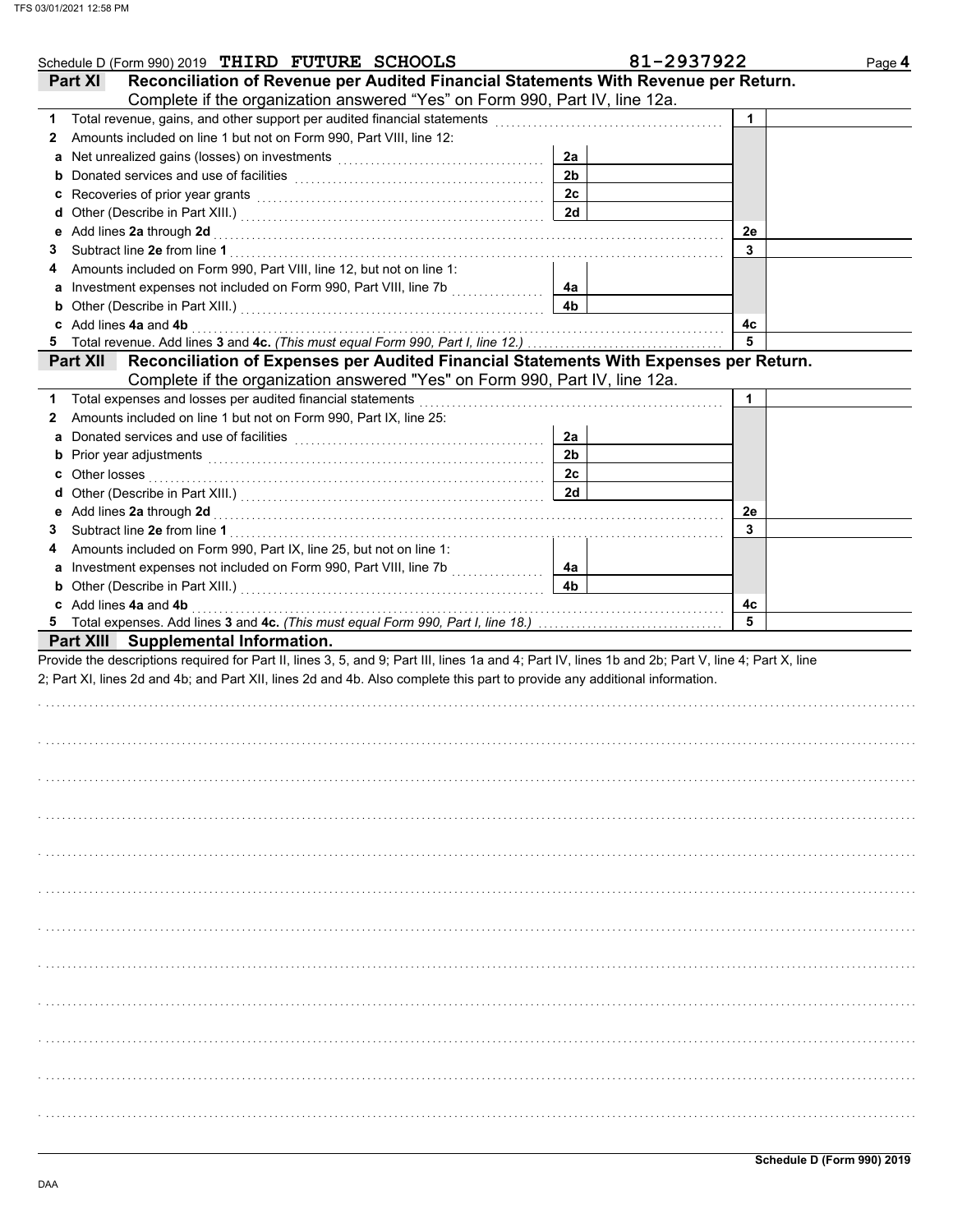| Schedule D (Form 990) 2019 THIRD FUTURE SCHOOLS<br>Part XIII Supplemental Information (continued) | 81-2937922 | Page 5 |
|---------------------------------------------------------------------------------------------------|------------|--------|
|                                                                                                   |            |        |
|                                                                                                   |            |        |
|                                                                                                   |            |        |
|                                                                                                   |            |        |
|                                                                                                   |            |        |
|                                                                                                   |            |        |
|                                                                                                   |            |        |
|                                                                                                   |            |        |
|                                                                                                   |            |        |
|                                                                                                   |            |        |
|                                                                                                   |            |        |
|                                                                                                   |            |        |
|                                                                                                   |            |        |
|                                                                                                   |            |        |
|                                                                                                   |            |        |
|                                                                                                   |            |        |
|                                                                                                   |            |        |
|                                                                                                   |            |        |
|                                                                                                   |            |        |
|                                                                                                   |            |        |
|                                                                                                   |            |        |
|                                                                                                   |            |        |
|                                                                                                   |            |        |
|                                                                                                   |            |        |
|                                                                                                   |            |        |
|                                                                                                   |            |        |
|                                                                                                   |            |        |
|                                                                                                   |            |        |
|                                                                                                   |            |        |
|                                                                                                   |            |        |
|                                                                                                   |            |        |
|                                                                                                   |            |        |
|                                                                                                   |            |        |
|                                                                                                   |            |        |
|                                                                                                   |            |        |
|                                                                                                   |            |        |
|                                                                                                   |            |        |
|                                                                                                   |            |        |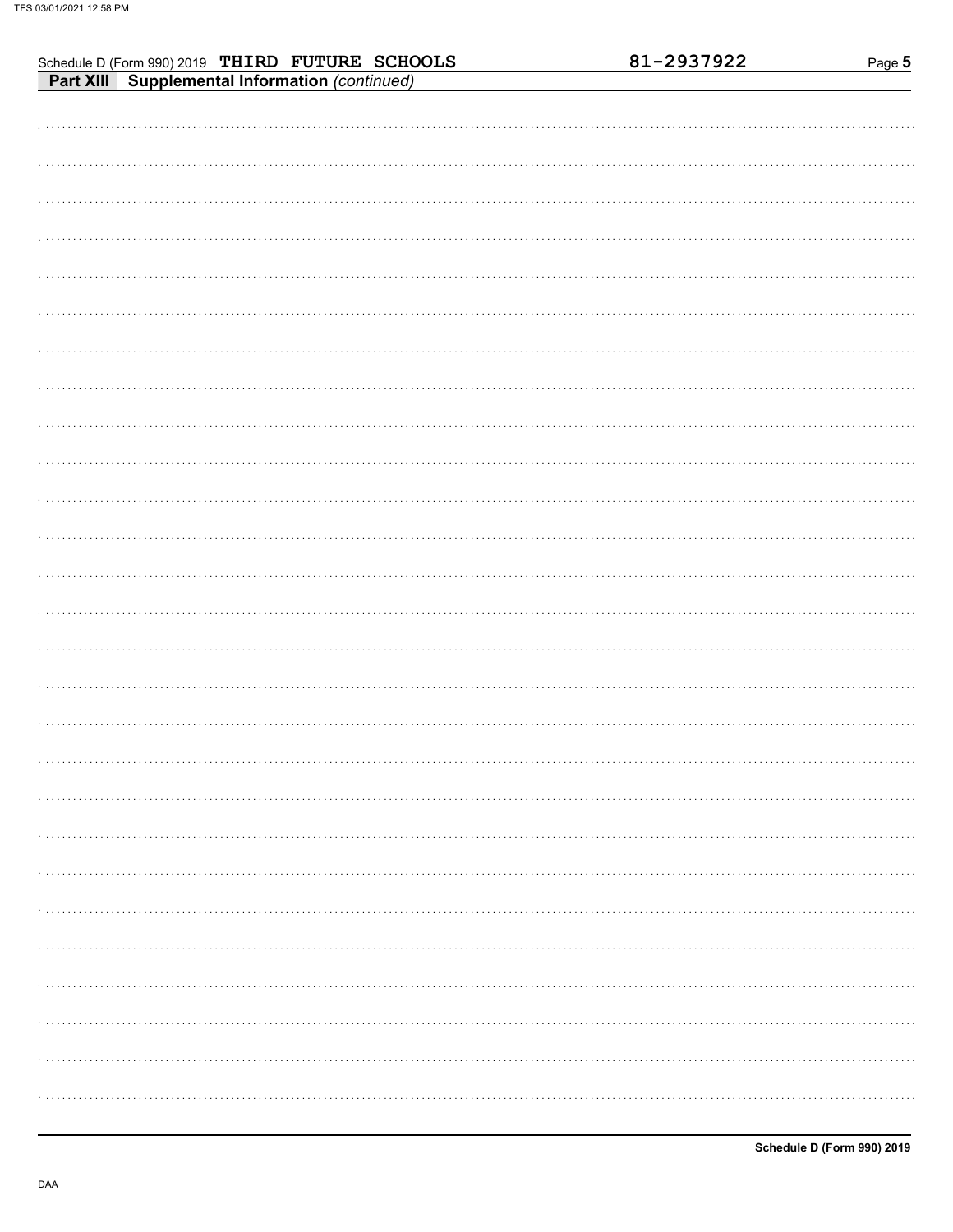| Supplemental Information to Form 990 or 990-EZ |  |  |
|------------------------------------------------|--|--|
|                                                |  |  |

Complete to provide information for responses to specific questions on Form 990 or 990-EZ or to provide any additional information.

> Attach to Form 990 or 990-EZ. Go to www.irs.gov/Form990 for the latest information.

2019 **Open to Public Inspection** 

Department of the Treasury<br>Internal Revenue Service Name of the organization

**SCHEDULE O** (Form 990 or 990-EZ)

THIRD FUTURE SCHOOLS

81-2937922

**Employer identification number** 

Form 990 - Organization's Mission

A team of dedicated teachers and leaders, working in a high performance and caring culture, maintains an intense focus on academic achievement and performance outcomes. Students find success and are engaged through personal learning, which allows students to work at thier own pace and learn in a way more suited to thier strengths. Third Future Schools holds high expectations for students and staff and believes that everyone can create thier own future.

Form 990, Part VI, Line 7a - Election of Members and Their Rights The parents of enrolled students can elect up to two parents as members of the board.

Form 990, Part VI, Line 11b - Organization's Process to Review Form 990 Members were given a copy of the 990 for them to review.

Form 990, Part VI, Line 19 - Governing Documents Disclosure Explanation Documents available upon request. They are also available on the website under financial transparency.

Form 990, Part XI, Line 9 - Other Changes in Net Assets Explanation PY 990 Adjustment S.  $\mathbf{0}$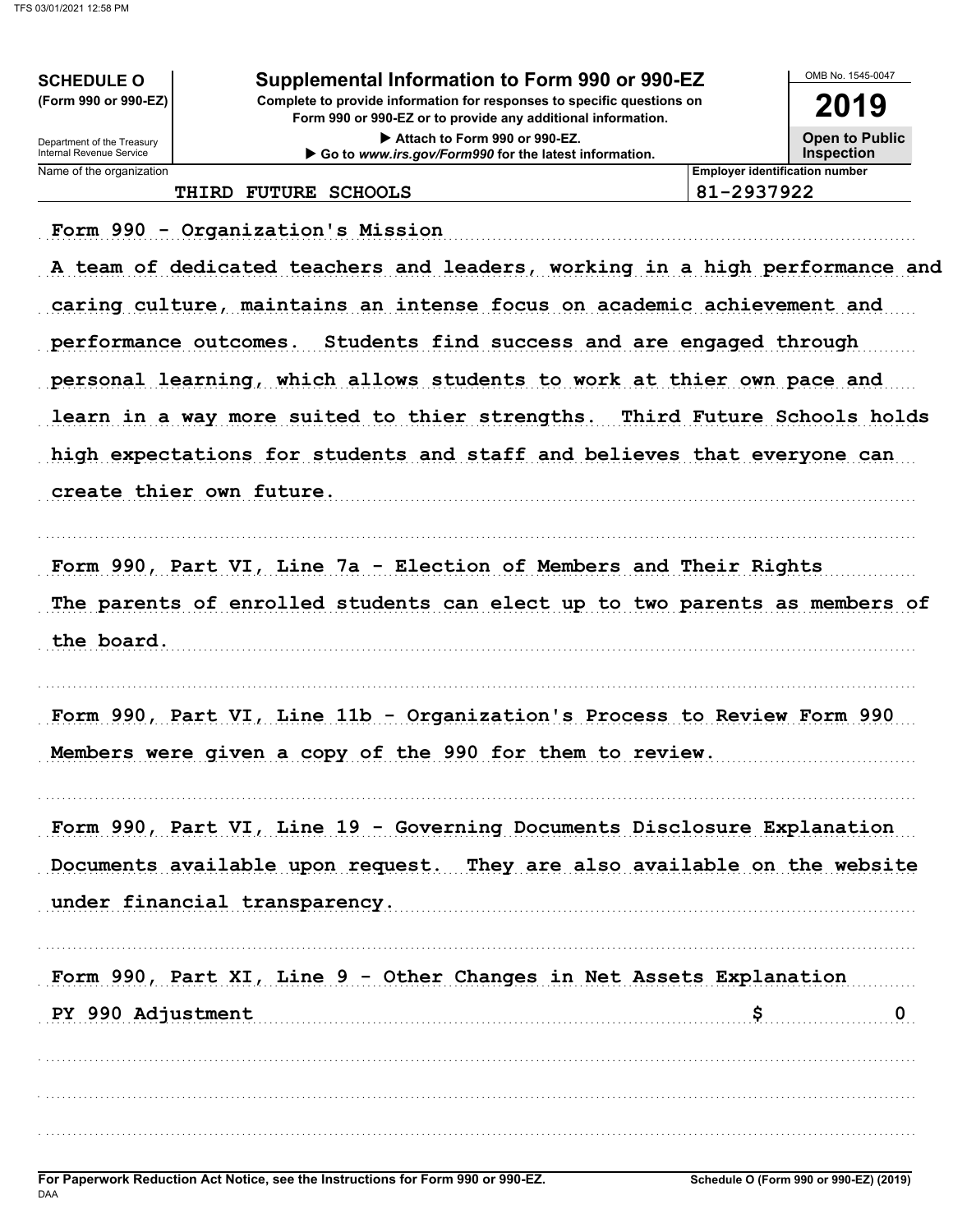| <b>SCHEDULE R</b><br>(Form 990) | <b>Related Organizations and Unrelated Partnerships</b>                                                         |  |  |  |  |  |
|---------------------------------|-----------------------------------------------------------------------------------------------------------------|--|--|--|--|--|
|                                 | $\triangleright$ Complete if the organization answered "Yes" on Form 990, Part IV, line 33, 34, 35b, 36, or 37. |  |  |  |  |  |
|                                 | $\blacktriangleright$ Attach to Form 990.                                                                       |  |  |  |  |  |

▶ Go to www.irs.gov/Form990 for instructions and the latest information.

Department of the Treasury Internal Revenue ServiceName of the organization

**THIRD FUTURE SCHOOLS**

**Employer identification number Open to Public Inspection**

OMB No. 1545-0047

**2019**

**81-2937922**

**Part IIdentification of Disregarded Entities.** Complete if the organization answered "Yes" on Form 990, Part IV, line 33.

| (a)<br>Name, address, and EIN (if applicable) of disregarded entity                                                                                                                                                           | (b)<br>Primary activity | (c)<br>Legal domicile (state<br>or foreign country) | (d)<br>Total income | (e)<br>End-of-year assets | (f)<br>Direct controlling<br>entity |
|-------------------------------------------------------------------------------------------------------------------------------------------------------------------------------------------------------------------------------|-------------------------|-----------------------------------------------------|---------------------|---------------------------|-------------------------------------|
| (1)                                                                                                                                                                                                                           |                         |                                                     |                     |                           |                                     |
|                                                                                                                                                                                                                               |                         |                                                     |                     |                           |                                     |
| (2)                                                                                                                                                                                                                           |                         |                                                     |                     |                           |                                     |
|                                                                                                                                                                                                                               |                         |                                                     |                     |                           |                                     |
| (3)                                                                                                                                                                                                                           |                         |                                                     |                     |                           |                                     |
|                                                                                                                                                                                                                               |                         |                                                     |                     |                           |                                     |
| (4)                                                                                                                                                                                                                           |                         |                                                     |                     |                           |                                     |
|                                                                                                                                                                                                                               |                         |                                                     |                     |                           |                                     |
| (5)                                                                                                                                                                                                                           |                         |                                                     |                     |                           |                                     |
|                                                                                                                                                                                                                               |                         |                                                     |                     |                           |                                     |
| Identification of Related Tax-Exempt Organizations. Complete if the organization answered "Yes" on Form 990, Part IV, line 34, because it had<br>one or more related tax-exempt organizations during the tax year.<br>Part II |                         |                                                     |                     |                           |                                     |

| (a)<br>Name, address, and EIN of related organization | (b)<br>Primary activity | (c)<br>Legal domicile (state<br>or foreign country) | (d)<br><b>Exempt Code section</b> | (e)<br>Public charity status<br>(if section $501(c)(3)$ ) | (f)<br>Direct controlling<br>entity | $(g)$<br>Section 512(b)(13)<br>controlled entity? |     |
|-------------------------------------------------------|-------------------------|-----------------------------------------------------|-----------------------------------|-----------------------------------------------------------|-------------------------------------|---------------------------------------------------|-----|
|                                                       |                         |                                                     |                                   |                                                           |                                     | <b>Yes</b>                                        | No. |
| (1) AAL Building Corp<br>431 N. Sable Blvd            | 82-1661585              |                                                     |                                   |                                                           |                                     |                                                   |     |
| CO 80011<br>Aurora                                    | Rental                  | <b>CO</b>                                           | 501c3                             | $\overline{2}$                                            | N/A                                 |                                                   | X   |
| (2) Blackhawk Building Corp                           |                         |                                                     |                                   |                                                           |                                     |                                                   |     |
| 350 Blackhawk Street                                  | 85-1450928              |                                                     |                                   |                                                           |                                     |                                                   |     |
| 0011<br>CO.<br>Aurora                                 | Rental                  | CO.                                                 | 501c3                             | $\mathbf{2}^{\prime}$                                     | N/A                                 |                                                   | x   |
| (3) Coperni 3 Building Corp                           |                         |                                                     |                                   |                                                           |                                     |                                                   |     |
| 755 Citadel Drive W                                   | 83-3914924              |                                                     |                                   |                                                           |                                     |                                                   |     |
| CO 80909<br>Colorado Springs                          | Rental                  | <b>CO</b>                                           | 501c3                             | $\overline{2}$                                            | N/A                                 |                                                   | X   |
| (4)                                                   |                         |                                                     |                                   |                                                           |                                     |                                                   |     |
|                                                       |                         |                                                     |                                   |                                                           |                                     |                                                   |     |
|                                                       |                         |                                                     |                                   |                                                           |                                     |                                                   |     |
| (5)                                                   |                         |                                                     |                                   |                                                           |                                     |                                                   |     |
|                                                       |                         |                                                     |                                   |                                                           |                                     |                                                   |     |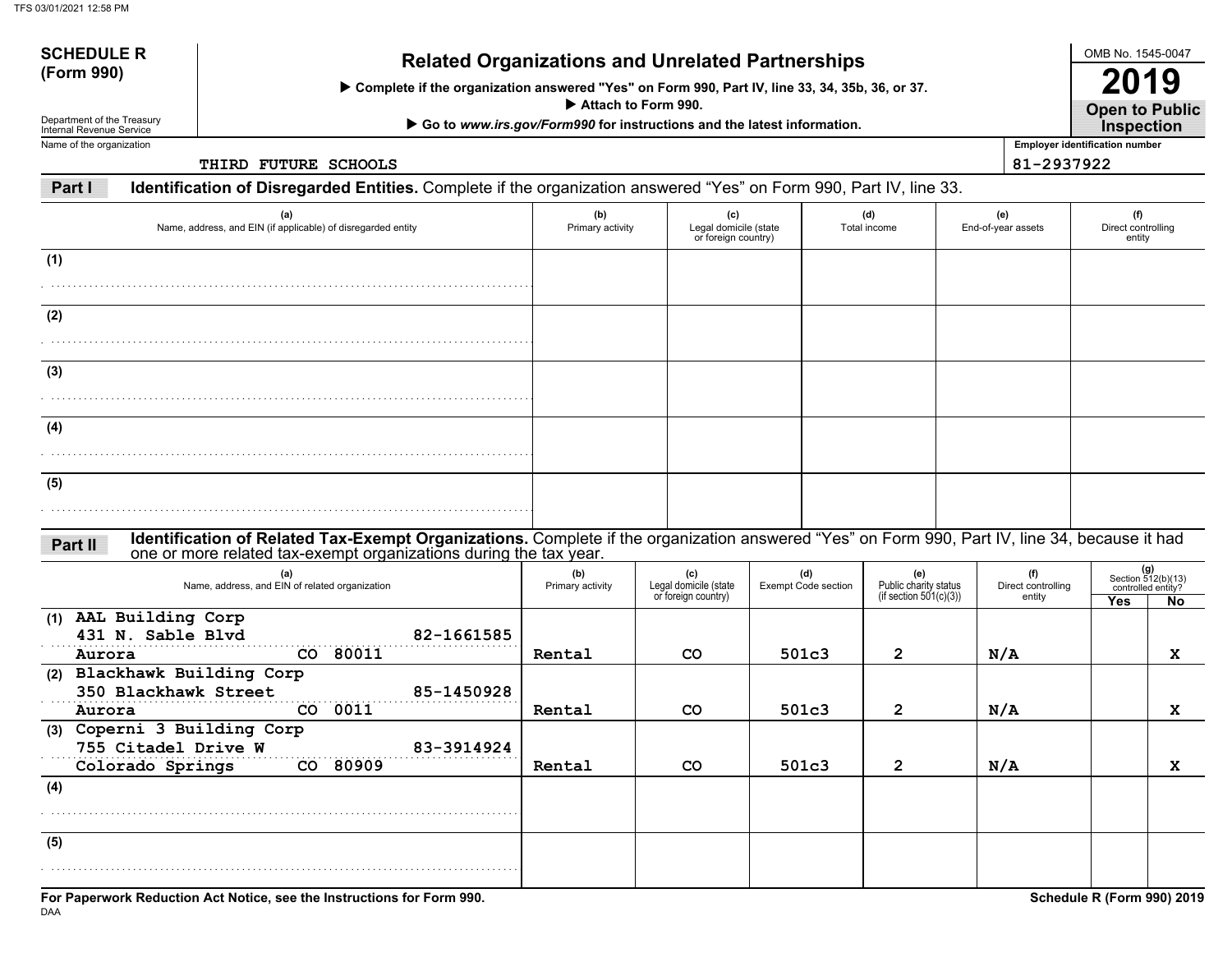| Schedule R (Form 990) 2019 THIRD FUTURE SCHOOLS<br>Identification of Related Organizations Taxable as a Partnership. Complete if the organization answered "Yes" on Form 990, Part IV, line 34, because it had one or more related organizations treated as a partnership during<br>Part III |                         |                                                             |                                                        | 81-2937922                                                                                              |                                                        |                                        |                                                   |                                                                         |                                |                                                     |     | Page 2                                                |
|----------------------------------------------------------------------------------------------------------------------------------------------------------------------------------------------------------------------------------------------------------------------------------------------|-------------------------|-------------------------------------------------------------|--------------------------------------------------------|---------------------------------------------------------------------------------------------------------|--------------------------------------------------------|----------------------------------------|---------------------------------------------------|-------------------------------------------------------------------------|--------------------------------|-----------------------------------------------------|-----|-------------------------------------------------------|
| (a)<br>Name, address, and EIN of<br>related organization                                                                                                                                                                                                                                     | (b)<br>Primary activity | (c)<br>Legal<br>domicile<br>(state or<br>foreign<br>country | (d)<br>Direct controlling<br>entity                    | (e)<br>Predominant<br>income (related,<br>unrelated.<br>excluded from<br>tax under<br>sections 512-514) | (f)<br>Share of total<br>income                        | (g)<br>Share of end-of-<br>year assets | (h)<br>Dispro-<br>portionate<br>alloc.?<br>Yes No | (i)<br>Code V-UBI<br>amount in box 20<br>of Schedule K-1<br>(Form 1065) |                                | (j)<br>General or<br>managing<br>partner?<br>Yes No |     | (k)<br>Percentage<br>ownership                        |
| (1)                                                                                                                                                                                                                                                                                          |                         |                                                             |                                                        |                                                                                                         |                                                        |                                        |                                                   |                                                                         |                                |                                                     |     |                                                       |
| (2)                                                                                                                                                                                                                                                                                          |                         |                                                             |                                                        |                                                                                                         |                                                        |                                        |                                                   |                                                                         |                                |                                                     |     |                                                       |
| (3)                                                                                                                                                                                                                                                                                          |                         |                                                             |                                                        |                                                                                                         |                                                        |                                        |                                                   |                                                                         |                                |                                                     |     |                                                       |
|                                                                                                                                                                                                                                                                                              |                         |                                                             |                                                        |                                                                                                         |                                                        |                                        |                                                   |                                                                         |                                |                                                     |     |                                                       |
| (4)                                                                                                                                                                                                                                                                                          |                         |                                                             |                                                        |                                                                                                         |                                                        |                                        |                                                   |                                                                         |                                |                                                     |     |                                                       |
| Identification of Related Organizations Taxable as a Corporation or Trust. Complete if the organization answered "Yes" on Form 990, Part IV, line 34, because it had one or more related organizations treated as a corporatio<br>Part IV                                                    |                         |                                                             |                                                        |                                                                                                         |                                                        |                                        |                                                   |                                                                         |                                |                                                     |     |                                                       |
| (a)<br>Name, address, and EIN of related organization                                                                                                                                                                                                                                        | (b)<br>Primary activity |                                                             | (c)<br>Legal domicile<br>(state or<br>foreign country) | (d)<br>Direct controlling<br>entity                                                                     | (e)<br>Type of entity<br>(C corp, S corp,<br>or trust) | (f)<br>Share of total<br>income        | (g)<br>Share of<br>end-of-year assets             |                                                                         | (h)<br>Percentage<br>ownership |                                                     |     | (i)<br>Section<br>512(b)(13)<br>controlled<br>entity? |
| (1)                                                                                                                                                                                                                                                                                          |                         |                                                             |                                                        |                                                                                                         |                                                        |                                        |                                                   |                                                                         |                                |                                                     | Yes | No                                                    |
|                                                                                                                                                                                                                                                                                              |                         |                                                             |                                                        |                                                                                                         |                                                        |                                        |                                                   |                                                                         |                                |                                                     |     |                                                       |
| (2)                                                                                                                                                                                                                                                                                          |                         |                                                             |                                                        |                                                                                                         |                                                        |                                        |                                                   |                                                                         |                                |                                                     |     |                                                       |
| (3)                                                                                                                                                                                                                                                                                          |                         |                                                             |                                                        |                                                                                                         |                                                        |                                        |                                                   |                                                                         |                                |                                                     |     |                                                       |
| (4)                                                                                                                                                                                                                                                                                          |                         |                                                             |                                                        |                                                                                                         |                                                        |                                        |                                                   |                                                                         |                                |                                                     |     |                                                       |
|                                                                                                                                                                                                                                                                                              |                         |                                                             |                                                        |                                                                                                         |                                                        |                                        |                                                   |                                                                         |                                |                                                     |     |                                                       |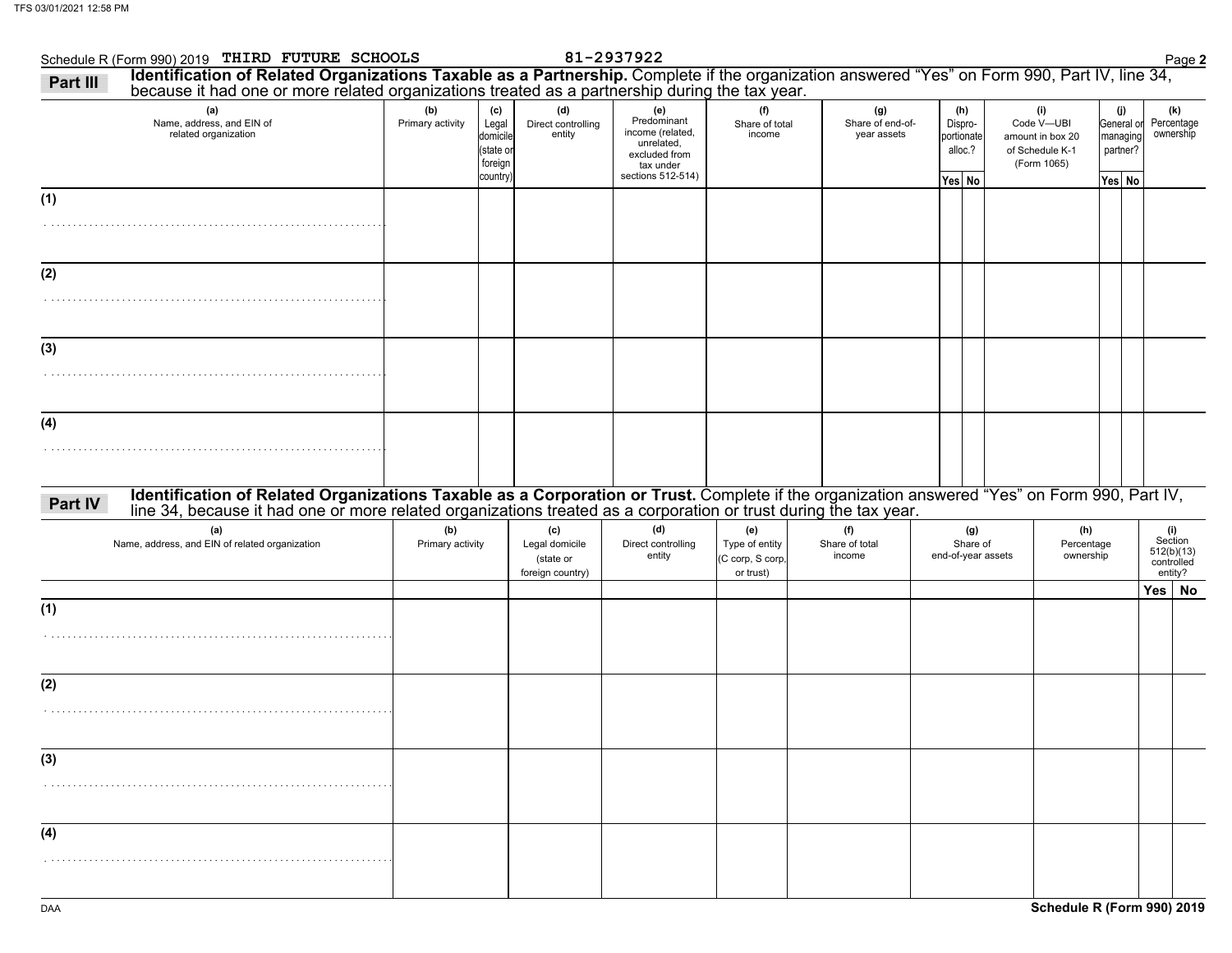Schedule R (Form 990) 2019 Page **3 THIRD FUTURE SCHOOLS 81-2937922**

81-2937922

### **Part VTransactions With Related Organizations.** Complete if the organization answered "Yes" on Form 990, Part IV, line 34, 35b, or 36.

|                                                                                                                                                                                                                                     |             |                 |                                       |    | Yes No |              |  |
|-------------------------------------------------------------------------------------------------------------------------------------------------------------------------------------------------------------------------------------|-------------|-----------------|---------------------------------------|----|--------|--------------|--|
| Note: Complete line 1 if any entity is listed in Parts II, III, or IV of this schedule.                                                                                                                                             |             |                 |                                       |    |        |              |  |
| During the tax year, did the organization engage in any of the following transactions with one or more related organizations listed in Parts II-IV?                                                                                 |             |                 |                                       |    |        |              |  |
| a Receipt of (i) interest, (ii) annuities, (iii) royalties, or (iv) rent from a controlled entity [1] controlled entity controlled entity and controlled entity and controlled entity and contained and contained and containe      |             |                 |                                       |    |        |              |  |
| <b>b</b> Gift, grant, or capital contribution to related organization(s) encourse contained and contained and contribution to related organization(s) encourse contained and contained and contained and contained and contained an |             |                 |                                       |    |        |              |  |
| c Gift, grant, or capital contribution from related organization(s) encourance contains an accommodal contribution from related organization(s) encourance contains and contribution from related organization(s)                   |             |                 |                                       |    |        |              |  |
| d Loans or loan guarantees to or for related organization(s) encourance contained and contained a contained and contained a contact the contact of the contact of the contact of the contact of the contact of the contact of       |             |                 |                                       |    |        |              |  |
| e Loans or loan guarantees by related organization(s) encourance contains an according to the container contains a subset of the contact or contact the contact or contact or contact or contact or contact or contact or cont      |             |                 |                                       | 1e |        | $\mathbf{x}$ |  |
|                                                                                                                                                                                                                                     |             |                 |                                       |    |        |              |  |
| f Dividends from related organization(s) encourance contains the control of the control of the control of the control or control or control or contained organization(s) encourance control of the control of the control of t      |             |                 |                                       | 1f |        | X            |  |
| g Sale of assets to related organization(s)                                                                                                                                                                                         |             |                 |                                       |    |        |              |  |
| h Purchase of assets from related organization(s) with an intervention of the content of the content of the content of the content of the content of the content of the content of the content of the content of the content o      |             |                 |                                       |    |        |              |  |
| Exchange of assets with related organization(s) exception of the control of the control of the control of the control of assets with related organization(s) exception of the control of the control of the control of the con      |             |                 |                                       |    |        |              |  |
| Lease of facilities, equipment, or other assets to related organization(s) with the material content content content and the set of facilities, equipment, or other assets to related organization(s) with the material conten      |             |                 |                                       | 1j | X      |              |  |
|                                                                                                                                                                                                                                     |             |                 |                                       |    |        |              |  |
| k Lease of facilities, equipment, or other assets from related organization(s)                                                                                                                                                      |             |                 |                                       |    |        |              |  |
| Performance of services or membership or fundraising solicitations for related organization(s) [11] Performance of services or membership or fundraising solicitations for related organization(s) [11] Performance conduction      |             |                 |                                       |    |        |              |  |
| m Performance of services or membership or fundraising solicitations by related organization(s) [11] mechanical material material material material material material material material material material material material ma      |             |                 |                                       |    |        |              |  |
|                                                                                                                                                                                                                                     |             |                 |                                       |    |        |              |  |
| o Sharing of paid employees with related organization(s) encourance contains an array contained a starting of paid employees with related organization(s) encourance contains and contained a starting of paid employees with       |             |                 |                                       |    |        |              |  |
|                                                                                                                                                                                                                                     |             |                 |                                       |    |        |              |  |
| p Reimbursement paid to related organization(s) for expenses <b>constructs</b> and construct to construct the construction of the construction of the construction of the construction of the construction of the construction of t |             |                 |                                       |    |        |              |  |
| <b>q</b> Reimbursement paid by related organization(s) for expenses                                                                                                                                                                 |             |                 |                                       |    |        |              |  |
|                                                                                                                                                                                                                                     |             |                 |                                       |    |        |              |  |
| r Other transfer of cash or property to related organization(s)                                                                                                                                                                     |             |                 |                                       | 1r |        | X            |  |
|                                                                                                                                                                                                                                     |             |                 |                                       |    |        |              |  |
| 2 If the answer to any of the above is "Yes," see the instructions for information on who must complete this line, including covered relationships and transaction thresholds.                                                      |             |                 |                                       |    |        |              |  |
| (a)                                                                                                                                                                                                                                 | (b)         | (c)             | (d)                                   |    |        |              |  |
| Name of related organization                                                                                                                                                                                                        | Transaction | Amount involved | Method of determining amount involved |    |        |              |  |
|                                                                                                                                                                                                                                     | $type(a-s)$ |                 |                                       |    |        |              |  |
|                                                                                                                                                                                                                                     |             |                 |                                       |    |        |              |  |
| AAL Building Corp<br>(1)                                                                                                                                                                                                            | k           | 60,806          | Lease                                 |    |        |              |  |
|                                                                                                                                                                                                                                     |             |                 |                                       |    |        |              |  |
| Coperni 3 Building Corp<br>(2)                                                                                                                                                                                                      | k           | 28,250          | Lease                                 |    |        |              |  |
|                                                                                                                                                                                                                                     |             |                 |                                       |    |        |              |  |

**(3)**

**(4)**

**(5)**

**(6)**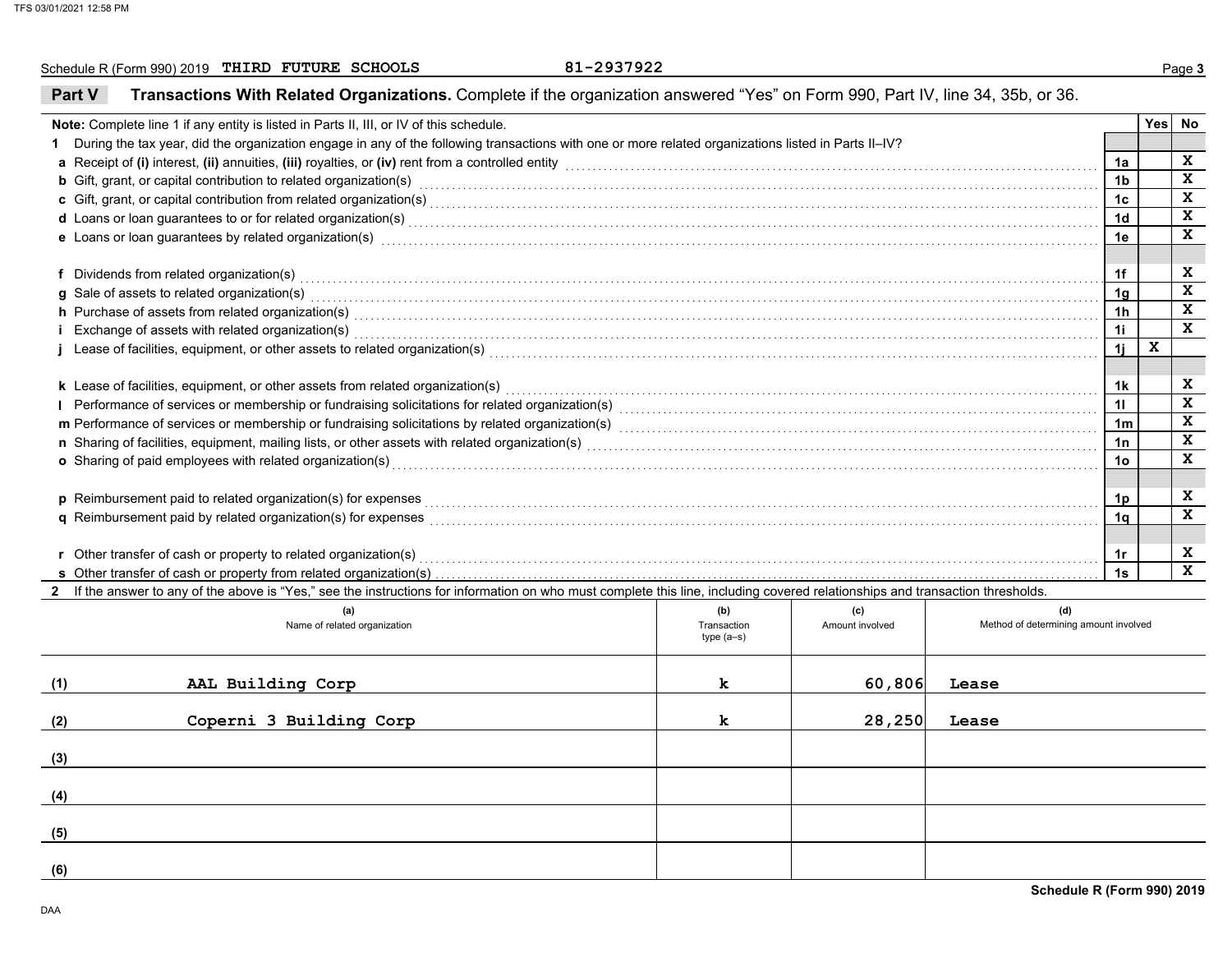Schedule R (Form 990) 2019 Page **4 THIRD FUTURE SCHOOLS 81-2937922**

### 81-2937922

## **Part VI Unrelated Organizations Taxable as a Partnership.** Complete if the organization answered "Yes" on Form 990, Part IV, line 37.

Provide the following information for each entity taxed as a partnership through which the organization conducted more than five percent of its activities (measured by total assets or gross revenue) that was not a related organization. See instructions regarding exclusion for certain investment partnerships.

| (a)<br>Name, address, and EIN of entity | (b)<br>Primary activity | (c)<br>Legal<br>domicile<br>(state or<br>foreign | (d)<br>Predominant<br>income (related,<br>unrelated, excluded<br>from tax under | section<br>501(c)(3)<br>organizations? | (e)<br>Are all partners | (f)<br>Share of<br>total income | (g)<br>Share of<br>end-of-year<br>assets |     | (h)<br>Disproportionate<br>allocations? | (i)<br>Code V-UBI<br>amount in box 20<br>of Schedule K-1<br>(Form 1065) | (j)<br>General or<br>managing<br>partner? | (k)<br>Percentage<br>ownership |
|-----------------------------------------|-------------------------|--------------------------------------------------|---------------------------------------------------------------------------------|----------------------------------------|-------------------------|---------------------------------|------------------------------------------|-----|-----------------------------------------|-------------------------------------------------------------------------|-------------------------------------------|--------------------------------|
|                                         |                         | country)                                         | sections 512-514)                                                               | Yes No                                 |                         |                                 |                                          | Yes | <b>No</b>                               |                                                                         | Yes No                                    |                                |
| (1)                                     |                         |                                                  |                                                                                 |                                        |                         |                                 |                                          |     |                                         |                                                                         |                                           |                                |
|                                         |                         |                                                  |                                                                                 |                                        |                         |                                 |                                          |     |                                         |                                                                         |                                           |                                |
| (2)                                     |                         |                                                  |                                                                                 |                                        |                         |                                 |                                          |     |                                         |                                                                         |                                           |                                |
|                                         |                         |                                                  |                                                                                 |                                        |                         |                                 |                                          |     |                                         |                                                                         |                                           |                                |
| (3)                                     |                         |                                                  |                                                                                 |                                        |                         |                                 |                                          |     |                                         |                                                                         |                                           |                                |
| .                                       |                         |                                                  |                                                                                 |                                        |                         |                                 |                                          |     |                                         |                                                                         |                                           |                                |
| (4)                                     |                         |                                                  |                                                                                 |                                        |                         |                                 |                                          |     |                                         |                                                                         |                                           |                                |
| .                                       |                         |                                                  |                                                                                 |                                        |                         |                                 |                                          |     |                                         |                                                                         |                                           |                                |
| (5)                                     |                         |                                                  |                                                                                 |                                        |                         |                                 |                                          |     |                                         |                                                                         |                                           |                                |
| .                                       |                         |                                                  |                                                                                 |                                        |                         |                                 |                                          |     |                                         |                                                                         |                                           |                                |
| (6)                                     |                         |                                                  |                                                                                 |                                        |                         |                                 |                                          |     |                                         |                                                                         |                                           |                                |
|                                         |                         |                                                  |                                                                                 |                                        |                         |                                 |                                          |     |                                         |                                                                         |                                           |                                |
| (7)                                     |                         |                                                  |                                                                                 |                                        |                         |                                 |                                          |     |                                         |                                                                         |                                           |                                |
|                                         |                         |                                                  |                                                                                 |                                        |                         |                                 |                                          |     |                                         |                                                                         |                                           |                                |
| (8)                                     |                         |                                                  |                                                                                 |                                        |                         |                                 |                                          |     |                                         |                                                                         |                                           |                                |
|                                         |                         |                                                  |                                                                                 |                                        |                         |                                 |                                          |     |                                         |                                                                         |                                           |                                |
| (9)                                     |                         |                                                  |                                                                                 |                                        |                         |                                 |                                          |     |                                         |                                                                         |                                           |                                |
|                                         |                         |                                                  |                                                                                 |                                        |                         |                                 |                                          |     |                                         |                                                                         |                                           |                                |
| (10)                                    |                         |                                                  |                                                                                 |                                        |                         |                                 |                                          |     |                                         |                                                                         |                                           |                                |
| 1.1.1.1.1.1                             |                         |                                                  |                                                                                 |                                        |                         |                                 |                                          |     |                                         |                                                                         |                                           |                                |
| (11)                                    |                         |                                                  |                                                                                 |                                        |                         |                                 |                                          |     |                                         |                                                                         |                                           |                                |
|                                         |                         |                                                  |                                                                                 |                                        |                         |                                 |                                          |     |                                         |                                                                         |                                           |                                |
|                                         |                         |                                                  |                                                                                 |                                        |                         |                                 |                                          |     |                                         |                                                                         |                                           |                                |

**Schedule R (Form 990) 2019**